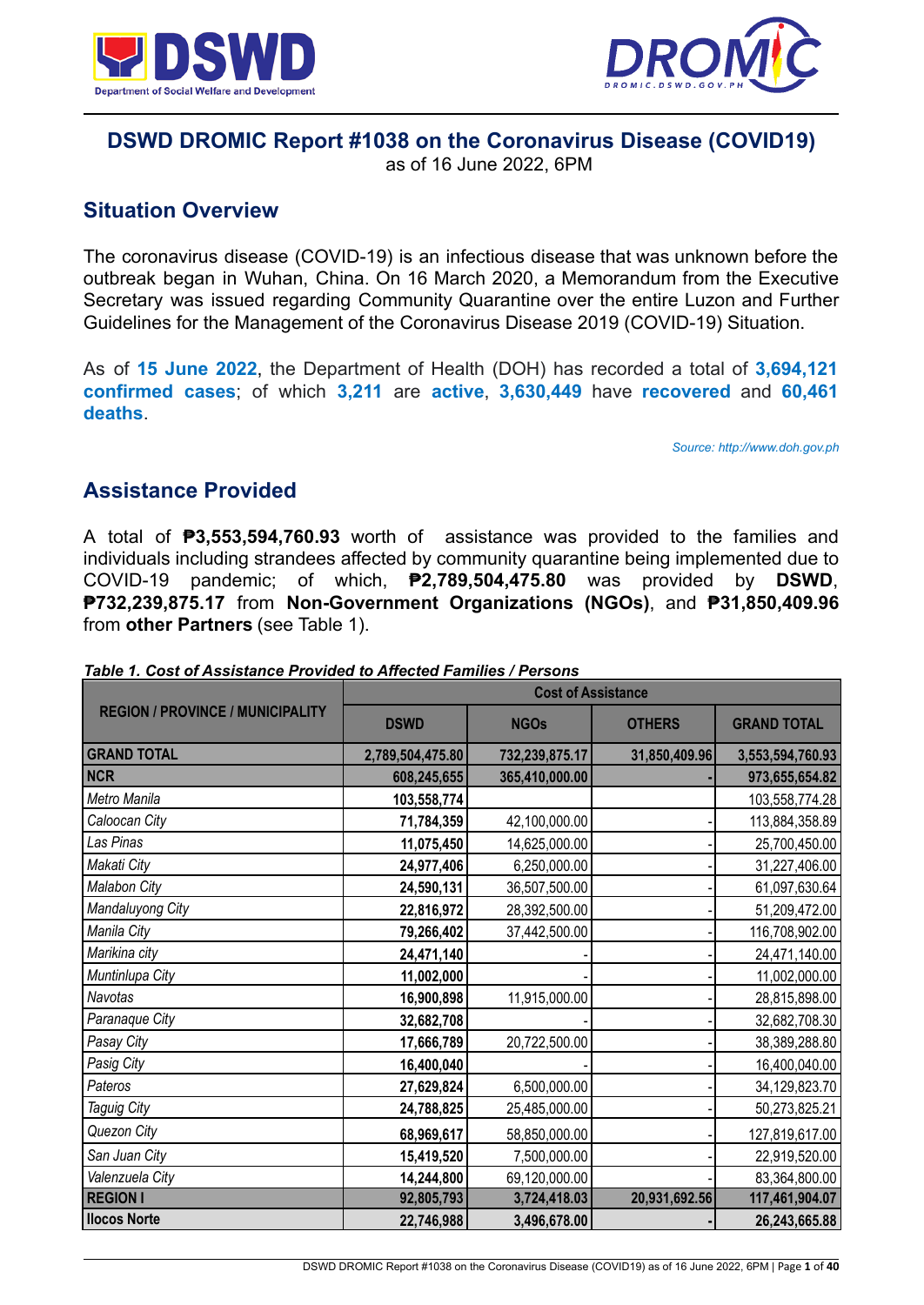



| PLGU Ilocos Norte               | 8,109,000            |              | 8,109,000.00               |
|---------------------------------|----------------------|--------------|----------------------------|
| Adams                           | 592,552              |              | 592,552.45                 |
| Bacarra                         | 386,073              |              | 386,073.20                 |
| Badoc                           | 206,296              |              | 206,295.58                 |
| Bangui                          | 446,299              |              | 446,299.20                 |
| Banna (Espiritu)                | 143,313              |              | 143,313.20                 |
| CITY OF BATAC                   | 785,140              |              | 785,140.00                 |
| <b>Burgos</b>                   | 143,313              | 1,625,238.00 | 1,768,551.20               |
| Carasi                          | 263,092              | 4,000.00     | 267,092.45                 |
| Currimao                        | 143,313              |              | 143,313.20                 |
| Dingras                         | 1,231,248            |              | 1,231,247.70               |
| Dumalneg                        | 261,305              |              | 261,304.70                 |
| <b>LAOAG CITY</b>               | 4,202,031            |              | 4,202,030.50               |
| Marcos                          | 1,272,509            | 1,822,440.00 | 3,094,949.20               |
| Nueva Era                       | 286,333              | 45,000.00    | 331,333.20                 |
| Pagudpud                        | 701,187              |              | 701,187.20                 |
| Paoay                           | 377,140              |              | 377,140.00                 |
| Pasuquin                        | 143,313              |              | 143,313.20                 |
| Piddig                          | 143,313              |              | 143,313.20                 |
| Pinili                          | 143,313              |              | 143,313.20                 |
| San Nicolas                     | 143,313              |              | 143,313.20                 |
| Sarrat                          | 520,453              |              | 520,453.20                 |
| Solsona                         | 1,698,127            |              | 1,698,127.20               |
| Vintar                          | 405,010              |              | 405,009.70                 |
| <b>Ilocos Sur</b>               | 19,515,797           |              | 19,515,797.48              |
| PLGU Ilocos Sur                 | 3,331,074            |              | 3,331,074.40               |
| Alilem                          | 441,574              |              | 441,574.25                 |
| Banayoyo                        | 253,861              |              | 253,860.50                 |
| Bantay                          | 445,233              |              | 445,232.64                 |
| <b>Burgos</b>                   | 250,285              |              | 250,285.00                 |
| Cabugao                         | 802,231              |              | 802,230.82                 |
| CITY OF CANDON                  | 651,931              |              | 651,931.42                 |
| Caoayan                         | 71,001               |              | 71,001.42                  |
| Cervantes                       | 269,950              |              | 269,950.25                 |
| Galimuyod                       | 219,893              |              | 219,893.25                 |
| Gregorio del Pilar (Concepcion) | 202,016              |              | 202,015.75                 |
| Lidlidda                        | 320,007              |              | 320,007.25                 |
| Magsingal                       | 69,066               |              | 69,065.92                  |
| Nagbukel                        | 233,162              |              | 233,161.78                 |
| Narvacan                        | 2,392,217            |              | 2,392,217.48               |
| Quirino (Angkaki)               | 257,436              |              | 257,436.00                 |
| Salcedo (Baugen)                | 257,436              |              | 257,436.00                 |
| San Emilio                      | 307,169              |              | 307,169.25                 |
| San Esteban                     | 2,542                |              | 2,542.03                   |
| San Juan (Lapog)                | 215,015              |              | 215,015.34                 |
| San Vicente                     | 215,245              |              | 215,244.90                 |
| Santa                           | 967,500              |              | 967,499.75                 |
| Santa Catalina                  |                      |              | 164,905.64                 |
| Santa Cruz                      |                      |              |                            |
|                                 | 164,906              |              |                            |
|                                 | 150,382              |              | 150,381.56                 |
| Santa Maria                     | 377                  |              | 377.14                     |
| Santiago                        | 377                  |              | 377.14                     |
| Santo Domingo<br>Sigay          | 3,111,515<br>174,166 |              | 3,111,515.39<br>174,166.03 |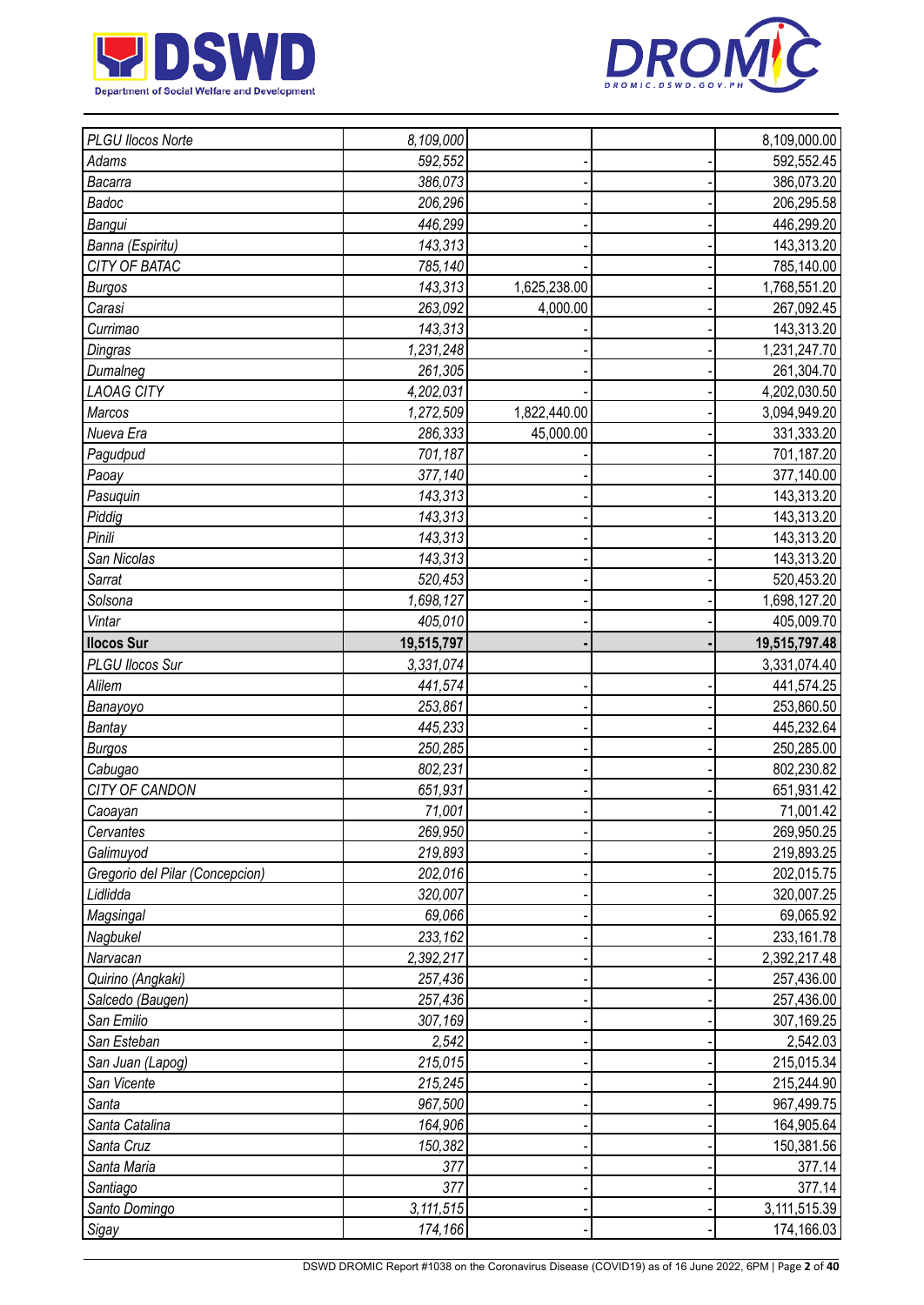



| Sugpon<br>459,452<br>459,451.75<br>Tagudin<br>1,926,990<br>1,926,990.00<br>CITY OF VIGAN<br>1,328,083<br>1,328,083.15<br>La Union<br>211,540.00<br>905,771.64<br>20,808,314.68<br>19,691,003<br>383,830.57<br>383,831<br>Agoo<br>267,624<br>267,624.03<br>Aringay<br>Bacnotan<br>129,877<br>129,877.16<br>Bagulin<br>228,163<br>228,162.50<br>Balaoan<br>377,140.00<br>377,140<br>Bangar<br>541,737<br>541,737.14<br>2,153,058<br>2,153,058.25<br>Bauang<br>721,456<br>78,135.00<br><b>Burgos</b><br>799,591.00<br>Caba<br>2,177,515.44<br>2,177,515<br>1,647,765<br>1,647,764.75<br>Luna<br>629,805<br>629,805.12<br>Naguilian<br>469,068<br>469,067.50<br>Pugo<br>518,398<br>104,200.00<br>622,598.20<br>Rosario<br>CITY OF SAN FERNANDO<br>5,439,842<br>5,439,842.32<br>San Gabriel<br>2,207,965.53<br>2,207,966<br>San Juan<br>723,486.50<br>723,487<br>827,636.64<br>Santo Tomas<br>377,894<br>1,205,530.92<br>238,714<br>Santol<br>238,713.75<br>Sudipen<br>348,611<br>348,611.25<br>Tubao<br>109,053<br>107,340.00<br>216,392.75<br>Pangasinan<br>30,852,005<br>16,200.03<br>20,025,920.92<br>50,894,126.03<br>PLGU Pangasinan<br>2,217,028<br>2,217,027.50<br>262,808<br>262,807.94<br>Aguilar<br>CITY OF ALAMINOS<br>5,385,689<br>5,385,689.39<br>Anda<br>377<br>377.14<br>377,140<br>1,608,628.72<br>Asingan<br>1,231,488.72<br>Balungao<br>744,392<br>744,392.00<br>276,950<br>276,950.00<br>Bani<br>383,929<br>383,928.52<br><b>Basista</b><br>Bayambang<br>377,140<br>377,140.00<br>Binalonan<br>380,157<br>380,157.12<br>2,412,800.00<br>Binmaley<br>2,412,800.00<br>284,580<br>284,580.00<br>Bolinao<br>216,500.00<br><b>Bugallon</b><br>438,301<br>654,800.64<br>1,194,840.00<br>1,194,840.00<br><b>Burgos</b><br>9,168,520.00<br>3,013,000<br>12,181,520.00<br>Calasiao<br>3,614,404<br>3,614,403.89<br>Dagupan City<br>Dasol<br>27,193<br>27,193.39<br>Infanta<br>457,588.75<br>457,589<br>410,696.12<br>410,696<br>Labrador<br>405,744<br>405,744.00<br>Laoac<br>LINGAYEN<br>382,612<br>382,612.20<br>Mabini<br>80,449<br>80,448.75<br>422,397<br>422,397.14<br>Malasiqui<br>643,773<br>643,772.50<br>Manaoag | Sinait | 23,704 |  | 23,704.28 |
|----------------------------------------------------------------------------------------------------------------------------------------------------------------------------------------------------------------------------------------------------------------------------------------------------------------------------------------------------------------------------------------------------------------------------------------------------------------------------------------------------------------------------------------------------------------------------------------------------------------------------------------------------------------------------------------------------------------------------------------------------------------------------------------------------------------------------------------------------------------------------------------------------------------------------------------------------------------------------------------------------------------------------------------------------------------------------------------------------------------------------------------------------------------------------------------------------------------------------------------------------------------------------------------------------------------------------------------------------------------------------------------------------------------------------------------------------------------------------------------------------------------------------------------------------------------------------------------------------------------------------------------------------------------------------------------------------------------------------------------------------------------------------------------------------------------------------------------------------------------------------------------------------------------------------------------------------------------------------------------------------------------------------------------------------------------------------------------------------------------------------------|--------|--------|--|-----------|
|                                                                                                                                                                                                                                                                                                                                                                                                                                                                                                                                                                                                                                                                                                                                                                                                                                                                                                                                                                                                                                                                                                                                                                                                                                                                                                                                                                                                                                                                                                                                                                                                                                                                                                                                                                                                                                                                                                                                                                                                                                                                                                                                  |        |        |  |           |
|                                                                                                                                                                                                                                                                                                                                                                                                                                                                                                                                                                                                                                                                                                                                                                                                                                                                                                                                                                                                                                                                                                                                                                                                                                                                                                                                                                                                                                                                                                                                                                                                                                                                                                                                                                                                                                                                                                                                                                                                                                                                                                                                  |        |        |  |           |
|                                                                                                                                                                                                                                                                                                                                                                                                                                                                                                                                                                                                                                                                                                                                                                                                                                                                                                                                                                                                                                                                                                                                                                                                                                                                                                                                                                                                                                                                                                                                                                                                                                                                                                                                                                                                                                                                                                                                                                                                                                                                                                                                  |        |        |  |           |
|                                                                                                                                                                                                                                                                                                                                                                                                                                                                                                                                                                                                                                                                                                                                                                                                                                                                                                                                                                                                                                                                                                                                                                                                                                                                                                                                                                                                                                                                                                                                                                                                                                                                                                                                                                                                                                                                                                                                                                                                                                                                                                                                  |        |        |  |           |
|                                                                                                                                                                                                                                                                                                                                                                                                                                                                                                                                                                                                                                                                                                                                                                                                                                                                                                                                                                                                                                                                                                                                                                                                                                                                                                                                                                                                                                                                                                                                                                                                                                                                                                                                                                                                                                                                                                                                                                                                                                                                                                                                  |        |        |  |           |
|                                                                                                                                                                                                                                                                                                                                                                                                                                                                                                                                                                                                                                                                                                                                                                                                                                                                                                                                                                                                                                                                                                                                                                                                                                                                                                                                                                                                                                                                                                                                                                                                                                                                                                                                                                                                                                                                                                                                                                                                                                                                                                                                  |        |        |  |           |
|                                                                                                                                                                                                                                                                                                                                                                                                                                                                                                                                                                                                                                                                                                                                                                                                                                                                                                                                                                                                                                                                                                                                                                                                                                                                                                                                                                                                                                                                                                                                                                                                                                                                                                                                                                                                                                                                                                                                                                                                                                                                                                                                  |        |        |  |           |
|                                                                                                                                                                                                                                                                                                                                                                                                                                                                                                                                                                                                                                                                                                                                                                                                                                                                                                                                                                                                                                                                                                                                                                                                                                                                                                                                                                                                                                                                                                                                                                                                                                                                                                                                                                                                                                                                                                                                                                                                                                                                                                                                  |        |        |  |           |
|                                                                                                                                                                                                                                                                                                                                                                                                                                                                                                                                                                                                                                                                                                                                                                                                                                                                                                                                                                                                                                                                                                                                                                                                                                                                                                                                                                                                                                                                                                                                                                                                                                                                                                                                                                                                                                                                                                                                                                                                                                                                                                                                  |        |        |  |           |
|                                                                                                                                                                                                                                                                                                                                                                                                                                                                                                                                                                                                                                                                                                                                                                                                                                                                                                                                                                                                                                                                                                                                                                                                                                                                                                                                                                                                                                                                                                                                                                                                                                                                                                                                                                                                                                                                                                                                                                                                                                                                                                                                  |        |        |  |           |
|                                                                                                                                                                                                                                                                                                                                                                                                                                                                                                                                                                                                                                                                                                                                                                                                                                                                                                                                                                                                                                                                                                                                                                                                                                                                                                                                                                                                                                                                                                                                                                                                                                                                                                                                                                                                                                                                                                                                                                                                                                                                                                                                  |        |        |  |           |
|                                                                                                                                                                                                                                                                                                                                                                                                                                                                                                                                                                                                                                                                                                                                                                                                                                                                                                                                                                                                                                                                                                                                                                                                                                                                                                                                                                                                                                                                                                                                                                                                                                                                                                                                                                                                                                                                                                                                                                                                                                                                                                                                  |        |        |  |           |
|                                                                                                                                                                                                                                                                                                                                                                                                                                                                                                                                                                                                                                                                                                                                                                                                                                                                                                                                                                                                                                                                                                                                                                                                                                                                                                                                                                                                                                                                                                                                                                                                                                                                                                                                                                                                                                                                                                                                                                                                                                                                                                                                  |        |        |  |           |
|                                                                                                                                                                                                                                                                                                                                                                                                                                                                                                                                                                                                                                                                                                                                                                                                                                                                                                                                                                                                                                                                                                                                                                                                                                                                                                                                                                                                                                                                                                                                                                                                                                                                                                                                                                                                                                                                                                                                                                                                                                                                                                                                  |        |        |  |           |
|                                                                                                                                                                                                                                                                                                                                                                                                                                                                                                                                                                                                                                                                                                                                                                                                                                                                                                                                                                                                                                                                                                                                                                                                                                                                                                                                                                                                                                                                                                                                                                                                                                                                                                                                                                                                                                                                                                                                                                                                                                                                                                                                  |        |        |  |           |
|                                                                                                                                                                                                                                                                                                                                                                                                                                                                                                                                                                                                                                                                                                                                                                                                                                                                                                                                                                                                                                                                                                                                                                                                                                                                                                                                                                                                                                                                                                                                                                                                                                                                                                                                                                                                                                                                                                                                                                                                                                                                                                                                  |        |        |  |           |
|                                                                                                                                                                                                                                                                                                                                                                                                                                                                                                                                                                                                                                                                                                                                                                                                                                                                                                                                                                                                                                                                                                                                                                                                                                                                                                                                                                                                                                                                                                                                                                                                                                                                                                                                                                                                                                                                                                                                                                                                                                                                                                                                  |        |        |  |           |
|                                                                                                                                                                                                                                                                                                                                                                                                                                                                                                                                                                                                                                                                                                                                                                                                                                                                                                                                                                                                                                                                                                                                                                                                                                                                                                                                                                                                                                                                                                                                                                                                                                                                                                                                                                                                                                                                                                                                                                                                                                                                                                                                  |        |        |  |           |
|                                                                                                                                                                                                                                                                                                                                                                                                                                                                                                                                                                                                                                                                                                                                                                                                                                                                                                                                                                                                                                                                                                                                                                                                                                                                                                                                                                                                                                                                                                                                                                                                                                                                                                                                                                                                                                                                                                                                                                                                                                                                                                                                  |        |        |  |           |
|                                                                                                                                                                                                                                                                                                                                                                                                                                                                                                                                                                                                                                                                                                                                                                                                                                                                                                                                                                                                                                                                                                                                                                                                                                                                                                                                                                                                                                                                                                                                                                                                                                                                                                                                                                                                                                                                                                                                                                                                                                                                                                                                  |        |        |  |           |
|                                                                                                                                                                                                                                                                                                                                                                                                                                                                                                                                                                                                                                                                                                                                                                                                                                                                                                                                                                                                                                                                                                                                                                                                                                                                                                                                                                                                                                                                                                                                                                                                                                                                                                                                                                                                                                                                                                                                                                                                                                                                                                                                  |        |        |  |           |
|                                                                                                                                                                                                                                                                                                                                                                                                                                                                                                                                                                                                                                                                                                                                                                                                                                                                                                                                                                                                                                                                                                                                                                                                                                                                                                                                                                                                                                                                                                                                                                                                                                                                                                                                                                                                                                                                                                                                                                                                                                                                                                                                  |        |        |  |           |
|                                                                                                                                                                                                                                                                                                                                                                                                                                                                                                                                                                                                                                                                                                                                                                                                                                                                                                                                                                                                                                                                                                                                                                                                                                                                                                                                                                                                                                                                                                                                                                                                                                                                                                                                                                                                                                                                                                                                                                                                                                                                                                                                  |        |        |  |           |
|                                                                                                                                                                                                                                                                                                                                                                                                                                                                                                                                                                                                                                                                                                                                                                                                                                                                                                                                                                                                                                                                                                                                                                                                                                                                                                                                                                                                                                                                                                                                                                                                                                                                                                                                                                                                                                                                                                                                                                                                                                                                                                                                  |        |        |  |           |
|                                                                                                                                                                                                                                                                                                                                                                                                                                                                                                                                                                                                                                                                                                                                                                                                                                                                                                                                                                                                                                                                                                                                                                                                                                                                                                                                                                                                                                                                                                                                                                                                                                                                                                                                                                                                                                                                                                                                                                                                                                                                                                                                  |        |        |  |           |
|                                                                                                                                                                                                                                                                                                                                                                                                                                                                                                                                                                                                                                                                                                                                                                                                                                                                                                                                                                                                                                                                                                                                                                                                                                                                                                                                                                                                                                                                                                                                                                                                                                                                                                                                                                                                                                                                                                                                                                                                                                                                                                                                  |        |        |  |           |
|                                                                                                                                                                                                                                                                                                                                                                                                                                                                                                                                                                                                                                                                                                                                                                                                                                                                                                                                                                                                                                                                                                                                                                                                                                                                                                                                                                                                                                                                                                                                                                                                                                                                                                                                                                                                                                                                                                                                                                                                                                                                                                                                  |        |        |  |           |
|                                                                                                                                                                                                                                                                                                                                                                                                                                                                                                                                                                                                                                                                                                                                                                                                                                                                                                                                                                                                                                                                                                                                                                                                                                                                                                                                                                                                                                                                                                                                                                                                                                                                                                                                                                                                                                                                                                                                                                                                                                                                                                                                  |        |        |  |           |
|                                                                                                                                                                                                                                                                                                                                                                                                                                                                                                                                                                                                                                                                                                                                                                                                                                                                                                                                                                                                                                                                                                                                                                                                                                                                                                                                                                                                                                                                                                                                                                                                                                                                                                                                                                                                                                                                                                                                                                                                                                                                                                                                  |        |        |  |           |
|                                                                                                                                                                                                                                                                                                                                                                                                                                                                                                                                                                                                                                                                                                                                                                                                                                                                                                                                                                                                                                                                                                                                                                                                                                                                                                                                                                                                                                                                                                                                                                                                                                                                                                                                                                                                                                                                                                                                                                                                                                                                                                                                  |        |        |  |           |
|                                                                                                                                                                                                                                                                                                                                                                                                                                                                                                                                                                                                                                                                                                                                                                                                                                                                                                                                                                                                                                                                                                                                                                                                                                                                                                                                                                                                                                                                                                                                                                                                                                                                                                                                                                                                                                                                                                                                                                                                                                                                                                                                  |        |        |  |           |
|                                                                                                                                                                                                                                                                                                                                                                                                                                                                                                                                                                                                                                                                                                                                                                                                                                                                                                                                                                                                                                                                                                                                                                                                                                                                                                                                                                                                                                                                                                                                                                                                                                                                                                                                                                                                                                                                                                                                                                                                                                                                                                                                  |        |        |  |           |
|                                                                                                                                                                                                                                                                                                                                                                                                                                                                                                                                                                                                                                                                                                                                                                                                                                                                                                                                                                                                                                                                                                                                                                                                                                                                                                                                                                                                                                                                                                                                                                                                                                                                                                                                                                                                                                                                                                                                                                                                                                                                                                                                  |        |        |  |           |
|                                                                                                                                                                                                                                                                                                                                                                                                                                                                                                                                                                                                                                                                                                                                                                                                                                                                                                                                                                                                                                                                                                                                                                                                                                                                                                                                                                                                                                                                                                                                                                                                                                                                                                                                                                                                                                                                                                                                                                                                                                                                                                                                  |        |        |  |           |
|                                                                                                                                                                                                                                                                                                                                                                                                                                                                                                                                                                                                                                                                                                                                                                                                                                                                                                                                                                                                                                                                                                                                                                                                                                                                                                                                                                                                                                                                                                                                                                                                                                                                                                                                                                                                                                                                                                                                                                                                                                                                                                                                  |        |        |  |           |
|                                                                                                                                                                                                                                                                                                                                                                                                                                                                                                                                                                                                                                                                                                                                                                                                                                                                                                                                                                                                                                                                                                                                                                                                                                                                                                                                                                                                                                                                                                                                                                                                                                                                                                                                                                                                                                                                                                                                                                                                                                                                                                                                  |        |        |  |           |
|                                                                                                                                                                                                                                                                                                                                                                                                                                                                                                                                                                                                                                                                                                                                                                                                                                                                                                                                                                                                                                                                                                                                                                                                                                                                                                                                                                                                                                                                                                                                                                                                                                                                                                                                                                                                                                                                                                                                                                                                                                                                                                                                  |        |        |  |           |
|                                                                                                                                                                                                                                                                                                                                                                                                                                                                                                                                                                                                                                                                                                                                                                                                                                                                                                                                                                                                                                                                                                                                                                                                                                                                                                                                                                                                                                                                                                                                                                                                                                                                                                                                                                                                                                                                                                                                                                                                                                                                                                                                  |        |        |  |           |
|                                                                                                                                                                                                                                                                                                                                                                                                                                                                                                                                                                                                                                                                                                                                                                                                                                                                                                                                                                                                                                                                                                                                                                                                                                                                                                                                                                                                                                                                                                                                                                                                                                                                                                                                                                                                                                                                                                                                                                                                                                                                                                                                  |        |        |  |           |
|                                                                                                                                                                                                                                                                                                                                                                                                                                                                                                                                                                                                                                                                                                                                                                                                                                                                                                                                                                                                                                                                                                                                                                                                                                                                                                                                                                                                                                                                                                                                                                                                                                                                                                                                                                                                                                                                                                                                                                                                                                                                                                                                  |        |        |  |           |
|                                                                                                                                                                                                                                                                                                                                                                                                                                                                                                                                                                                                                                                                                                                                                                                                                                                                                                                                                                                                                                                                                                                                                                                                                                                                                                                                                                                                                                                                                                                                                                                                                                                                                                                                                                                                                                                                                                                                                                                                                                                                                                                                  |        |        |  |           |
|                                                                                                                                                                                                                                                                                                                                                                                                                                                                                                                                                                                                                                                                                                                                                                                                                                                                                                                                                                                                                                                                                                                                                                                                                                                                                                                                                                                                                                                                                                                                                                                                                                                                                                                                                                                                                                                                                                                                                                                                                                                                                                                                  |        |        |  |           |
|                                                                                                                                                                                                                                                                                                                                                                                                                                                                                                                                                                                                                                                                                                                                                                                                                                                                                                                                                                                                                                                                                                                                                                                                                                                                                                                                                                                                                                                                                                                                                                                                                                                                                                                                                                                                                                                                                                                                                                                                                                                                                                                                  |        |        |  |           |
|                                                                                                                                                                                                                                                                                                                                                                                                                                                                                                                                                                                                                                                                                                                                                                                                                                                                                                                                                                                                                                                                                                                                                                                                                                                                                                                                                                                                                                                                                                                                                                                                                                                                                                                                                                                                                                                                                                                                                                                                                                                                                                                                  |        |        |  |           |
|                                                                                                                                                                                                                                                                                                                                                                                                                                                                                                                                                                                                                                                                                                                                                                                                                                                                                                                                                                                                                                                                                                                                                                                                                                                                                                                                                                                                                                                                                                                                                                                                                                                                                                                                                                                                                                                                                                                                                                                                                                                                                                                                  |        |        |  |           |
|                                                                                                                                                                                                                                                                                                                                                                                                                                                                                                                                                                                                                                                                                                                                                                                                                                                                                                                                                                                                                                                                                                                                                                                                                                                                                                                                                                                                                                                                                                                                                                                                                                                                                                                                                                                                                                                                                                                                                                                                                                                                                                                                  |        |        |  |           |
|                                                                                                                                                                                                                                                                                                                                                                                                                                                                                                                                                                                                                                                                                                                                                                                                                                                                                                                                                                                                                                                                                                                                                                                                                                                                                                                                                                                                                                                                                                                                                                                                                                                                                                                                                                                                                                                                                                                                                                                                                                                                                                                                  |        |        |  |           |
|                                                                                                                                                                                                                                                                                                                                                                                                                                                                                                                                                                                                                                                                                                                                                                                                                                                                                                                                                                                                                                                                                                                                                                                                                                                                                                                                                                                                                                                                                                                                                                                                                                                                                                                                                                                                                                                                                                                                                                                                                                                                                                                                  |        |        |  |           |
|                                                                                                                                                                                                                                                                                                                                                                                                                                                                                                                                                                                                                                                                                                                                                                                                                                                                                                                                                                                                                                                                                                                                                                                                                                                                                                                                                                                                                                                                                                                                                                                                                                                                                                                                                                                                                                                                                                                                                                                                                                                                                                                                  |        |        |  |           |
| Mangaldan<br>188,570<br>188,570.00                                                                                                                                                                                                                                                                                                                                                                                                                                                                                                                                                                                                                                                                                                                                                                                                                                                                                                                                                                                                                                                                                                                                                                                                                                                                                                                                                                                                                                                                                                                                                                                                                                                                                                                                                                                                                                                                                                                                                                                                                                                                                               |        |        |  |           |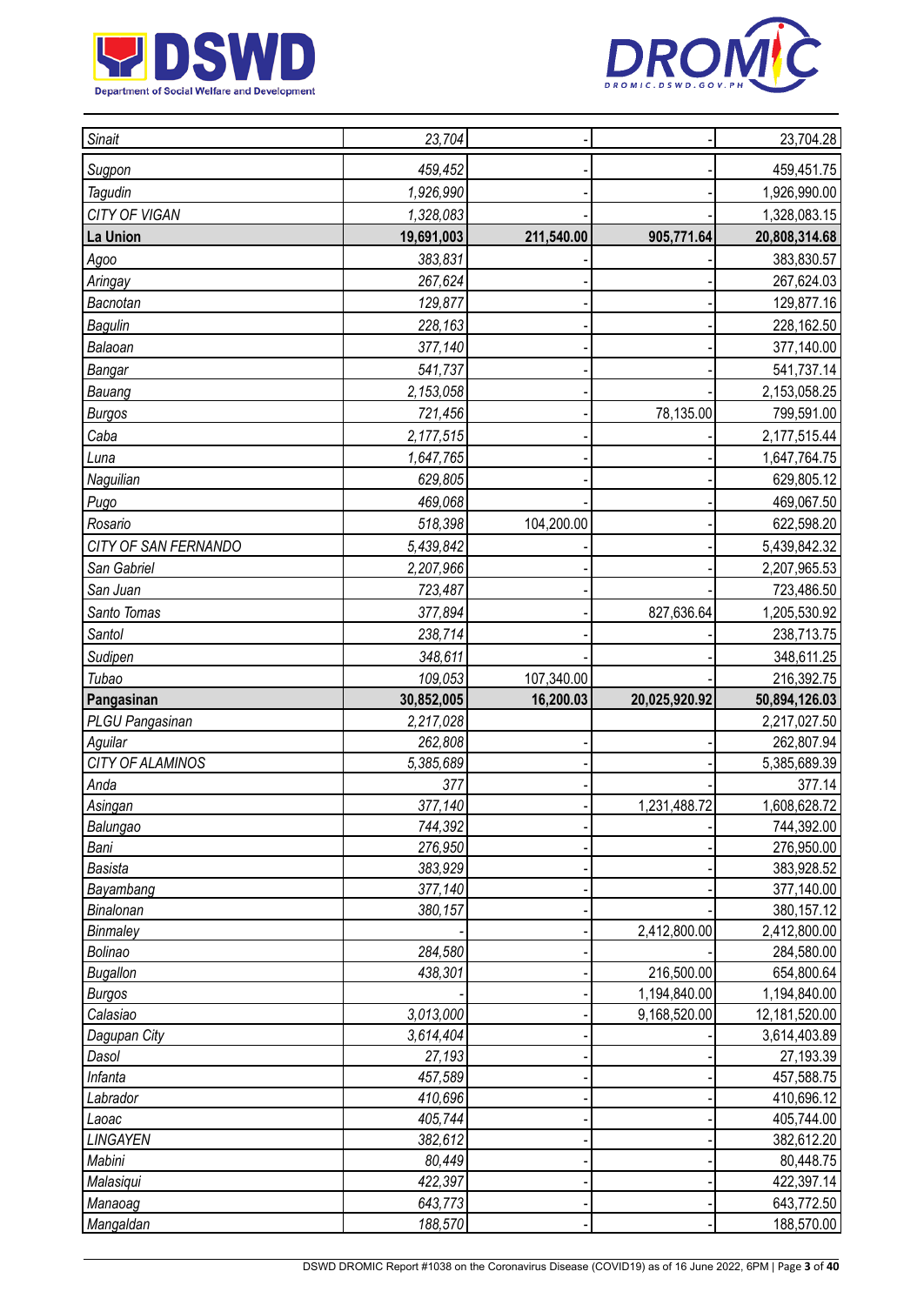



| Mangatarem                | 245,778            |           |              | 245,778.00               |
|---------------------------|--------------------|-----------|--------------|--------------------------|
| Mapandan                  | 188,570            |           |              | 188,570.00               |
| Natividad                 | 20,042             |           |              | 20,042.39                |
| Pozzorubio                | 500,495            |           |              | 500,494.75               |
| Rosales                   | 2,994,211          |           |              | 2,994,211.32             |
| San Carlos City           | 530,147            |           |              | 530,147.34               |
| San Fabian                | 377,140            |           |              | 377,140.00               |
| San Manuel                | 422,504            |           | 1,861,675.20 | 2,284,179.30             |
| San Nicolas               | 428,869            |           |              | 428,868.77               |
| San Quintin               | 377                |           |              | 377.14                   |
| Santa Barbara             | 510,000            |           |              | 510,000.00               |
| Santa Maria               | 406,470            |           | 745,000.00   | 1,151,470.00             |
| Santo Tomas               | 377,140            |           |              | 377,140.00               |
| Sison                     | 826,797            |           |              | 826,796.75               |
| Sual                      | 53,633             |           |              | 53,632.50                |
| Tayug                     | 420,885            | 16,200.03 |              | 437,084.67               |
| Umingan                   | 96,539             |           | 2,495,097.00 | 2,591,635.50             |
| Urbiztondo                | 1,104,254          |           |              | 1,104,253.75             |
| CITY OF URDANETA          | 384,668            |           | 700,000.00   | 1,084,668.14             |
| <b>Villasis</b>           | 188,570            |           |              | 188,570.00               |
| <b>REGION II</b>          | 146,302,905        |           |              | 146,302,904.70           |
| <b>Batanes</b>            | 1,114,722          |           |              | 1,114,722.08             |
| <b>PLGU Batanes</b>       | 169,950            |           |              | 169,949.52               |
| Basco                     | 940,759            |           |              | 940,759.04               |
| <b>Itbayat</b>            | 2,151              |           |              | 2,151.00                 |
| Uyugan                    | 1,863              |           |              | 1,862.52                 |
|                           |                    |           |              |                          |
| Cagayan                   | 61,880,759         |           |              | 61,880,758.60            |
| PLGU Cagayan              | 5,260,315          |           |              | 5,260,315.26             |
| Abulug                    | 3,584              |           |              | 3,584.40                 |
| Alcala                    | 989,773            |           |              | 989,773.32               |
|                           |                    |           |              |                          |
| Allacapan                 | 1,051,918          |           |              | 1,051,917.52             |
| Amulung                   | 346,307            |           |              | 346,306.66               |
| Aparri                    | 3,480,002          |           |              | 3,480,002.24             |
| Baggao                    | 3,520,578          |           |              | 3,520,577.76             |
| Ballesteros               | 621                |           |              | 621.00                   |
| <b>Buguey</b>             | 516,434            |           |              | 516,433.76               |
| Calayan                   | 1,740,131          |           |              | 1,740,131.36             |
| Camalaniugan              | 1,841,009          |           |              | 1,841,009.00             |
| Claveria                  | 300,200            |           |              | 300,200.00               |
| Enrile                    | 3,623,009          |           |              | 3,623,008.82             |
| Gattaran                  | 312,084            |           |              | 312,084.40               |
| Gonzaga                   | 2,441,042          |           |              | 2,441,042.00             |
| Iguig                     | 576,089            |           |              | 576,089.00               |
| Lal-lo                    | 1,985,704          |           |              | 1,985,704.40             |
| Lasam                     | 561,732            |           |              | 561,731.70               |
| Pamplona                  | 302,363            |           |              | 302,363.43               |
| Peñablanca                | 98,166             |           |              | 98,165.88                |
| Piat                      | 99,117             |           |              | 99,116.88                |
| Rizal                     | 2,112,977          |           |              | 2,112,977.22             |
| Sanchez-Mira<br>Santa Ana | 125,685<br>566,905 |           |              | 125,685.00<br>566,905.13 |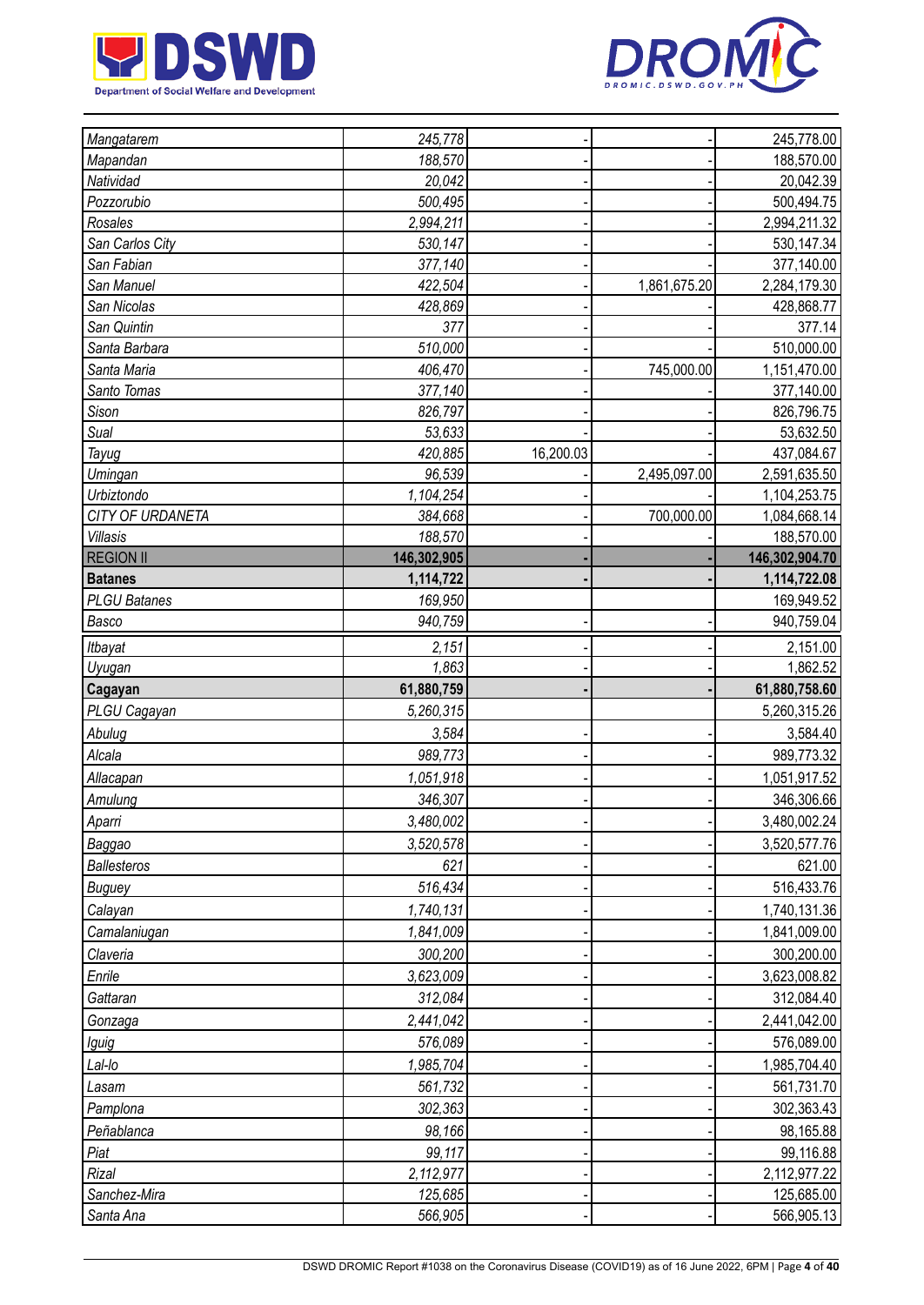



| Santa Praxedes            | 1,213,511  |  | 1,213,511.25  |
|---------------------------|------------|--|---------------|
| Santa Teresita            | 1,434      |  | 1,433.76      |
| Santo Niño (Faire)        | 725,559    |  | 725,558.53    |
| Solana                    | 2,006,374  |  | 2,006,373.64  |
| Tuao                      | 717        |  | 716.88        |
| Tuguegarao City           | 26,077,418 |  | 26,077,418.40 |
| Isabela                   | 52,101,723 |  | 52,101,722.55 |
| PLGU Isabela              | 16,919,764 |  | 16,919,763.72 |
| Alicia                    | 8,090,881  |  | 8,090,880.81  |
| Angadanan                 | 829,033    |  | 829,032.66    |
| Aurora                    | 1,142,228  |  | 1,142,227.66  |
| <b>Benito Soliven</b>     | 1,417,123  |  | 1,417,122.54  |
| <b>Burgos</b>             | 758,172    |  | 758,172.06    |
| Cabagan                   | 172,101    |  | 172,101.16    |
| Cabatuan                  | 253,077    |  | 253,077.36    |
| City of Cauayan           | 806,903    |  | 806,902.96    |
| Cordon                    | 493,705    |  | 493,704.66    |
| Delfin Albano (Magsaysay) | 2,233,610  |  | 2,233,609.56  |
| Dinapigue                 | 1,058,948  |  | 1,058,948.42  |
| Divilacan                 | 188,527    |  | 188,526.66    |
| Echague                   | 708,776    |  | 708,775.86    |
| Gamu                      | 581,261    |  | 581,260.66    |
| llagan                    | 382,251    |  | 382,251.04    |
| Jones                     | 2,573,010  |  | 2,573,009.66  |
| Luna                      | 138,352    |  | 138,351.66    |
| Maconacon                 | 505,338    |  | 505,337.88    |
| Mallig                    | 271,302    |  | 271,301.78    |
| Naguilian                 | 281,402    |  | 281,401.58    |
| Palanan                   | 212,339    |  | 212,339.30    |
| Quezon                    | 157,449    |  | 157,449.16    |
| Quirino                   | 629,574    |  | 629,573.66    |
| Ramon                     | 323,330    |  | 323,329.86    |
| Reina Mercedes            | 884,435    |  | 884,434.66    |
| Roxas                     | 2,988,457  |  | 2,988,456.86  |
| San Agustin               | 1,481,905  |  | 1,481,904.54  |
| San Guillermo             | 193,023    |  | 193,022.76    |
| San Isidro                | 819,164    |  | 819,163.70    |
| San Manuel                | 942,555    |  | 942,555.46    |
| San Mariano               | 467,174    |  | 467,173.66    |
| San Mateo                 | 329,876    |  | 329,875.66    |
| San Pablo                 | 139,069    |  | 139,068.54    |
| Santa Maria               | 408,176    |  | 408,175.66    |
| City of Santiago          | 2,006,510  |  | 2,006,509.52  |
| Santo Tomas               | 157,449    |  | 157,449.16    |
| Tumauini                  | 155,480    |  | 155,480.04    |
| Nueva Vizcaya             | 21,840,898 |  | 21,840,897.84 |
| PLGU Nueva Vizcaya        | 14,659,988 |  | 14,659,987.51 |
| Alfonso Castaneda         | 1,433,824  |  | 1,433,824.00  |
| Aritao                    | 230,000    |  | 230,000.00    |
| Bagabag                   | 578,916    |  | 578,916.10    |
| Bambang                   | 969,040    |  | 969,040.00    |
| Bayombong                 | 1,115,678  |  | 1,115,677.73  |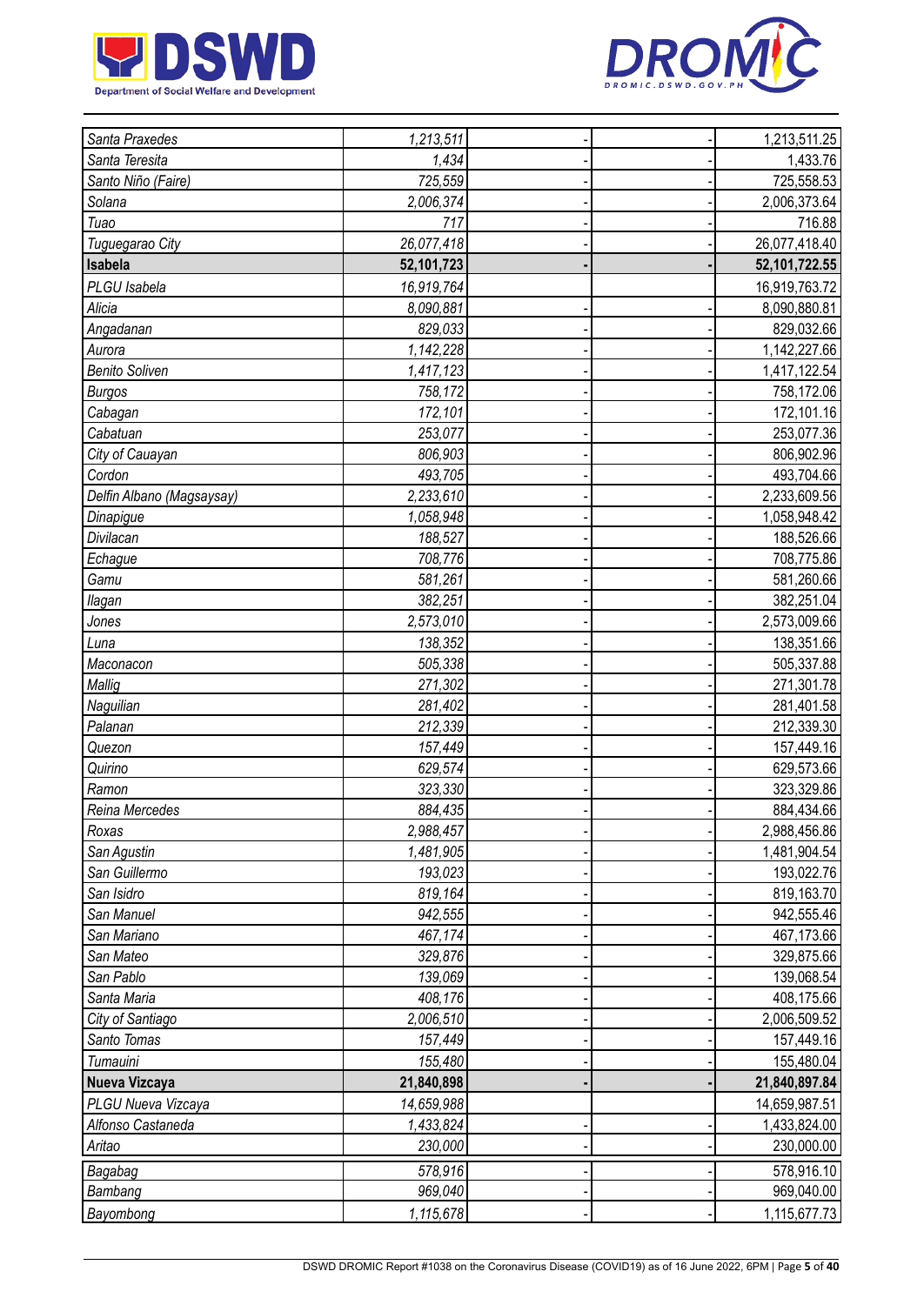



| Diadi                  | 1,126,670            |  | 1,126,669.50               |
|------------------------|----------------------|--|----------------------------|
| Dupax del Norte        | 41,224               |  | 41,224.00                  |
| Dupax del Sur          | 173,264              |  | 173,264.00                 |
| Solano                 | 1,512,295            |  | 1,512,295.00               |
| Quirino                | 9,364,804            |  | 9,364,803.63               |
| PLGU Quirino           | 5,918,998            |  | 5,918,997.56               |
| Aglipay                | 245,000              |  | 245,000.00                 |
| Cabarroguis            | 693,783              |  | 693,782.90                 |
| Diffun                 | 1,007,948            |  | 1,007,948.00               |
| Maddela                | 838,097              |  | 838,097.28                 |
| Nagtipunan             | 283,486              |  | 283,486.00                 |
| Saguday                | 377,492              |  | 377,491.89                 |
| <b>REGION III</b>      | 64,045,928           |  | 64,045,928.06              |
| Aurora                 | 1,503,670            |  | 1,503,670.00               |
| <b>Baler</b>           | 150,750              |  |                            |
|                        |                      |  | 150,750.00                 |
| Casiguran              | 185,265              |  | 185,265.00                 |
| Dilasag                | 140,963              |  | 140,962.50                 |
| Dinalungan             | 80,550               |  | 80,550.00                  |
| Dingalan               | 193,000              |  | 193,000.00                 |
| Dipaculao              | 390,668              |  | 390,667.50                 |
| Maria Aurora           | 181,238              |  | 181,237.50                 |
| San Luis               | 181,238              |  | 181,237.50                 |
| <b>Bataan</b>          | 4,152,799            |  | 4,152,798.69               |
| Abucay                 | 74,504               |  | 74,504.00                  |
| Bagac                  | 124,566              |  | 124,566.00                 |
| City of Balanga        | 216,919              |  | 216,919.20                 |
| Dinalupihan            | 250,768              |  | 250,768.00                 |
| Hermosa                | 215,471              |  | 215,471.25                 |
| Limay                  | 118,580              |  | 118,579.98                 |
| Mariveles              | 1,234,000            |  | 1,234,000.00               |
| Morong<br>Orani        | 164,500              |  | 164,500.00                 |
| Orion                  | 214,590              |  | 214,590.00                 |
| Pilar                  | 1,241,026<br>189,557 |  | 1,241,025.76<br>189,556.50 |
| Samal                  | 108,318              |  | 108,318.00                 |
| <b>Bulacan</b>         | 27,774,335           |  | 27,774,334.58              |
| PLGU Bulacan           | 1,234,000            |  | 1,234,000.00               |
| Angat                  | 361                  |  | 360.78                     |
| Balagtas (Bigaa)       | 944,076              |  | 944,076.12                 |
| Baliuag                | 956,536              |  | 956,535.58                 |
| Bocaue                 | 241,186              |  | 241,185.84                 |
| <b>Bulacan</b>         | 141,868              |  | 141,868.08                 |
| <b>Bustos</b>          | 115,145              |  | 115,144.53                 |
| Calumpit               | 973,568              |  | 973,568.37                 |
| Doña Remedios Trinidad | 216,200              |  | 216,200.00                 |
| Guiguinto              | 220,856              |  | 220,856.08                 |
| Hagonoy                | 1,317,845            |  | 1,317,845.45               |
| City of Malolos        | 519,274              |  | 519,273.85                 |
| Marilao                | 424,637              |  | 424,636.82                 |
| City of Meycauayan     | 331,013              |  | 331,013.18                 |
| Norzagaray             | 1,243,758            |  | 1,243,758.07               |
| Obando                 | 150,642              |  | 150,642.42                 |
|                        |                      |  |                            |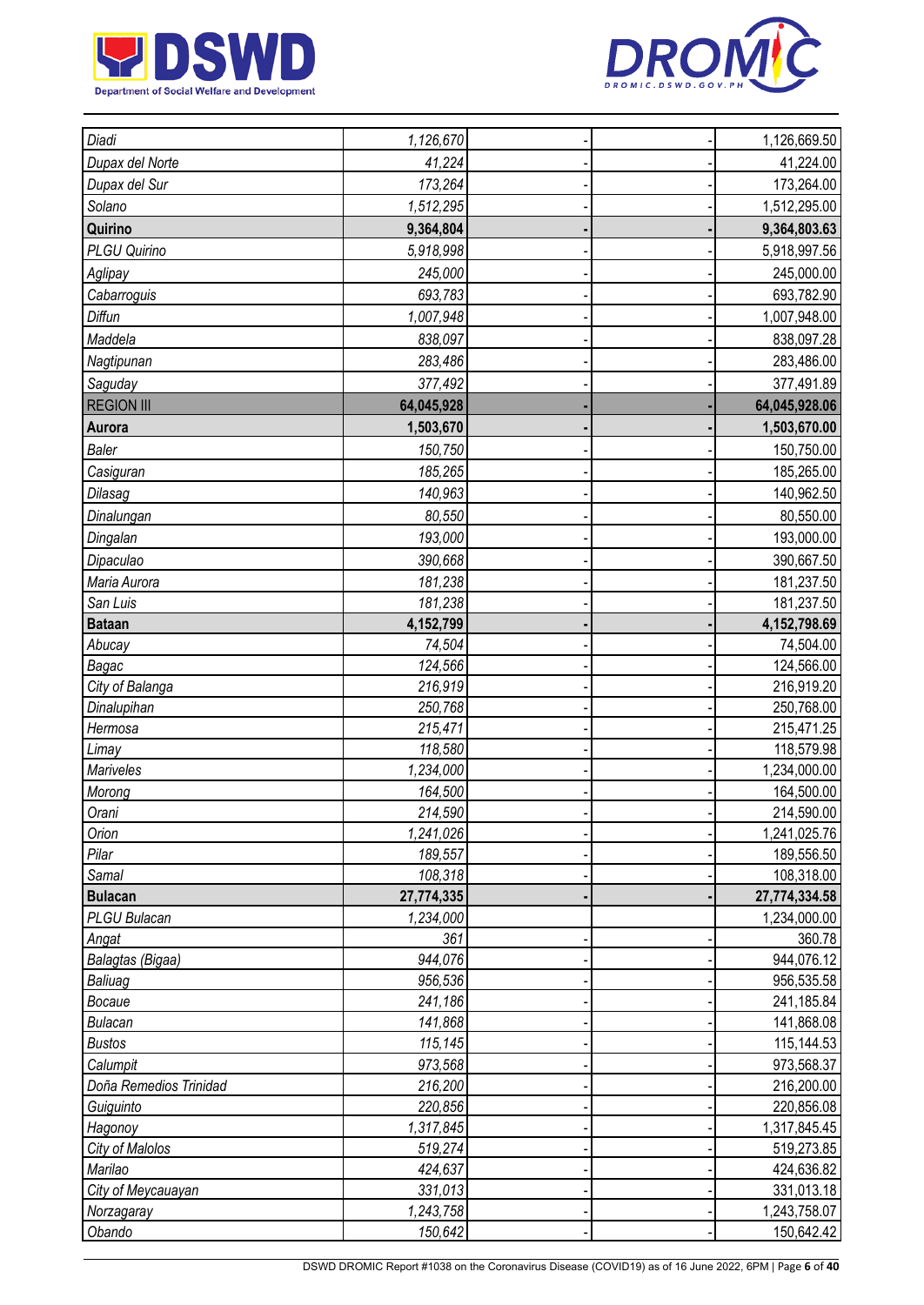



| Pandi                      | 10,271,119 |  | 10,271,119.15 |
|----------------------------|------------|--|---------------|
| Paombong                   | 95,519     |  | 95,518.74     |
| Plaridel                   | 273,025    |  | 273,025.46    |
| Pulilan                    | 1,173,025  |  | 1,173,025.06  |
| San Ildefonso              | 343,822    |  | 343,821.56    |
| City of San Jose del Monte | 2,824,470  |  | 2,824,469.92  |
| San Miguel                 | 3,154,322  |  | 3,154,321.68  |
| San Rafael                 | 244,437    |  | 244,437.06    |
| Santa Maria                | 363,631    |  | 363,630.78    |
| Nueva Ecija                | 12,771,708 |  | 12,771,707.79 |
| PLGU Nueva Ecitja          | 2,144,724  |  | 2,144,723.87  |
| Aliaga                     | 249,860    |  | 249,860.00    |
| Bongabon                   | 241,650    |  | 241,650.00    |
| Cabanatuan City            | 915,839    |  | 915,838.92    |
| Cabiao                     | 343,208    |  | 343,207.50    |
| Carranglan                 | 352,406    |  | 352,406.25    |
| Cuyapo                     | 312,131    |  | 312,131.25    |
| General Mamerto Natividad  | 213,458    |  | 213,457.50    |
| General Tinio (Papaya)     | 289,500    |  | 289,500.00    |
| Guimba                     | 523,575    |  | 523,575.00    |
| Jaen                       | 1,704,563  |  | 1,704,562.50  |
| Laur                       | 360,780    |  | 360,780.00    |
| Licab                      | 153,760    |  | 153,760.00    |
| Nampicuan                  | 80,550     |  | 80,550.00     |
| Palayan City               | 120,825    |  | 120,825.00    |
| Pantabangan                | 140,963    |  |               |
|                            |            |  | 140,962.50    |
| Peñaranda                  | 120,825    |  | 120,825.00    |
| Quezon                     | 495,000    |  | 495,000.00    |
| Rizal                      | 609,863    |  | 609,862.50    |
| San Isidro                 | 161,100    |  | 161,100.00    |
| San Jose City              | 422,888    |  | 422,887.50    |
| San Leonardo               | 161,100    |  | 161,100.00    |
| Santa Rosa                 | 370,530    |  | 370,530.00    |
| Santo Domingo              | 328,241    |  | 328,241.25    |
| Science City of Muñoz      | 380,599    |  | 380,598.75    |
| Talavera                   | 1,239,810  |  | 1,239,810.00  |
| Talugtug                   | 140,963    |  | 140,962.50    |
| Zaragoza                   | 193,000    |  | 193,000.00    |
| Pampanga                   | 7,781,497  |  | 7,781,496.82  |
| PLGU Pampanga              | 1,316,840  |  | 1,316,840.00  |
| <b>Angeles City</b>        | 823,669    |  | 823,669.12    |
| Apalit                     | 12,988     |  | 12,988.08     |
| Arayat                     | 1,082      |  | 1,082.34      |
| Bacolor                    | 144,440    |  | 144,439.60    |
| Candaba                    | 814,550    |  | 814,549.68    |
| Floridablanca              | 1,259,185  |  | 1,259,185.44  |
| Guagua                     | 2,525      |  | 2,525.46      |
| Lubao                      | 1,443      |  | 1,443.12      |
| Mabalacat                  | 536,052    |  | 536,052.30    |
| Macabebe                   | 2,525      |  | 2,525.46      |
| Magalang                   | 4,690      |  | 4,690.14      |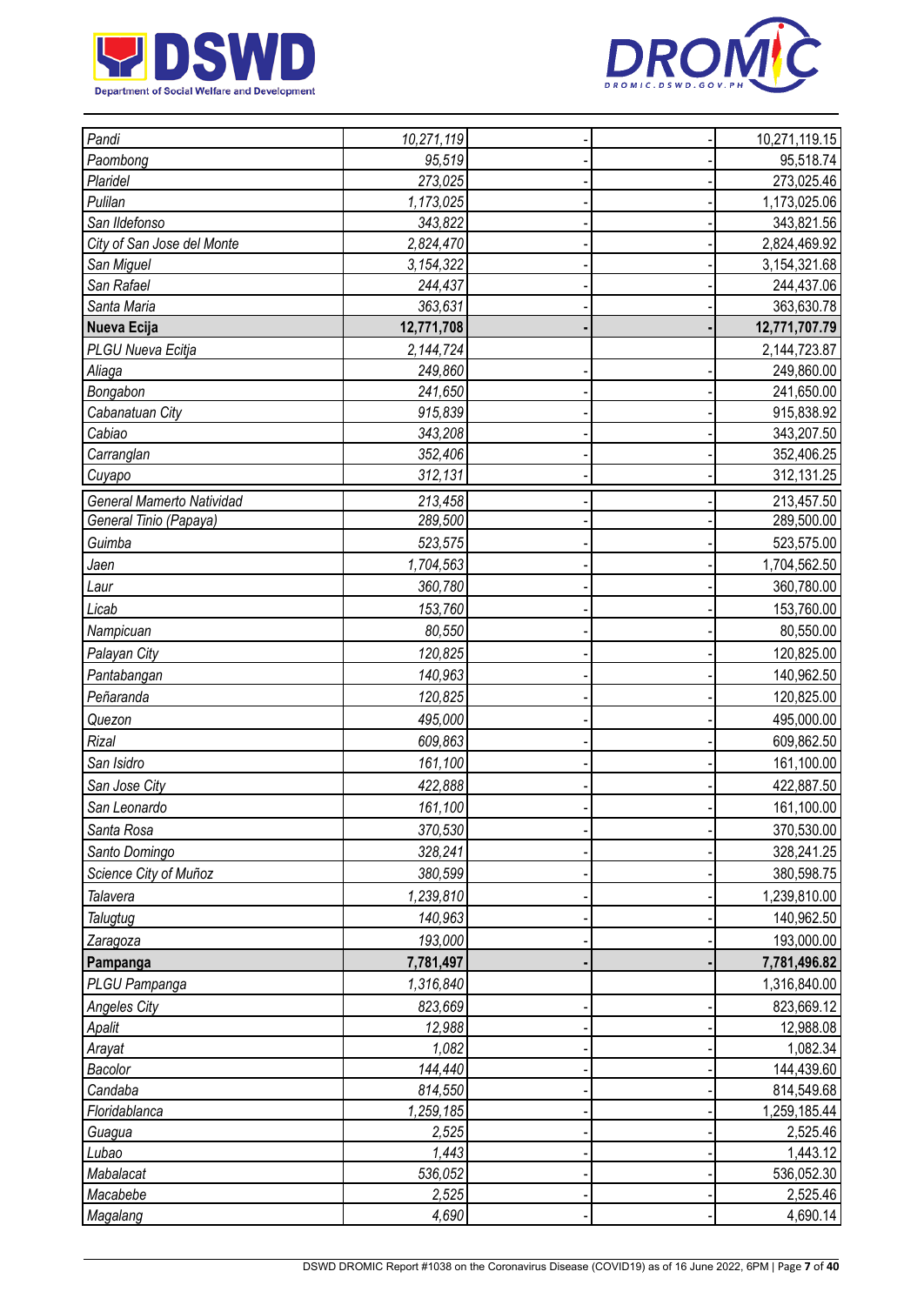



| <b>Masantol</b>      | 447,108     |                | 447,108.00     |
|----------------------|-------------|----------------|----------------|
| Mexico               | 6,133       |                | 6,133.26       |
| Minalin              | 254,696     |                | 254,696.14     |
| Porac                | 421,055     |                | 421,054.72     |
| City of San Fernando | 873,088     |                | 873,087.60     |
| San Luis             | 228,551     |                | 228,550.98     |
| San Simon            | 234,283     |                | 234,283.02     |
| Santa Ana            | 122,629     |                | 122,628.90     |
| Santa Rita           | 361         |                | 360.78         |
| Santo Tomas          | 272,881     |                | 272,881.12     |
| Sasmuan (Sexmoan)    | 722         |                | 721.56         |
| <b>Tarlac</b>        | 7,761,887   |                | 7,761,887.43   |
| Anao                 | 133,599     |                | 133,599.40     |
| Bamban               | 172,499     |                | 172,498.75     |
| Camiling             | 392,890     |                | 392,890.00     |
| Capas                | 1,844,020   |                | 1,844,019.75   |
| Concepcion           | 1,214,655   |                | 1,214,655.00   |
| Gerona               | 439,010     |                | 439,010.00     |
| La Paz               | 407,362     |                | 407,362.30     |
| Mayantoc             | 227,468     |                | 227,467.80     |
| Moncada              | 537,804     |                | 537,803.70     |
| Paniqui              | 227,291     |                | 227,291.40     |
| Pura                 | 282,766     |                | 282,765.88     |
| Ramos                | 165,548     |                | 165,548.00     |
| San Clemente         | 80,550      |                | 80,550.00      |
| San Manuel           | 228,437     |                | 228,437.25     |
| Santa Ignacia        | 253,953     |                | 253,953.00     |
| City of Tarlac       | 798,501     |                | 798,501.00     |
| Victoria             | 355,534     |                | 355,534.20     |
| <b>Zambales</b>      | 2,300,033   |                | 2,300,032.75   |
| <b>Botolan</b>       | 346,365     |                | 346,365.00     |
| Candelaria           | 108,234     |                | 108,234.00     |
| Castillejos          | 126,273     |                | 126,273.00     |
| Masinloc             | 151,528     |                | 151,527.60     |
| Olongapo City        | 790,692     |                | 790,692.00     |
| San Felipe           | 90,195      |                | 90,195.00      |
| San Marcelino        | 291,124     |                | 291,124.00     |
| Santa Cruz           | 289,751     |                | 289,750.65     |
| Subic                | 105,872     |                | 105,871.50     |
| CALABARZON           | 374,316,099 | 158,093,707.06 | 532,409,805.90 |
| <b>Batangas</b>      | 239,909,017 | 30,222,830.80  | 270,131,847.65 |
| PLGU Batangas        | 53,551,708  | 13,480,874.40  | 67,032,582.75  |
| Agoncillo            | 13,470,980  |                | 13,470,980.00  |
| Alitagtag            | 7,970,881   |                | 7,970,880.50   |
| Balayan              | 1,589,695   |                | 1,589,695.00   |
| <b>Balete</b>        | 14,239,246  | 1,533,000.00   | 15,772,246.00  |
| <b>Batangas City</b> | 2,585,377   | 2,568,275.00   | 5,153,652.00   |
| Bauan                | 1,641,975   | 1,195,735.00   | 2,837,710.00   |
| Calaca               | 2,547,585   | 2,150,000.00   | 4,697,585.00   |
| Calatagan            | 2,234,482   |                | 2,234,482.00   |
| Cuenca               | 7,734,308   |                | 7,734,307.50   |
| <i>Ibaan</i>         | 3,409,083   | 289,350.00     | 3,698,432.50   |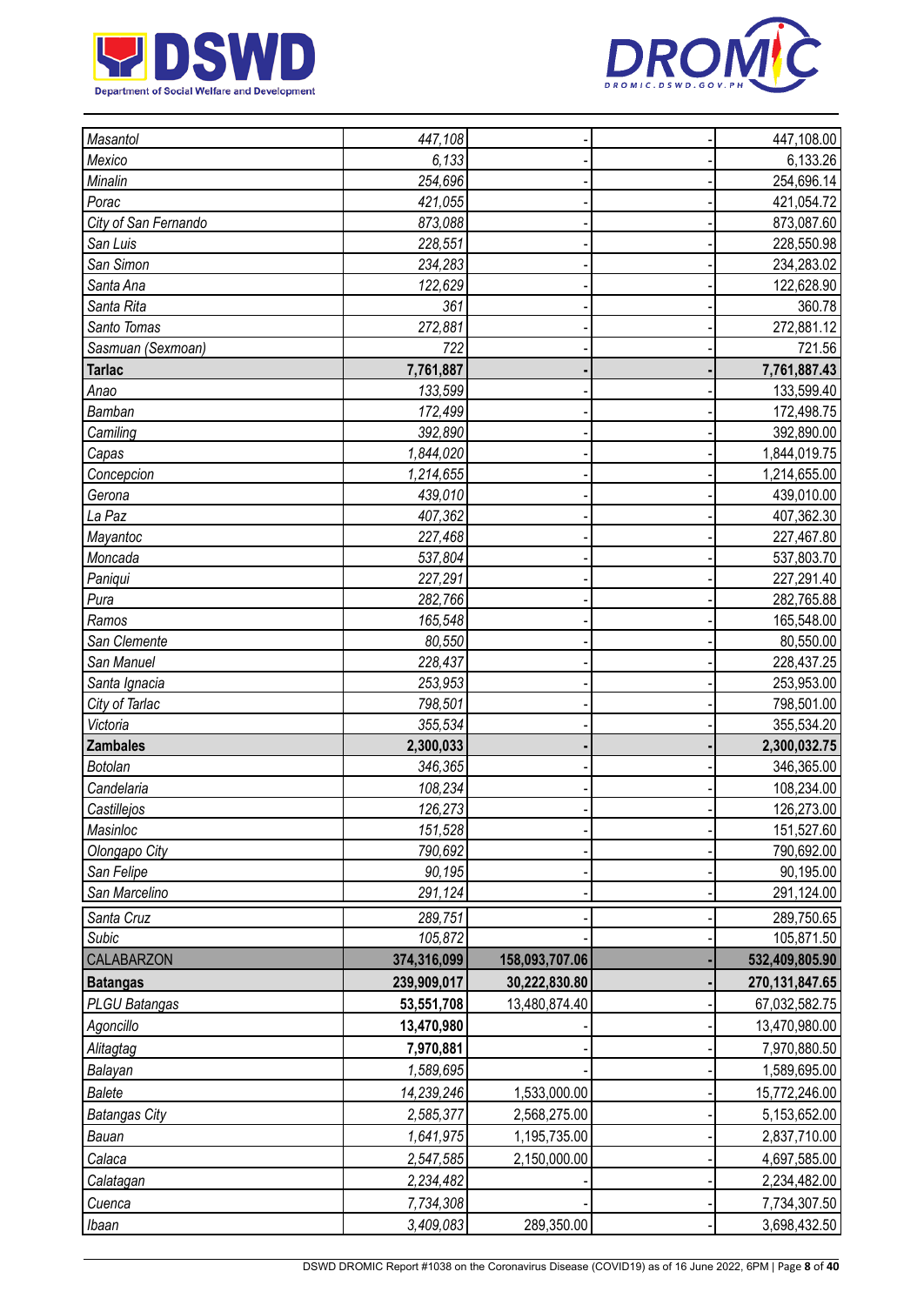



| Laurel                     | 15,157,380             |               | 15, 157, 380.00              |
|----------------------------|------------------------|---------------|------------------------------|
| Lemery                     | 13,511,552             | 907,370.00    | 14,418,922.00                |
| Lian                       | 1,152,179              |               | 1,152,179.00                 |
| Lipa City                  | 7,849,584              | 3,150,000.00  | 10,999,584.00                |
| Lobo                       | 1,206,739              |               | 1,206,739.00                 |
| Mabini                     | 2,029,190              | 877,040.00    | 2,906,230.00                 |
| Malvar                     | 8,055,049              | 328,400.00    | 8,383,449.00                 |
| Mataas Na Kahoy            | 8,731,221              |               | 8,731,221.00                 |
| Nasugbu                    | 1,369,315              | 1,875,000.00  | 3,244,315.00                 |
| Padre Garcia               | 1,837,315              |               | 1,837,315.00                 |
| Rosario                    | 1,268,815              |               | 1,268,815.00                 |
| San Jose                   | 3,841,375              | 873,551.40    | 4,714,926.40                 |
| San Juan                   | 2,264,783              |               | 2,264,782.50                 |
| San Luis                   | 1,532,345              |               | 1,532,345.00                 |
| San Nicolas                | 13,478,500             |               | 13,478,500.00                |
| San Pascual                | 1,351,403              |               | 1,351,403.00                 |
| Santa Teresita             | 7,582,753              |               | 7,582,753.00                 |
| Santo Tomas                | 1,412,347              | 358,075.00    | 1,770,422.00                 |
| Taal                       | 8,568,908              |               | 8,568,908.00                 |
| Talisay                    | 13,660,312             |               | 13,660,312.00                |
| City of Tanauan            | 8,418,586              | 636,160.00    | 9,054,745.50                 |
| Taysan                     | 1,322,983              |               | 1,322,983.00                 |
| <b>Tingloy</b>             | 2,195,750              |               | 2,195,750.00                 |
| Tuy                        | 1,135,315              |               | 1,135,315.00                 |
| <b>Cavite</b>              | 38,908,560             | 61,074,140.43 | 99,982,700.18                |
| <b>PLGU Cavite</b>         | 116,160                | 41,344,159.20 | 41,460,319.20                |
| Alfonso                    | 950,341                |               | 950,341.00                   |
| Amadeo                     | 2,610,790              |               | 2,610,790.00                 |
| Bacoor                     | 5,785,443              | 4,956,870.00  | 10,742,313.00                |
|                            |                        |               |                              |
|                            |                        |               |                              |
| Carmona<br>Cavite City     | 1,980,850              | 1,750,000.00  | 3,730,850.25                 |
| Dasmariñas                 | 1,619,464<br>3,663,384 | 225,569.00    | 1,845,033.00                 |
| Gen. Mariano Alvarez       |                        | 1,978,816.78  | 5,642,200.78                 |
| General Emilio Aguinaldo   | 2,915,365<br>991,000   | 812,670.00    | 991,000.00                   |
| <b>General Trias</b>       | 999,861                | 878,175.00    | 1,878,036.25                 |
| Imus                       | 1,512,830              | 1,661,520.60  | 3,174,350.60                 |
| Indang                     | 374,000                | 105,860.00    | 479,860.00                   |
| Kawit                      | 1,004,860              | 137,583.71    | 1,142,443.71                 |
| Magallanes                 | 991,000                |               | 991,000.00                   |
| Maragondon                 | 874,000                | 60,510.00     | 934,510.00                   |
| Mendez (MENDEZ-NUÑEZ)      | 991,000                |               | 991,000.00                   |
| Naic                       | 1,203,340              |               | 1,203,340.00                 |
| Noveleta                   | 1,988,875              | 570,000.00    | 3,728,034.75<br>2,558,874.50 |
| Rosario                    | 1,766,636              | 544,238.00    | 2,310,874.00                 |
| Silang                     | 1,393,016              | 417,655.00    | 1,810,671.00                 |
| Tagaytay City              | 2,201,214              | 763,400.00    | 2,964,614.00                 |
| Tanza                      | 1,101,008              | 1,181,962.14  | 2,282,970.14                 |
| Ternate                    | 874,000                | 286,605.00    | 1,160,605.00                 |
| <b>Trece Martires City</b> | 1,000,123              | 3,398,546.00  | 4,398,669.00                 |
| Laguna                     | 37,338,756             | 36,224,196.31 | 73,562,952.55                |
| PLGU Laguna<br>Alaminos    | 1,128,675<br>775,400   | 21,814,200.50 | 22,942,875.50<br>775,400.00  |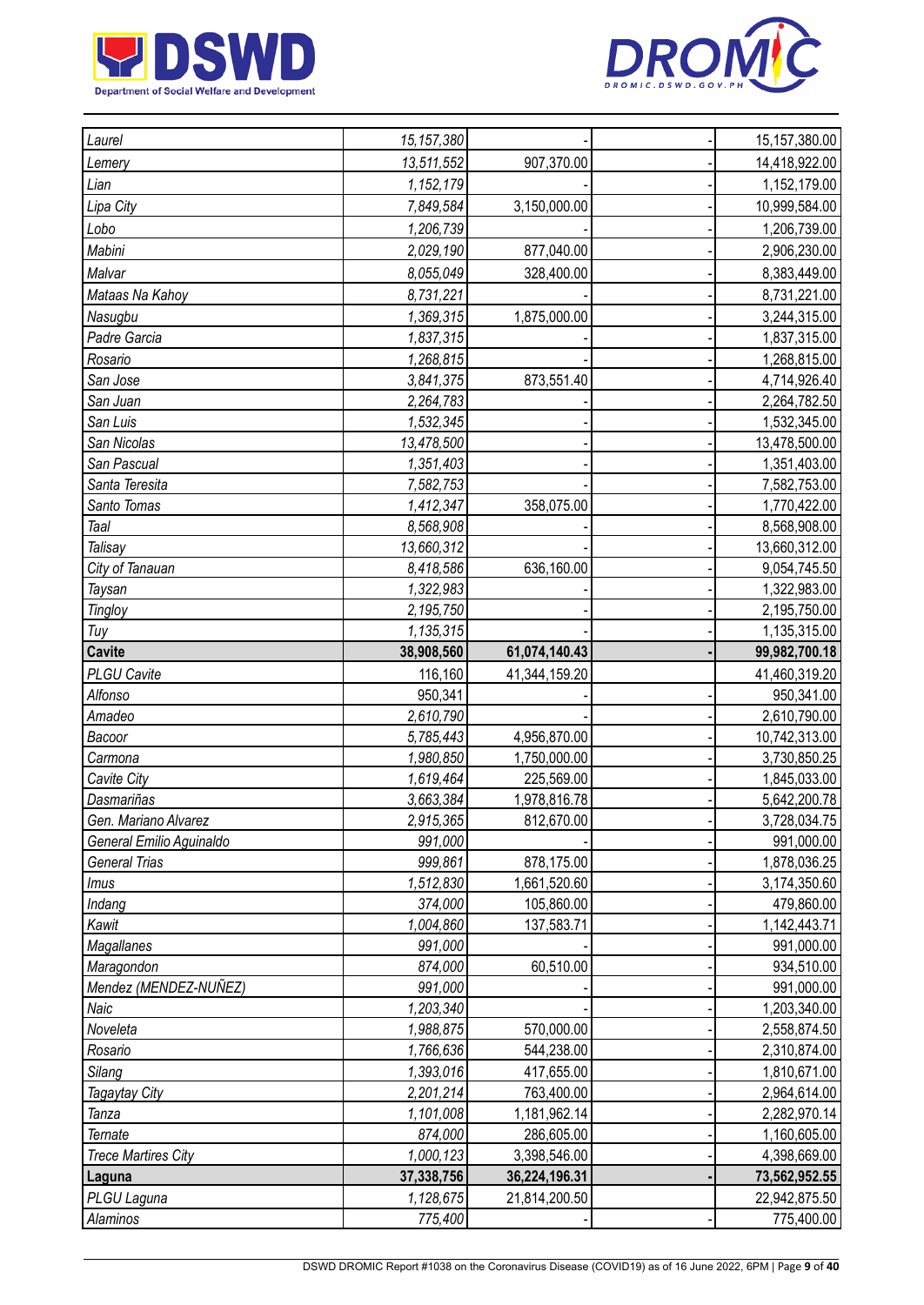



| Bay                | 776,000    | 310,300.00   | 1,086,300.00  |
|--------------------|------------|--------------|---------------|
| Biñan              | 2,314,510  | 1,347,500.00 | 3,662,010.00  |
| Cabuyao            | 1,576,060  | 492,900.00   | 2,068,960.00  |
| City of Calamba    | 1,996,026  | 2,916,068.00 | 4,912,094.00  |
| Calauan            | 1,307,184  |              | 1,307,184.00  |
| Cavinti            | 775,400    |              | 775,400.00    |
| Famy               | 775,400    | 63,224.78    | 838,624.78    |
| Kalayaan           | 773,300    |              | 773,300.00    |
| Liliw              | 960,728    | 625,000.00   | 1,585,728.00  |
| Los Baños          | 2,354,148  | 765,041.40   | 3,119,189.15  |
| Luisiana           | 1,032,000  |              | 1,032,000.00  |
| Lumban             | 775,400    |              | 775,400.00    |
| Mabitac            | 898,880    | 202,500.00   | 1,101,380.00  |
| Magdalena          | 753,800    |              | 753,800.00    |
| Majayjay           | 1,275,982  |              | 1,275,982.00  |
| Nagcarlan          | 635,000    |              | 635,000.00    |
| Paete              | 730,210    |              | 730,210.00    |
| Pagsanjan          | 1,370,416  | 151,652.00   | 1,522,068.25  |
| Pakil              | 1,001,800  | 206,855.77   | 1,208,655.77  |
| Pangil             | 1,423,582  |              | 1,423,582.00  |
| Pila               | 1,894,420  | 525,000.00   | 2,419,420.00  |
| Rizal              | 956,610    |              | 956,610.00    |
| San Pablo City     | 1,391,700  | 1,829,788.83 | 3,221,488.83  |
| San Pedro          | 1,985,709  | 2,884,524.48 | 4,870,233.73  |
| Santa Cruz         | 1,792,716  | 327,550.00   | 2,120,266.00  |
| Santa Maria        |            |              |               |
|                    | 353,800    | 437,500.00   | 791,300.00    |
| City of Santa Rosa | 1,496,882  | 1,324,590.55 | 2,821,472.29  |
| Siniloan           | 1,014,446  |              | 1,014,446.00  |
| Victoria           | 1,042,572  |              | 1,042,572.25  |
| Quezon             | 28,948,769 | 6,966,550.68 | 35,915,319.68 |
| PLGU Quezon        | 3,114,000  |              | 3,114,000.00  |
| Agdangan           | 282,000    |              | 282,000.00    |
| Alabat             | 1,175,000  |              | 1,175,000.00  |
| Atimonan           | 235,000    |              | 235,000.00    |
| <b>Buenavista</b>  | 376,000    |              | 376,000.00    |
| <b>Burdeos</b>     | 844,000    |              | 844,000.00    |
| Calauag            | 470,000    |              | 470,000.00    |
| Candelaria         | 1,234,352  | 739,062.68   | 1,973,414.68  |
| Catanauan          | 788,432    |              | 788,432.00    |
| Dolores            | 242,432    |              | 242,432.00    |
| General Luna       | 655,000    |              | 655,000.00    |
| General Nakar      | 51,748     |              | 51,748.00     |
| Guinayangan        | 234,000    |              | 234,000.00    |
| Gumaca             | 470,000    |              | 470,000.00    |
| Infanta            | 705,475    |              | 705,475.00    |
| Jomalig            | 844,000    |              | 844,000.00    |
| Lopez              | 421,510    |              | 421,510.00    |
| Lucban             | 1,223,500  |              | 1,223,500.00  |
| Lucena City        | 2,498,399  | 4,920,000.00 | 7,418,399.00  |
| Macalelon          | 544,400    |              | 544,400.00    |
| Mauban             | 1,037,600  | 775,000.00   | 1,812,600.00  |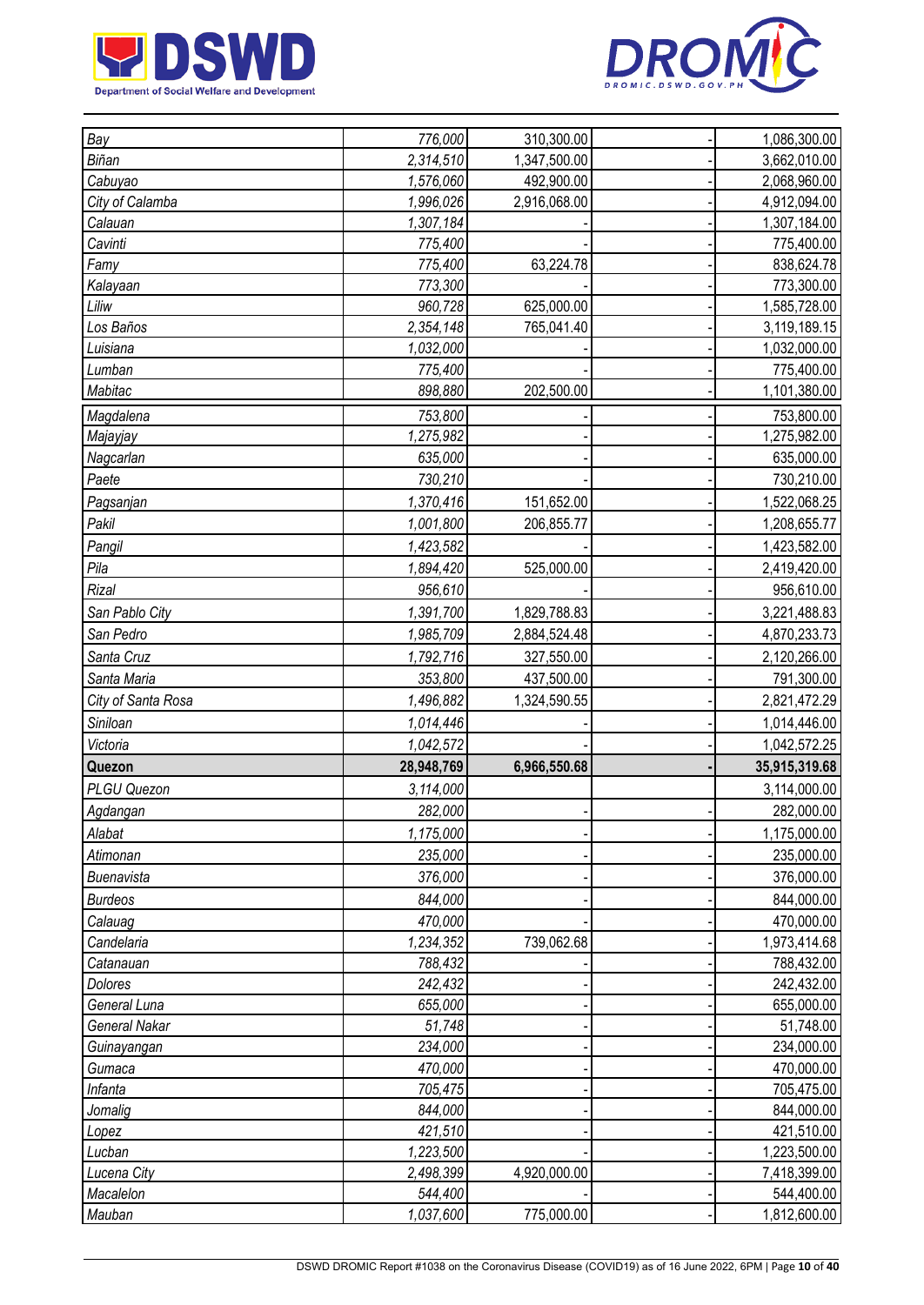



| Mulanay                   | 761,225    |               | 761,225.00    |
|---------------------------|------------|---------------|---------------|
| Padre Burgos              | 380,952    |               | 380,952.00    |
| Pagbilao                  | 723,000    | 532,488.00    | 1,255,488.00  |
| Panukulan                 | 703,000    |               | 703,000.00    |
| Patnanungan               | 703,000    |               | 703,000.00    |
| Perez                     | 940,000    |               | 940,000.00    |
| Pitogo                    | 376,000    |               | 376,000.00    |
| Plaridel                  | 235,000    |               | 235,000.00    |
| Polillo                   | 703,000    |               | 703,000.00    |
| Quezon                    | 940,000    |               | 940,000.00    |
| Real                      | 235,000    |               | 235,000.00    |
| Sampaloc                  | 740,000    |               | 740,000.00    |
| San Andres                | 374,000    |               | 374,000.00    |
| San Antonio               | 375,400    |               | 375,400.00    |
| San Francisco (Aurora)    | 611,000    |               | 611,000.00    |
| San Narciso               | 601,600    |               | 601,600.00    |
| Sariaya                   | 247,716    |               | 247,716.00    |
| Tagkawayan                | 304,500    |               | 304,500.00    |
| City of Tayabas           | 733,528    |               | 733,528.00    |
| Tiaong                    | 485,000    |               | 485,000.00    |
| Unisan                    | 329,000    |               | 329,000.00    |
| <b>Rizal</b>              | 29,210,997 | 23,605,988.84 | 52,816,985.84 |
| <b>PLGU Rizal</b>         | 111,000    | 14,835,654.80 | 14,946,654.80 |
| Angono                    | 1,298,030  | 730,809.00    | 2,028,839.00  |
| City of Antipolo          | 3,505,199  | 2,375,812.00  | 5,881,010.50  |
| <b>Baras</b>              | 1,999,912  |               | 1,999,912.00  |
| Binangonan                | 851,448    |               | 851,448.00    |
| Cainta                    | 2,835,970  | 2,929,831.25  | 5,765,801.25  |
| Cardona                   | 1,562,680  | 350,136.50    | 1,912,816.50  |
| Jala-Jala                 | 605,620    | 110,490.00    | 716,110.00    |
| Morong                    | 1,882,464  |               | 1,882,464.00  |
| Pililla                   | 931,610    | 253,000.00    | 1,184,610.00  |
| Rodriguez (Montalban)     | 5,432,466  | 640,863.00    | 6,073,329.00  |
| San Mateo                 | 1,464,369  | 1,124,392.29  | 2,588,761.29  |
| Tanay                     | 2,928,409  |               | 2,928,408.50  |
| Taytay                    | 2,244,501  | 255,000.00    | 2,499,501.00  |
| Teresa                    | 1,557,320  |               | 1,557,320.00  |
| <b>MIMAROPA</b>           | 77,930,774 |               | 77,930,773.78 |
| <b>Marinduque</b>         | 4,803,084  |               | 4,803,083.70  |
| Boac                      | 1,272,030  |               | 1,272,030.00  |
| Buenavista                | 459,150    |               | 459,150.00    |
| Gasan                     | 89,388     |               | 89,387.50     |
| Mogpog                    | 405,900    |               | 405,900.00    |
| Santa Cruz                | 900,000    |               | 900,000.00    |
| Torrijos                  | 1,676,616  |               | 1,676,616.20  |
|                           |            |               |               |
| <b>Occidental Mindoro</b> | 13,049,180 |               | 13,049,180.15 |
| Abra de llog              | 1,743,573  |               | 1,743,573.20  |
| Calintaan                 | 355,320    |               | 355,320.00    |
| Looc                      | 2,660,000  |               | 2,660,000.00  |
| Lubang                    | 2,250,025  |               | 2,250,025.00  |
| Magsaysay                 | 679,734    |               | 679,734.00    |
| Mamburao                  | 495,500    |               | 495,500.00    |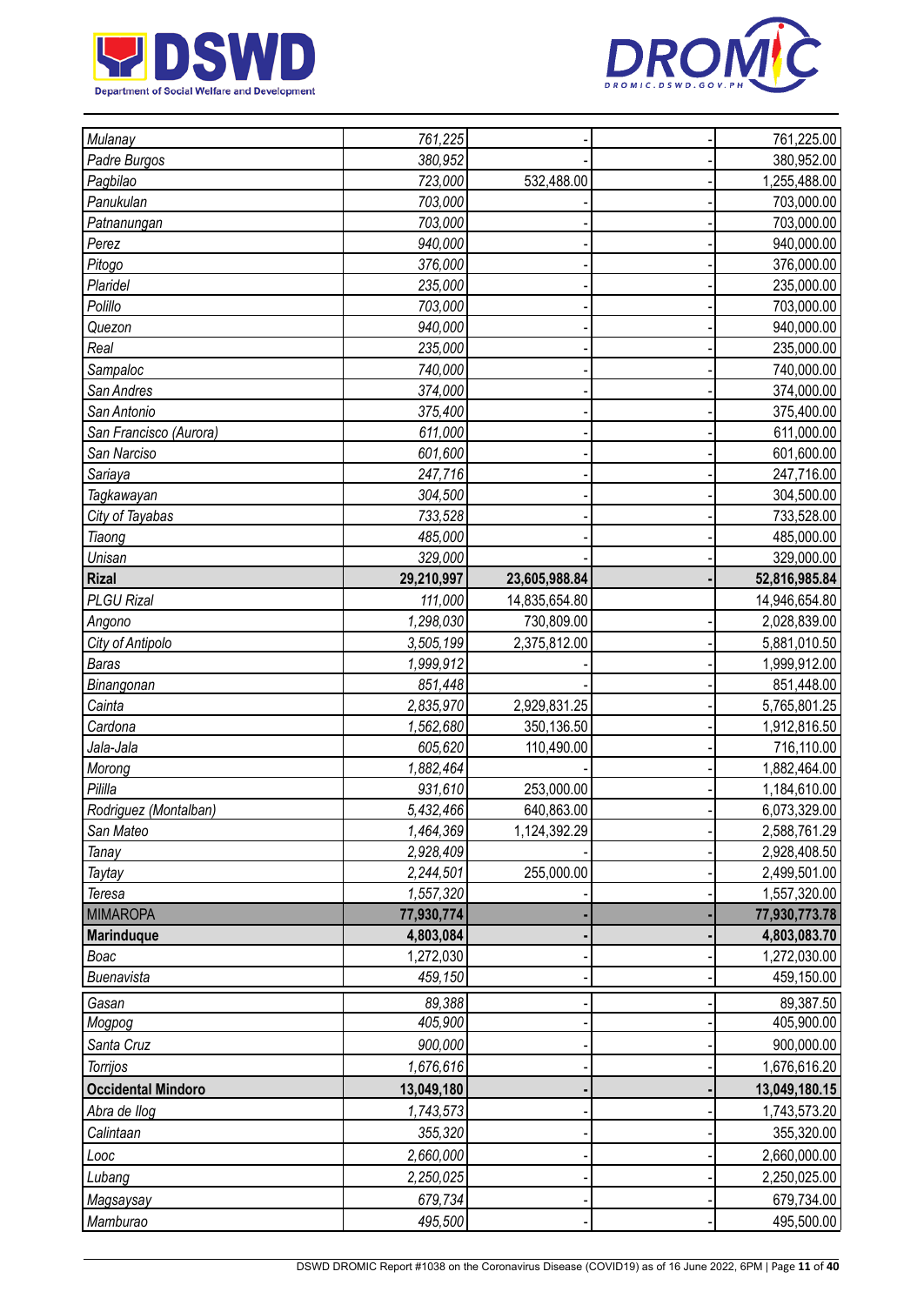



| Paluan                            | 241,200          |  | 241,200.00              |
|-----------------------------------|------------------|--|-------------------------|
| Rizal                             | 370,131          |  | 370,131.30              |
| Sablayan                          | 1,390,677        |  | 1,390,676.50            |
| San Jose                          | 2,270,818        |  | 2,270,818.35            |
| Santa Cruz                        | 592,202          |  | 592,201.80              |
| <b>Oriental Mindoro</b>           | 14,436,807       |  | 14,436,807.35           |
| Baco                              | 566,036          |  | 566,035.50              |
| <b>Bansud</b>                     | 1,089,192        |  | 1,089,191.50            |
| Bongabong                         | 1,280,820        |  | 1,280,819.50            |
| Bulalacao (San Pedro)             | 998,053          |  | 998,052.75              |
| City of Calapan                   | 1,459,308        |  | 1,459,307.55            |
| Gloria                            | 699,051          |  | 699,050.55              |
|                                   |                  |  |                         |
| Mansalay                          | 602,807          |  | 602,806.50              |
| Naujan                            | 1,559,325        |  | 1,559,325.00            |
| Pinamalayan<br>Pola               | 1,538,602        |  | 1,538,602.25            |
| Puerto Galera                     | 785,300          |  | 785,300.00              |
|                                   | 956,485          |  | 956,485.00              |
| Roxas                             | 506,700          |  | 506,700.00              |
| San Teodoro                       | 749,731          |  | 749,731.25              |
| Socorro                           | 857,300          |  | 857,300.00              |
| Victoria                          | 788,100          |  | 788,100.00              |
| Palawan                           | 11,130,124       |  | 11,130,123.88           |
| Aborlan                           | 337,872          |  | 337,872.15              |
| Balabac                           | 2,354,400        |  | 2,354,400.00            |
| Bataraza                          | 453,600          |  | 453,600.00              |
| Busuanga                          | 949,500          |  | 949,500.00              |
| Coron                             | 1,184,650        |  | 1,184,650.00            |
| Culion                            | 900,000          |  | 900,000.00              |
| El Nido (Bacuit)                  | 67,914<br>92,724 |  | 67,914.00               |
| Linapacan                         | 180,000          |  | 92,723.73<br>180,000.00 |
| Magsaysay<br>Puerto Princesa City | 1,815,645        |  | 1,815,644.85            |
|                                   | 127,339          |  | 127,338.75              |
| Quezon<br>Rizal (Marcos)          | 1,290,415        |  | 1,290,415.10            |
| Roxas                             | 855,819          |  | 855,819.00              |
| San Vicente                       | 67,914           |  | 67,914.00               |
| Sofronio Española                 | 132,432          |  | 132,432.30              |
| Romblon                           | 34,511,579       |  | 34,511,578.70           |
| Alcantara                         | 642,659          |  | 642,659.00              |
| <b>Banton</b>                     | 835,485          |  | 835,485.00              |
| Cajidiocan                        | 1,927,310        |  | 1,927,310.00            |
| Calatrava                         | 618,797          |  | 618,797.00              |
| Concepcion                        | 1,349,250        |  | 1,349,250.00            |
| Corcuera                          | 2,231,585        |  | 2,231,585.00            |
| Ferrol                            | 1,012,800        |  | 1,012,800.00            |
| Looc                              | 2,152,500        |  | 2,152,500.00            |
| Magdiwang                         | 3,305,007        |  | 3,305,007.05            |
| Odiongan                          | 3,193,271        |  | 3,193,271.45            |
| Romblon                           | 8,081,550        |  | 8,081,550.00            |
| San Agustin                       | 450,000          |  | 450,000.00              |
| San Andres                        | 1,693,527        |  | 1,693,526.70            |
| San Fernando                      | 3,654,628        |  | 3,654,627.50            |
|                                   |                  |  |                         |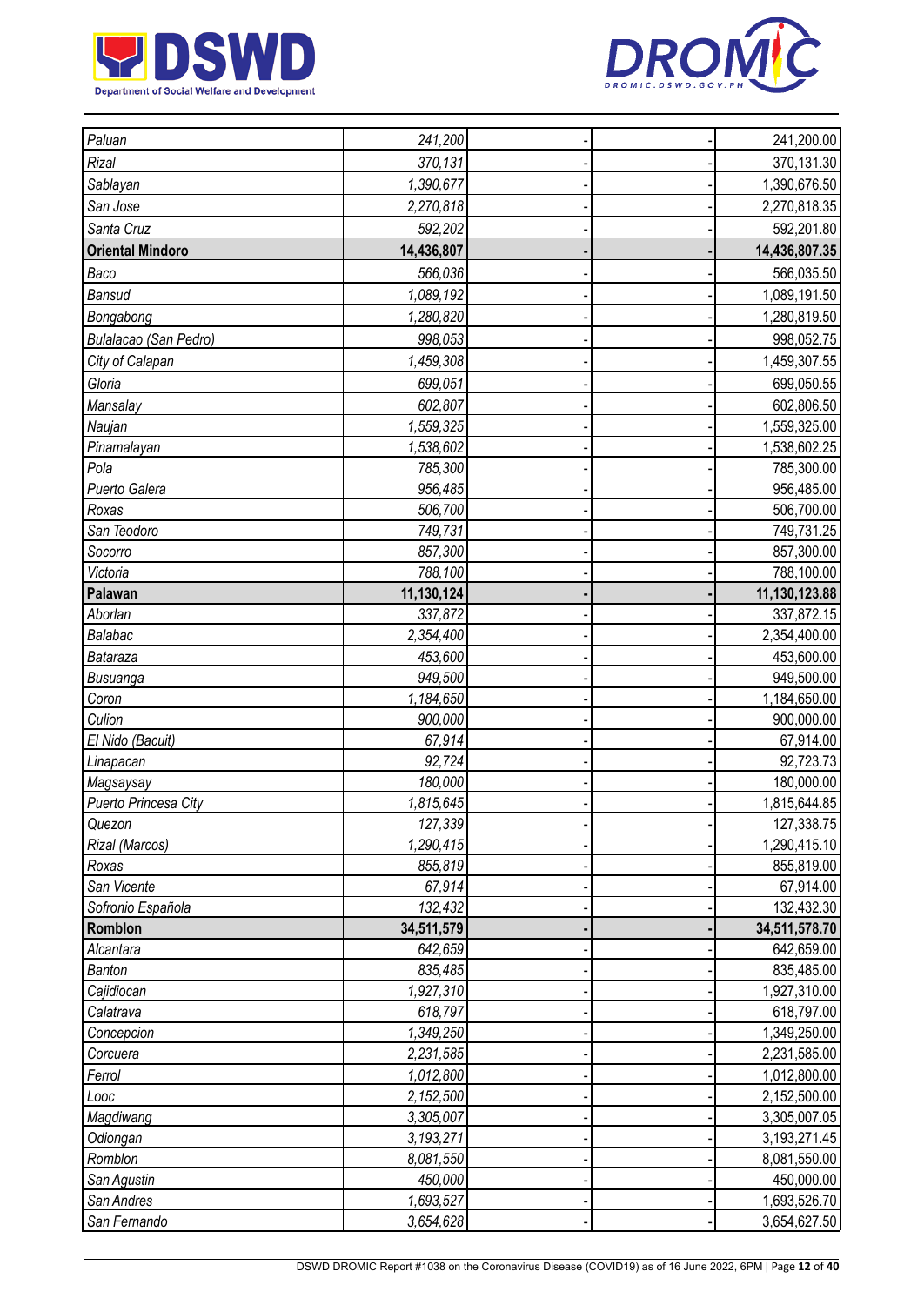



| San Jose                    | 1,395,870          |              | 1,395,870.00             |
|-----------------------------|--------------------|--------------|--------------------------|
| Santa Fe                    | 746,375            |              | 746,375.00               |
| Santa Maria (Imelda)        | 1,220,965          |              | 1,220,965.00             |
| <b>REGION V</b>             | 97,772,907         | 3,076,950.00 | 100,849,856.73           |
| Albay                       | 23,625,225         | 1,445,750.00 | 25,070,974.66            |
| PLGU Albay                  | 2,364,478          |              | 2,364,478.00             |
| Bacacay                     | 339,865            |              | 339,865.16               |
| Camalig                     | 1,549,531          |              | 1,549,530.87             |
| Daraga (Locsin)             | 2,052,999          | 1,356,400.00 | 3,409,398.65             |
| Guinobatan                  | 3,348,124          | 89,350.00    | 3,437,474.36             |
| Legazpi City                | 2,766,380          |              | 2,766,380.44             |
| Libon                       | 926,777            |              | 926,777.49               |
| City of Ligao               | 1,923,404          |              | 1,923,403.75             |
| Malilipot                   | 189,439            |              | 189,438.60               |
| Malinao                     | 268,021            |              | 268,021.36               |
| Manito                      | 258,134            |              | 258,133.80               |
| Oas                         | 821,587            |              | 821,587.29               |
| Pio Duran                   | 2,786,358          |              | 2,786,357.96             |
| Polangui                    | 1,885,065          |              | 1,885,065.26             |
| Rapu-Rapu                   | 264,030            |              | 264,030.19               |
| Santo Domingo (Libog)       | 1,001,707          |              | 1,001,706.50             |
| City of Tabaco              | 612,810            |              | 612,809.60               |
| Tiwi                        | 266,515            |              | 266,515.38               |
| <b>Camarines Norte</b>      | 10,051,491         |              | 10,051,491.02            |
| <b>PLGU Camarines Norte</b> | 1,223,937          |              | 1,223,937.36             |
| <b>Basud</b>                | 269,607            |              | 269,606.91               |
| Capalonga                   | 545,378            |              | 545,378.00               |
| Daet                        | 1,660,492          |              | 1,660,491.80             |
| Jose Panganiban             | 1,110,926          |              | 1,110,926.40             |
| Labo                        | 1,370,240          |              | 1,370,239.50             |
| Mercedes                    | 609,481            |              | 609,481.29               |
| Paracale                    | 410,633            |              | 410,633.32               |
| San Lorenzo Ruiz (Imelda)   | 252,165            |              | 252,165.00               |
| San Vicente                 | 644,520            |              | 644,519.64               |
| Santa Elena                 | 942,676            |              | 942,675.82               |
| Talisay                     | 350,358            |              | 350,357.68               |
| Vinzons                     | 661,078            |              | 661,078.30               |
| <b>Camarines Sur</b>        | 36,266,624         | 50,000.00    | 36,316,623.69            |
| PLGU Cam Sur                | 2,203,488          |              | 2,203,487.78             |
| Baao                        | 322,971            |              | 322,971.28               |
| Balatan                     | 910,855            |              | 910,854.74               |
| Bato                        | 1,224,596          |              | 1,224,596.00             |
| Bombon<br>Buhi              | 371,271<br>651,620 |              | 371,270.61               |
| Bula                        | 977,083            |              | 651,620.22<br>977,083.24 |
| Cabusao                     | 161,494            |              | 161,493.72               |
| Calabanga                   | 519,331            |              | 519,330.86               |
| Camaligan                   | 497,981            |              | 497,981.02               |
| Canaman                     | 670,136            |              | 670,136.44               |
| Caramoan                    | 1,567,666          |              | 1,567,666.16             |
| Del Gallego                 | 542,313            |              | 542,312.68               |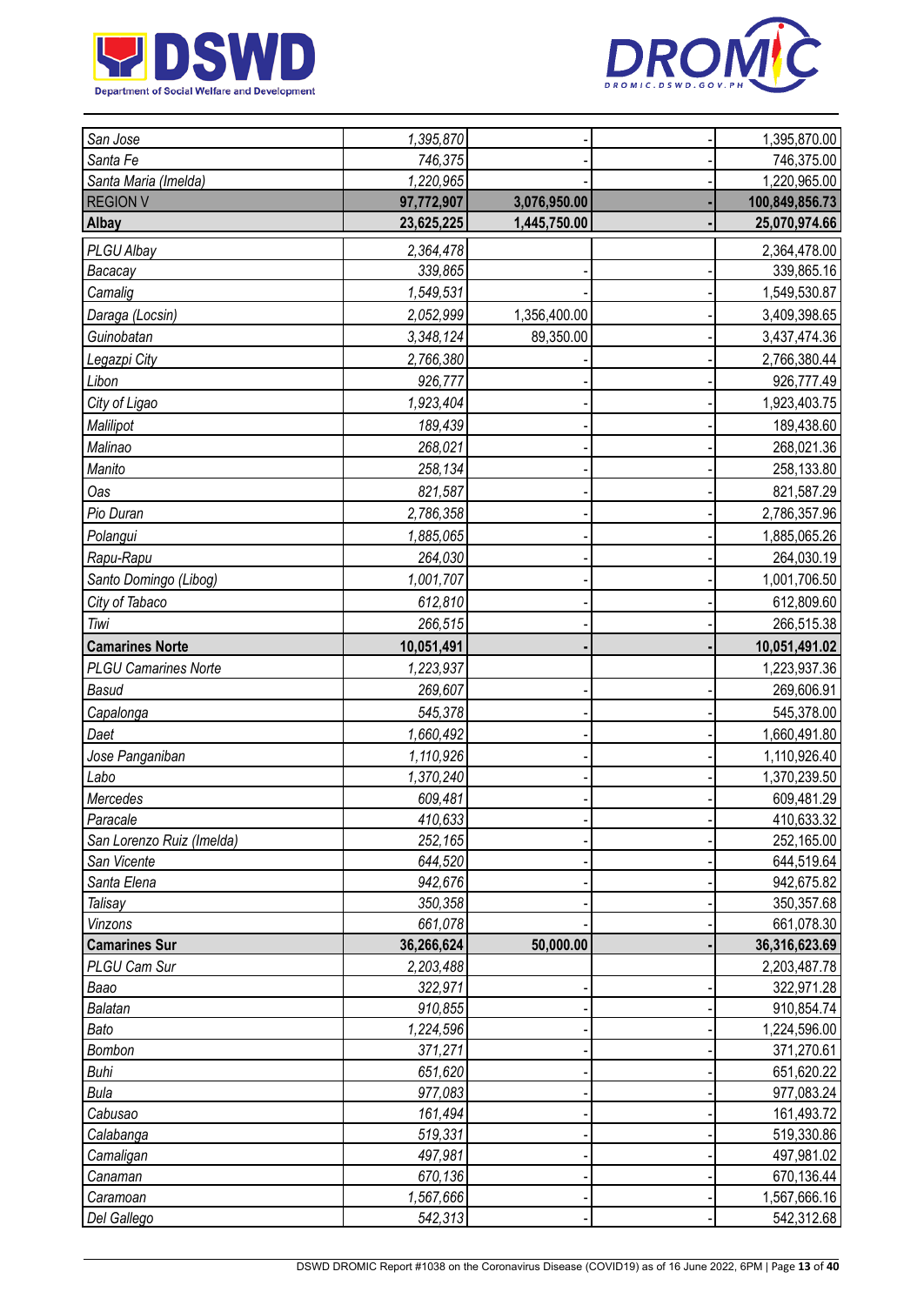



| Gainza<br>147,119                      | 147,118.90    |
|----------------------------------------|---------------|
| 222,569<br>Garchitorena                | 222,569.16    |
| 4,004,792<br>Goa                       | 4,004,791.78  |
| Iriga City<br>840,764                  | 840,764.46    |
| 560,430<br>Lagonoy                     | 560,430.04    |
| 1,797,262<br>50,000.00<br>Libmanan     | 1,847,262.04  |
| 408,305<br>Lupi                        | 408,304.80    |
| 694,888<br>Magarao                     | 694,887.88    |
| 773,958<br>Milaor                      | 773,957.88    |
| Minalabac<br>617,984                   | 617,984.08    |
| Nabua<br>1,237,925                     | 1,237,925.35  |
| Naga City<br>2,289,216                 | 2,289,216.06  |
| 1,798,232<br>Ocampo                    | 1,798,232.24  |
| 936,825<br>Pamplona                    | 936,824.72    |
| 579,548<br>Pasacao                     | 579,547.69    |
| Pili<br>604,909                        | 604,908.64    |
| Presentacion (Parubcan)<br>1,002,967   | 1,002,967.44  |
| 413,817<br>Ragay                       | 413,816.76    |
| 681,557<br>Sagñay                      | 681,557.28    |
| San fernando<br>197,057                | 197,057.28    |
| San Jose<br>623,238                    | 623,237.54    |
| 981,628<br>Sipocot                     | 981,627.76    |
| 441,153<br>Siruma                      | 441,152.72    |
| 1,070,584<br>Tigaon                    | 1,070,584.32  |
| 2,719,092<br>Tinambac                  | 2,719,092.12  |
| 12,036,576<br><b>Catanduanes</b>       | 12,036,576.32 |
| <b>PLGU Catanduanes</b><br>4,726,504   | 4,726,503.88  |
| Bagamanoc<br>796,409                   | 796,409.00    |
| 485,500<br>Gigmoto                     | 485,500.00    |
| 686,869<br>San Andres (Calolbon)       | 686,869.14    |
| San Miguel<br>1,213,750                | 1,213,750.00  |
| 1,053,137<br>Viga                      | 1,053,137.15  |
| 3,073,120<br>Virac                     | 3,073,120.00  |
| <b>Masbate</b><br>3,823,545            | 3,823,545.32  |
| 116,151<br>Baleno                      | 116,151.00    |
| 175,207<br>Cawayan                     | 175,206.50    |
| 551,680<br>Dimasalang                  | 551,680.00    |
| 1,156,576<br>Esperanza                 | 1,156,576.10  |
| Mandaon<br>436,847                     | 436,847.40    |
| 158,340<br>City of Masbate             | 158,340.00    |
| Mobo<br>103,614                        | 103,614.00    |
| 96,793<br>Monreal                      | 96,792.50     |
| 124,260<br>Palanas                     | 124,260.00    |
| Pio V. Corpuz (Limbuhan)<br>106,897    | 106,897.00    |
| 195,535<br>San Fernando                | 195,535.00    |
| 599,686<br>Uson                        | 599,685.82    |
| 11,969,446<br>1,581,200.00<br>Sorsogon | 13,550,645.72 |
| 4,504,139<br><b>PLGU Sorsogon</b>      | 4,504,138.77  |
| Barcelona<br>472,882                   | 472,882.44    |
| 700,259<br><b>Bulan</b>                | 700,258.54    |
| 125,213<br><b>Bulusan</b>              | 125,213.48    |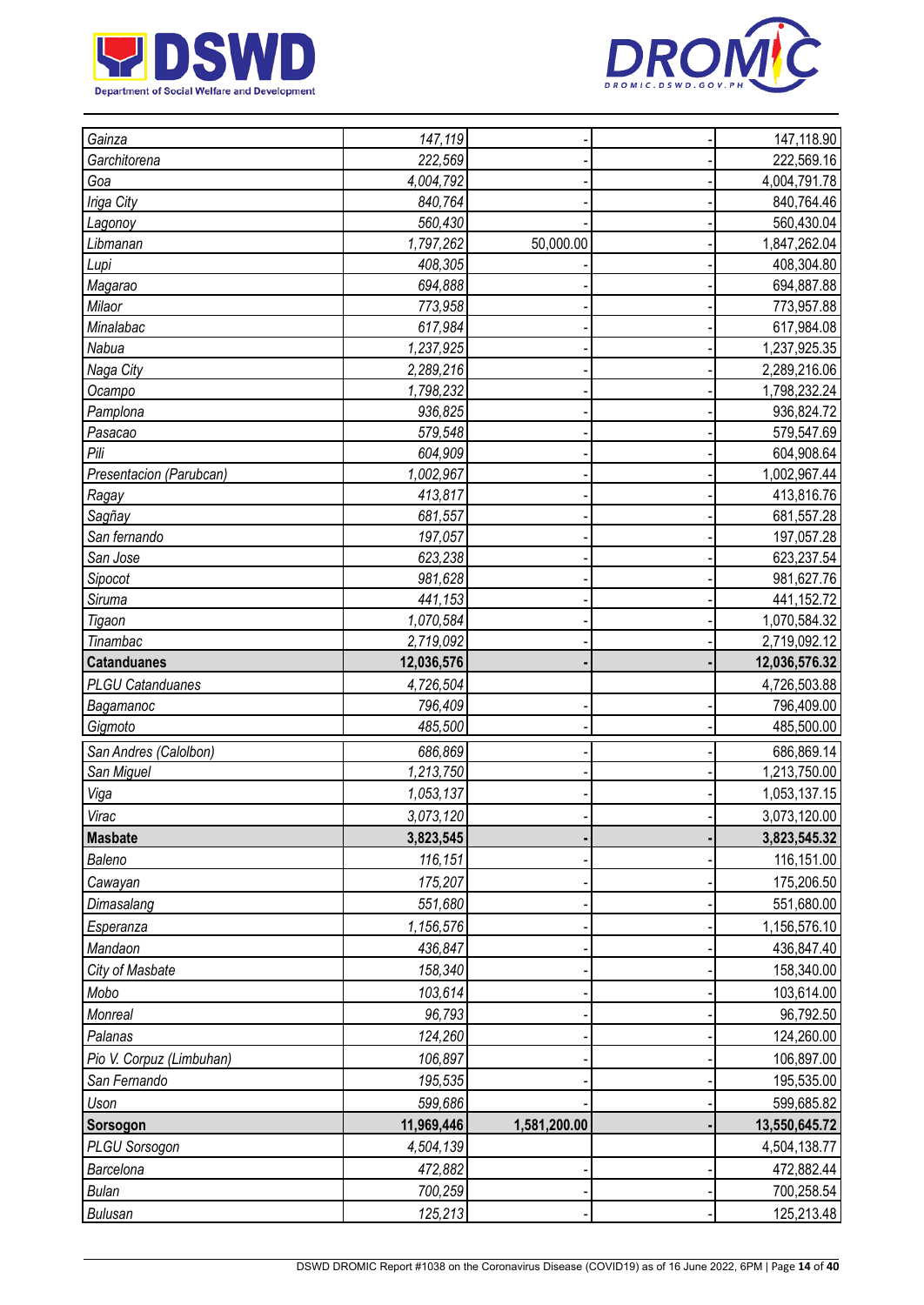



| Casiguran            | 247,128     |                | 247, 127. 72   |
|----------------------|-------------|----------------|----------------|
| Castilla             | 523,501     | 350,000.00     | 873,501.02     |
| Donsol               | 534,362     | 513,750.00     | 1,048,112.24   |
| Gubat                | 528,626     | 252,000.00     | 780,626.00     |
| Irosin               | 344.244     |                | 344,244.13     |
| Juban                | 822,885     | 169,250.00     | 992,135.37     |
| Magallanes           | 67,360      |                | 67,359.60      |
| Matnog               | 444,843     | 296,200.00     | 741,043.20     |
| Pilar                | 1,640,316   |                | 1,640,315.90   |
| Prieto Diaz          | 137,236     |                | 137,236.32     |
| Santa Magdalena      | 36,887      |                | 36,887.40      |
| City of Sorsogon     | 839,564     |                | 839,563.59     |
| <b>REGION VI</b>     | 318,842,586 | 197,890,827.08 | 516,733,412.80 |
| Aklan                | 57,394,823  | 312,750.00     | 57,707,573.16  |
| PLGU Aklan           | 4,662,800   |                | 4,662,800.00   |
| Altavas              | 1,576,731   |                | 1,576,731.34   |
| <b>Balete</b>        | 990,000     |                | 990,000.00     |
| Banga                | 2,111,539   | 35,000.00      | 2,146,539.00   |
| <b>Batan</b>         | 2,181,265   |                | 2,181,265.00   |
| Kalibo               | 3,978,627   | 277,750.00     | 4,256,377.20   |
| Libacao              | 951,657     |                | 951,656.70     |
| Madalag              | 1,562,414   |                | 1,562,414.10   |
| New Washington       | 3,614,352   |                | 3,614,352.00   |
| Buruanga             | 3,424,500   |                | 3,424,500.00   |
| Ibajay               | 5,772,530   |                | 5,772,530.00   |
| Lezo                 | 1,377,100   |                | 1,377,100.00   |
| Makato               | 1,838,800   |                | 1,838,800.00   |
| Malay                | 12,849,735  |                | 12,849,735.40  |
| Malinao              | 1,889,048   |                | 1,889,048.00   |
| Nabas                | 4,321,120   |                | 4,321,120.00   |
| Numancia             | 1,687,567   |                | 1,687,567.42   |
| Tangalan             | 2,605,037   |                | 2,605,037.00   |
| Antique              | 37,227,997  | 12,216,708.00  | 49,444,705.49  |
| Anini-y              | 2,312,285   | 7,541,308.00   | 9,853,592.96   |
| Belison              | 928,100     |                | 928,100.00     |
| Hamtic               | 2,874,599   |                | 2,874,599.20   |
| San Jose             | 3,080,728   |                | 3,080,728.45   |
| San Remigio          | 2,254,195   |                | 2,254,195.00   |
| Sibalom              | 2,780,804   |                | 2,780,803.50   |
| Tobias Fornier (Dao) | 3,722,565   |                | 3,722,565.00   |
| Valderrama           | 938,840     |                | 938,840.00     |
| Barbaza              | 2,207,609   |                | 2,207,609.00   |
| Bugasong             | 1,461,280   | 275,400.00     | 1,736,680.00   |
| Caluya               | 2,466,338   |                | 2,466,338.00   |
| Culasi               | 707,250     | 500,000.00     | 1,207,250.00   |
| Laua-an              | 1,786,703   | 1,900,000.00   | 3,686,703.10   |
| Libertad             | 3,280,956   |                | 3,280,956.00   |
| Pandan               | 2,986,417   | 2,000,000.00   | 4,986,417.00   |
| Patnongon            | 942,037     |                | 942,036.68     |
| Sebaste              | 786,217     |                | 786,216.60     |
| Tibiao               | 1,711,075   |                | 1,711,075.00   |
| Capiz                | 36,575,808  | 41,982,478.08  | 78,558,286.06  |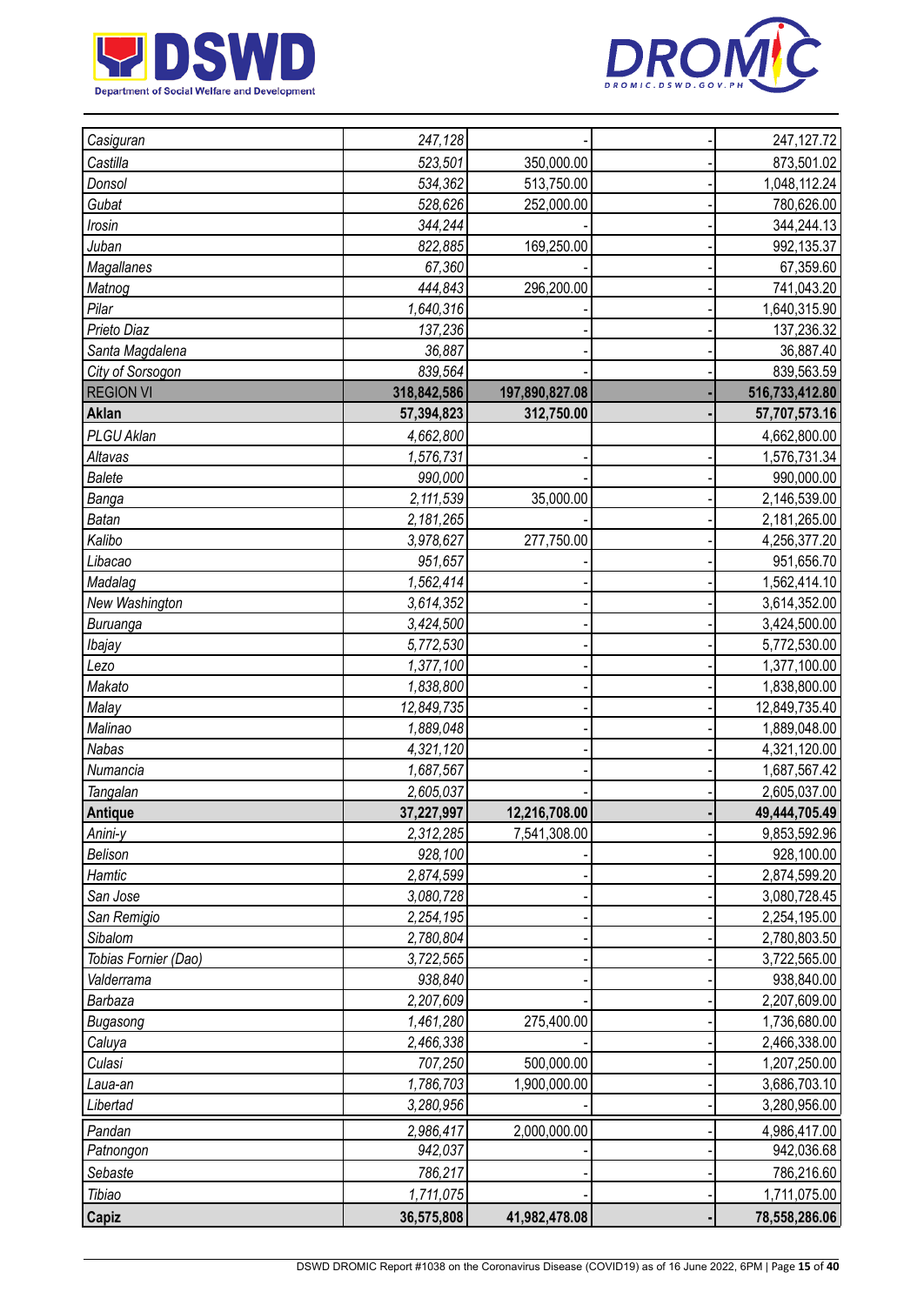



| 1,061,885<br>1,061,885.00<br>Cuartero<br>Dao<br>2,250,306<br>2,250,305.50<br>Dumalag<br>1,989,750<br>1,989,750.00<br>1,410,591<br>1,410,591.35<br>Dumarao<br><b>Ivisan</b><br>745,944<br>745,944.00<br>Jamindan<br>2,268,224<br>2,268,223.75<br>2,228,580<br>2,228,580.00<br>Ma-ayon<br>Mambusao<br>1,359,300<br>29,161,176.00<br>27,801,876.00<br>Panay<br>2,653,568<br>2,653,568.00<br>Panitan<br>1,903,875<br>14,053,602.08<br>15,957,477.08<br>1,390,385<br>Pilar<br>1,390,385.15<br>2,620,432<br>Pontevedra<br>2,620,432.00<br><b>President Roxas</b><br>27,000.00<br>3,102,422<br>3,129,422.00<br>Roxas City<br>5,534,682<br>5,534,682.00<br>631,625<br>Sapi-an<br>631,625.00<br>Sigma<br>1,130,360<br>1,130,360.00<br>2,428,146<br>100,000.00<br>2,528,146.23<br><b>Tapaz</b><br><b>Guimaras</b><br>7,313,489<br>7,313,488.50<br>997,052<br>Buenavista<br>997,051.95<br>422,640<br>422,640.00<br>San Lorenzo<br>2,359,594<br>2,359,594.05<br>Jordan<br>Nueva Valencia<br>1,253,553<br>1,253,552.50<br>Sibunag<br>2,280,650<br>2,280,650.00<br><b>Iloilo</b><br>124,436,827<br>10,633,391.00<br>135,070,217.89<br>2,098,000<br>2,098,000.00<br>Ajuy<br>Alimodian<br>3,458,360<br>3,458,360.00<br>Anilao<br>4,844,858<br>4,844,858.35<br>Badiangan<br>1,163,500<br>8,636,391.00<br>9,799,891.00<br>2,635,470<br>Balasan<br>2,635,470.08<br><b>Banate</b><br>3,367,800<br>3,367,800.00<br><b>Barotac Nuevo</b><br>988,395<br>988,395.00<br>4,326,240<br>4,326,240.00<br><b>Barotac Viejo</b><br>568,083<br>568,083.20<br><b>Batad</b><br>1,246,000<br>Bingawan<br>1,246,000.00<br>Cabatuan<br>616,264<br>616,263.92<br>Calinog<br>3,505,774<br>3,505,773.55<br>1,793,200<br>1,793,200.00<br>Carles<br>6,033,990<br>50,000.00<br>Concepcion<br>6,083,990.00<br>1,197,500<br>1,197,500.00<br>Dingle<br>Dueñas<br>655,080<br>655,080.00<br>1,855,500<br>1,855,500.00<br>Dumangas<br>631,800<br>Estancia<br>631,800.00<br>Guimbal<br>1,013,000<br>1,013,000.00<br>3,282,960<br>3,282,960.00<br>Igbaras<br>27,673,226<br>27,673,225.98<br><b>Iloilo City</b> | Province of Capiz | 1,865,733 |              | 1,865,733.00 |
|-------------------------------------------------------------------------------------------------------------------------------------------------------------------------------------------------------------------------------------------------------------------------------------------------------------------------------------------------------------------------------------------------------------------------------------------------------------------------------------------------------------------------------------------------------------------------------------------------------------------------------------------------------------------------------------------------------------------------------------------------------------------------------------------------------------------------------------------------------------------------------------------------------------------------------------------------------------------------------------------------------------------------------------------------------------------------------------------------------------------------------------------------------------------------------------------------------------------------------------------------------------------------------------------------------------------------------------------------------------------------------------------------------------------------------------------------------------------------------------------------------------------------------------------------------------------------------------------------------------------------------------------------------------------------------------------------------------------------------------------------------------------------------------------------------------------------------------------------------------------------------------------------------------------------------------------------------------------------------------------------------------------------------------------------------------|-------------------|-----------|--------------|--------------|
|                                                                                                                                                                                                                                                                                                                                                                                                                                                                                                                                                                                                                                                                                                                                                                                                                                                                                                                                                                                                                                                                                                                                                                                                                                                                                                                                                                                                                                                                                                                                                                                                                                                                                                                                                                                                                                                                                                                                                                                                                                                             |                   |           |              |              |
|                                                                                                                                                                                                                                                                                                                                                                                                                                                                                                                                                                                                                                                                                                                                                                                                                                                                                                                                                                                                                                                                                                                                                                                                                                                                                                                                                                                                                                                                                                                                                                                                                                                                                                                                                                                                                                                                                                                                                                                                                                                             |                   |           |              |              |
|                                                                                                                                                                                                                                                                                                                                                                                                                                                                                                                                                                                                                                                                                                                                                                                                                                                                                                                                                                                                                                                                                                                                                                                                                                                                                                                                                                                                                                                                                                                                                                                                                                                                                                                                                                                                                                                                                                                                                                                                                                                             |                   |           |              |              |
|                                                                                                                                                                                                                                                                                                                                                                                                                                                                                                                                                                                                                                                                                                                                                                                                                                                                                                                                                                                                                                                                                                                                                                                                                                                                                                                                                                                                                                                                                                                                                                                                                                                                                                                                                                                                                                                                                                                                                                                                                                                             |                   |           |              |              |
|                                                                                                                                                                                                                                                                                                                                                                                                                                                                                                                                                                                                                                                                                                                                                                                                                                                                                                                                                                                                                                                                                                                                                                                                                                                                                                                                                                                                                                                                                                                                                                                                                                                                                                                                                                                                                                                                                                                                                                                                                                                             |                   |           |              |              |
|                                                                                                                                                                                                                                                                                                                                                                                                                                                                                                                                                                                                                                                                                                                                                                                                                                                                                                                                                                                                                                                                                                                                                                                                                                                                                                                                                                                                                                                                                                                                                                                                                                                                                                                                                                                                                                                                                                                                                                                                                                                             |                   |           |              |              |
|                                                                                                                                                                                                                                                                                                                                                                                                                                                                                                                                                                                                                                                                                                                                                                                                                                                                                                                                                                                                                                                                                                                                                                                                                                                                                                                                                                                                                                                                                                                                                                                                                                                                                                                                                                                                                                                                                                                                                                                                                                                             |                   |           |              |              |
|                                                                                                                                                                                                                                                                                                                                                                                                                                                                                                                                                                                                                                                                                                                                                                                                                                                                                                                                                                                                                                                                                                                                                                                                                                                                                                                                                                                                                                                                                                                                                                                                                                                                                                                                                                                                                                                                                                                                                                                                                                                             |                   |           |              |              |
|                                                                                                                                                                                                                                                                                                                                                                                                                                                                                                                                                                                                                                                                                                                                                                                                                                                                                                                                                                                                                                                                                                                                                                                                                                                                                                                                                                                                                                                                                                                                                                                                                                                                                                                                                                                                                                                                                                                                                                                                                                                             |                   |           |              |              |
|                                                                                                                                                                                                                                                                                                                                                                                                                                                                                                                                                                                                                                                                                                                                                                                                                                                                                                                                                                                                                                                                                                                                                                                                                                                                                                                                                                                                                                                                                                                                                                                                                                                                                                                                                                                                                                                                                                                                                                                                                                                             |                   |           |              |              |
|                                                                                                                                                                                                                                                                                                                                                                                                                                                                                                                                                                                                                                                                                                                                                                                                                                                                                                                                                                                                                                                                                                                                                                                                                                                                                                                                                                                                                                                                                                                                                                                                                                                                                                                                                                                                                                                                                                                                                                                                                                                             |                   |           |              |              |
|                                                                                                                                                                                                                                                                                                                                                                                                                                                                                                                                                                                                                                                                                                                                                                                                                                                                                                                                                                                                                                                                                                                                                                                                                                                                                                                                                                                                                                                                                                                                                                                                                                                                                                                                                                                                                                                                                                                                                                                                                                                             |                   |           |              |              |
|                                                                                                                                                                                                                                                                                                                                                                                                                                                                                                                                                                                                                                                                                                                                                                                                                                                                                                                                                                                                                                                                                                                                                                                                                                                                                                                                                                                                                                                                                                                                                                                                                                                                                                                                                                                                                                                                                                                                                                                                                                                             |                   |           |              |              |
|                                                                                                                                                                                                                                                                                                                                                                                                                                                                                                                                                                                                                                                                                                                                                                                                                                                                                                                                                                                                                                                                                                                                                                                                                                                                                                                                                                                                                                                                                                                                                                                                                                                                                                                                                                                                                                                                                                                                                                                                                                                             |                   |           |              |              |
|                                                                                                                                                                                                                                                                                                                                                                                                                                                                                                                                                                                                                                                                                                                                                                                                                                                                                                                                                                                                                                                                                                                                                                                                                                                                                                                                                                                                                                                                                                                                                                                                                                                                                                                                                                                                                                                                                                                                                                                                                                                             |                   |           |              |              |
|                                                                                                                                                                                                                                                                                                                                                                                                                                                                                                                                                                                                                                                                                                                                                                                                                                                                                                                                                                                                                                                                                                                                                                                                                                                                                                                                                                                                                                                                                                                                                                                                                                                                                                                                                                                                                                                                                                                                                                                                                                                             |                   |           |              |              |
|                                                                                                                                                                                                                                                                                                                                                                                                                                                                                                                                                                                                                                                                                                                                                                                                                                                                                                                                                                                                                                                                                                                                                                                                                                                                                                                                                                                                                                                                                                                                                                                                                                                                                                                                                                                                                                                                                                                                                                                                                                                             |                   |           |              |              |
|                                                                                                                                                                                                                                                                                                                                                                                                                                                                                                                                                                                                                                                                                                                                                                                                                                                                                                                                                                                                                                                                                                                                                                                                                                                                                                                                                                                                                                                                                                                                                                                                                                                                                                                                                                                                                                                                                                                                                                                                                                                             |                   |           |              |              |
|                                                                                                                                                                                                                                                                                                                                                                                                                                                                                                                                                                                                                                                                                                                                                                                                                                                                                                                                                                                                                                                                                                                                                                                                                                                                                                                                                                                                                                                                                                                                                                                                                                                                                                                                                                                                                                                                                                                                                                                                                                                             |                   |           |              |              |
|                                                                                                                                                                                                                                                                                                                                                                                                                                                                                                                                                                                                                                                                                                                                                                                                                                                                                                                                                                                                                                                                                                                                                                                                                                                                                                                                                                                                                                                                                                                                                                                                                                                                                                                                                                                                                                                                                                                                                                                                                                                             |                   |           |              |              |
|                                                                                                                                                                                                                                                                                                                                                                                                                                                                                                                                                                                                                                                                                                                                                                                                                                                                                                                                                                                                                                                                                                                                                                                                                                                                                                                                                                                                                                                                                                                                                                                                                                                                                                                                                                                                                                                                                                                                                                                                                                                             |                   |           |              |              |
|                                                                                                                                                                                                                                                                                                                                                                                                                                                                                                                                                                                                                                                                                                                                                                                                                                                                                                                                                                                                                                                                                                                                                                                                                                                                                                                                                                                                                                                                                                                                                                                                                                                                                                                                                                                                                                                                                                                                                                                                                                                             |                   |           |              |              |
|                                                                                                                                                                                                                                                                                                                                                                                                                                                                                                                                                                                                                                                                                                                                                                                                                                                                                                                                                                                                                                                                                                                                                                                                                                                                                                                                                                                                                                                                                                                                                                                                                                                                                                                                                                                                                                                                                                                                                                                                                                                             |                   |           |              |              |
|                                                                                                                                                                                                                                                                                                                                                                                                                                                                                                                                                                                                                                                                                                                                                                                                                                                                                                                                                                                                                                                                                                                                                                                                                                                                                                                                                                                                                                                                                                                                                                                                                                                                                                                                                                                                                                                                                                                                                                                                                                                             |                   |           |              |              |
|                                                                                                                                                                                                                                                                                                                                                                                                                                                                                                                                                                                                                                                                                                                                                                                                                                                                                                                                                                                                                                                                                                                                                                                                                                                                                                                                                                                                                                                                                                                                                                                                                                                                                                                                                                                                                                                                                                                                                                                                                                                             |                   |           |              |              |
|                                                                                                                                                                                                                                                                                                                                                                                                                                                                                                                                                                                                                                                                                                                                                                                                                                                                                                                                                                                                                                                                                                                                                                                                                                                                                                                                                                                                                                                                                                                                                                                                                                                                                                                                                                                                                                                                                                                                                                                                                                                             |                   |           |              |              |
|                                                                                                                                                                                                                                                                                                                                                                                                                                                                                                                                                                                                                                                                                                                                                                                                                                                                                                                                                                                                                                                                                                                                                                                                                                                                                                                                                                                                                                                                                                                                                                                                                                                                                                                                                                                                                                                                                                                                                                                                                                                             |                   |           |              |              |
|                                                                                                                                                                                                                                                                                                                                                                                                                                                                                                                                                                                                                                                                                                                                                                                                                                                                                                                                                                                                                                                                                                                                                                                                                                                                                                                                                                                                                                                                                                                                                                                                                                                                                                                                                                                                                                                                                                                                                                                                                                                             |                   |           |              |              |
|                                                                                                                                                                                                                                                                                                                                                                                                                                                                                                                                                                                                                                                                                                                                                                                                                                                                                                                                                                                                                                                                                                                                                                                                                                                                                                                                                                                                                                                                                                                                                                                                                                                                                                                                                                                                                                                                                                                                                                                                                                                             |                   |           |              |              |
|                                                                                                                                                                                                                                                                                                                                                                                                                                                                                                                                                                                                                                                                                                                                                                                                                                                                                                                                                                                                                                                                                                                                                                                                                                                                                                                                                                                                                                                                                                                                                                                                                                                                                                                                                                                                                                                                                                                                                                                                                                                             |                   |           |              |              |
|                                                                                                                                                                                                                                                                                                                                                                                                                                                                                                                                                                                                                                                                                                                                                                                                                                                                                                                                                                                                                                                                                                                                                                                                                                                                                                                                                                                                                                                                                                                                                                                                                                                                                                                                                                                                                                                                                                                                                                                                                                                             |                   |           |              |              |
|                                                                                                                                                                                                                                                                                                                                                                                                                                                                                                                                                                                                                                                                                                                                                                                                                                                                                                                                                                                                                                                                                                                                                                                                                                                                                                                                                                                                                                                                                                                                                                                                                                                                                                                                                                                                                                                                                                                                                                                                                                                             |                   |           |              |              |
|                                                                                                                                                                                                                                                                                                                                                                                                                                                                                                                                                                                                                                                                                                                                                                                                                                                                                                                                                                                                                                                                                                                                                                                                                                                                                                                                                                                                                                                                                                                                                                                                                                                                                                                                                                                                                                                                                                                                                                                                                                                             |                   |           |              |              |
|                                                                                                                                                                                                                                                                                                                                                                                                                                                                                                                                                                                                                                                                                                                                                                                                                                                                                                                                                                                                                                                                                                                                                                                                                                                                                                                                                                                                                                                                                                                                                                                                                                                                                                                                                                                                                                                                                                                                                                                                                                                             |                   |           |              |              |
|                                                                                                                                                                                                                                                                                                                                                                                                                                                                                                                                                                                                                                                                                                                                                                                                                                                                                                                                                                                                                                                                                                                                                                                                                                                                                                                                                                                                                                                                                                                                                                                                                                                                                                                                                                                                                                                                                                                                                                                                                                                             |                   |           |              |              |
|                                                                                                                                                                                                                                                                                                                                                                                                                                                                                                                                                                                                                                                                                                                                                                                                                                                                                                                                                                                                                                                                                                                                                                                                                                                                                                                                                                                                                                                                                                                                                                                                                                                                                                                                                                                                                                                                                                                                                                                                                                                             |                   |           |              |              |
|                                                                                                                                                                                                                                                                                                                                                                                                                                                                                                                                                                                                                                                                                                                                                                                                                                                                                                                                                                                                                                                                                                                                                                                                                                                                                                                                                                                                                                                                                                                                                                                                                                                                                                                                                                                                                                                                                                                                                                                                                                                             |                   |           |              |              |
|                                                                                                                                                                                                                                                                                                                                                                                                                                                                                                                                                                                                                                                                                                                                                                                                                                                                                                                                                                                                                                                                                                                                                                                                                                                                                                                                                                                                                                                                                                                                                                                                                                                                                                                                                                                                                                                                                                                                                                                                                                                             |                   |           |              |              |
|                                                                                                                                                                                                                                                                                                                                                                                                                                                                                                                                                                                                                                                                                                                                                                                                                                                                                                                                                                                                                                                                                                                                                                                                                                                                                                                                                                                                                                                                                                                                                                                                                                                                                                                                                                                                                                                                                                                                                                                                                                                             |                   |           |              |              |
|                                                                                                                                                                                                                                                                                                                                                                                                                                                                                                                                                                                                                                                                                                                                                                                                                                                                                                                                                                                                                                                                                                                                                                                                                                                                                                                                                                                                                                                                                                                                                                                                                                                                                                                                                                                                                                                                                                                                                                                                                                                             |                   |           |              |              |
|                                                                                                                                                                                                                                                                                                                                                                                                                                                                                                                                                                                                                                                                                                                                                                                                                                                                                                                                                                                                                                                                                                                                                                                                                                                                                                                                                                                                                                                                                                                                                                                                                                                                                                                                                                                                                                                                                                                                                                                                                                                             |                   |           |              |              |
|                                                                                                                                                                                                                                                                                                                                                                                                                                                                                                                                                                                                                                                                                                                                                                                                                                                                                                                                                                                                                                                                                                                                                                                                                                                                                                                                                                                                                                                                                                                                                                                                                                                                                                                                                                                                                                                                                                                                                                                                                                                             |                   |           |              |              |
|                                                                                                                                                                                                                                                                                                                                                                                                                                                                                                                                                                                                                                                                                                                                                                                                                                                                                                                                                                                                                                                                                                                                                                                                                                                                                                                                                                                                                                                                                                                                                                                                                                                                                                                                                                                                                                                                                                                                                                                                                                                             |                   |           |              |              |
|                                                                                                                                                                                                                                                                                                                                                                                                                                                                                                                                                                                                                                                                                                                                                                                                                                                                                                                                                                                                                                                                                                                                                                                                                                                                                                                                                                                                                                                                                                                                                                                                                                                                                                                                                                                                                                                                                                                                                                                                                                                             |                   |           |              |              |
|                                                                                                                                                                                                                                                                                                                                                                                                                                                                                                                                                                                                                                                                                                                                                                                                                                                                                                                                                                                                                                                                                                                                                                                                                                                                                                                                                                                                                                                                                                                                                                                                                                                                                                                                                                                                                                                                                                                                                                                                                                                             |                   |           |              |              |
|                                                                                                                                                                                                                                                                                                                                                                                                                                                                                                                                                                                                                                                                                                                                                                                                                                                                                                                                                                                                                                                                                                                                                                                                                                                                                                                                                                                                                                                                                                                                                                                                                                                                                                                                                                                                                                                                                                                                                                                                                                                             | Janiuay           | 2,373,726 | 1,947,000.00 | 4,320,725.93 |
| 3,771,228<br>3,771,227.52<br>Lambunao                                                                                                                                                                                                                                                                                                                                                                                                                                                                                                                                                                                                                                                                                                                                                                                                                                                                                                                                                                                                                                                                                                                                                                                                                                                                                                                                                                                                                                                                                                                                                                                                                                                                                                                                                                                                                                                                                                                                                                                                                       |                   |           |              |              |
| 2,112,530<br>2,112,530.00<br>Leganes                                                                                                                                                                                                                                                                                                                                                                                                                                                                                                                                                                                                                                                                                                                                                                                                                                                                                                                                                                                                                                                                                                                                                                                                                                                                                                                                                                                                                                                                                                                                                                                                                                                                                                                                                                                                                                                                                                                                                                                                                        |                   |           |              |              |
| 774,000<br>774,000.00<br>Lemery                                                                                                                                                                                                                                                                                                                                                                                                                                                                                                                                                                                                                                                                                                                                                                                                                                                                                                                                                                                                                                                                                                                                                                                                                                                                                                                                                                                                                                                                                                                                                                                                                                                                                                                                                                                                                                                                                                                                                                                                                             |                   |           |              |              |
| 4,287,796<br>4,287,796.00<br>Leon                                                                                                                                                                                                                                                                                                                                                                                                                                                                                                                                                                                                                                                                                                                                                                                                                                                                                                                                                                                                                                                                                                                                                                                                                                                                                                                                                                                                                                                                                                                                                                                                                                                                                                                                                                                                                                                                                                                                                                                                                           |                   |           |              |              |
| Maasin<br>2,661,252<br>2,661,252.40                                                                                                                                                                                                                                                                                                                                                                                                                                                                                                                                                                                                                                                                                                                                                                                                                                                                                                                                                                                                                                                                                                                                                                                                                                                                                                                                                                                                                                                                                                                                                                                                                                                                                                                                                                                                                                                                                                                                                                                                                         |                   |           |              |              |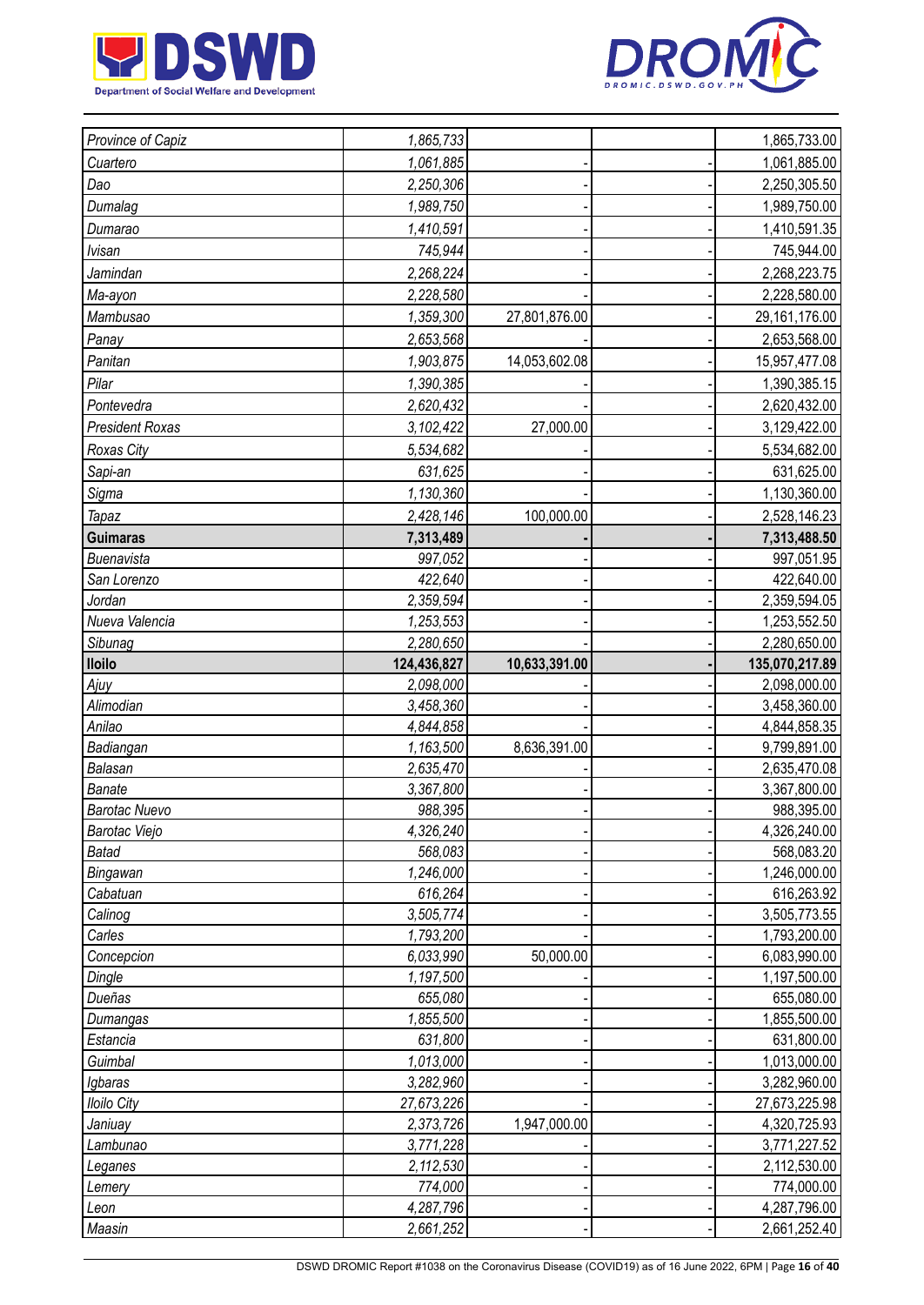



| Miagao                             | 6,146,781   |                | 6,146,780.94   |
|------------------------------------|-------------|----------------|----------------|
| Mina                               | 1,199,760   |                | 1,199,760.00   |
| New Lucena                         | 1,611,108   |                | 1,611,108.07   |
| Oton                               | 1,744,530   |                | 1,744,530.00   |
| City of Passi                      | 3,216,815   |                | 3,216,814.70   |
| Pavia                              | 733,045     |                | 733,045.07     |
| Pototan                            | 1,943,190   |                | 1,943,190.00   |
| San Dionisio                       | 2,830,500   |                | 2,830,500.00   |
| San Enrique                        | 1,844,575   |                | 1,844,575.00   |
| San Joaquin                        | 835,500     |                | 835,500.00     |
| San Miguel                         | 1,607,732   |                | 1,607,732.00   |
| San Rafael                         | 4,481,383   |                | 4,481,382.68   |
| Santa Barbara                      | 1,421,000   |                | 1,421,000.00   |
| Sara                               | 2,866,580   |                | 2,866,580.00   |
| Tigbauan                           | 574,284     |                | 574,284.00     |
| Tubungan                           | 2,179,513   |                | 2,179,512.50   |
| Zarraga                            | 265,000     |                | 265,000.00     |
| <b>Negros Occidental</b>           | 55,893,642  | 132,745,500.00 | 188,639,141.70 |
| Province of Negros Occidental      | 6,450,000   |                | 6,450,000.00   |
| <b>Bacolod City</b>                | 5,505,648   |                | 5,505,647.72   |
| <b>Bago City</b>                   | 672,760     |                | 672,760.00     |
| Binalbagan                         | 3,589,160   |                | 3,589,160.00   |
| Cadiz City                         | 447,097     |                | 447,097.00     |
| Calatrava                          | 1,967,400   |                | 1,967,400.00   |
| Candoni                            | 4,304,616   |                | 4,304,616.10   |
| Cauayan                            | 3,900,228   |                | 3,900,227.50   |
| Enrique B. Magalona (Saravia)      | 294,520     |                | 294,520.00     |
| City of Escalante                  | 1,772,975   |                | 1,772,975.00   |
| City of Himamaylan                 | 3,878,398   |                | 3,878,398.00   |
| Hinigaran                          | 6,480       |                | 6,480.00       |
| Hinoba-an (Asia)                   | 1,988,495   |                | 1,988,495.00   |
| $I\log$                            | 1,697,184   |                | 1,697,184.00   |
| <b>Isabela</b>                     | 918,170     |                | 918,170.00     |
| City of Kabankalan                 | 926,085     |                | 926,084.98     |
| La Carlota City                    | 1,070,180   |                | 1,070,180.00   |
| La Castellana                      | 1,292,420   |                | 1,292,420.00   |
| Manapla                            | 965,326     |                | 965,325.90     |
| Moises Padilla (Magallon)          | 1,376,915   |                | 1,376,915.00   |
| Murcia                             | 2,496,084   |                | 2,496,084.00   |
| Pulupandan                         | 181,440     |                | 181,440.00     |
| <b>Sagay City</b>                  | 851,156     |                | 851,156.00     |
| Salvador Benedicto                 | 2,288,822   |                | 2,288,821.50   |
| San Carlos City                    | 3,024,520   |                | 3,024,519.60   |
| San Enrique                        | 365,000     |                | 365,000.00     |
| Silay City                         | 12,600      |                | 12,600.00      |
|                                    | 835,480     |                | 835,480.00     |
| City of Sipalay<br>City of Talisay | 185,740     | 132,745,500.00 | 132,931,240.00 |
| Toboso                             | 5,400       |                | 5,400.00       |
| Valladolid                         | 1,012,264   |                | 1,012,264.40   |
| City of Victorias                  | 1,611,080   |                | 1,611,080.00   |
| <b>REGION VII</b>                  | 229,273,159 |                | 229,273,158.83 |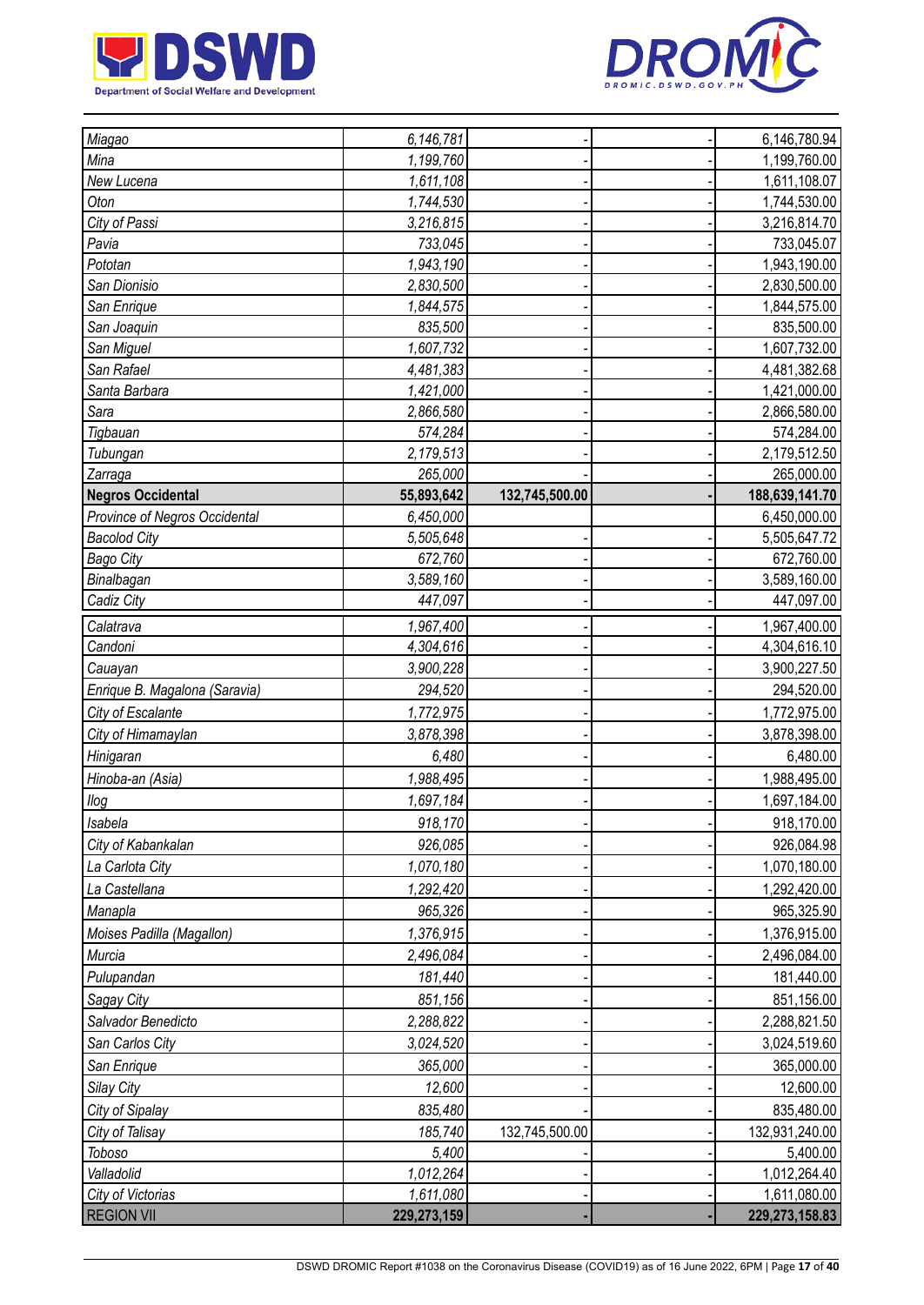



| <b>Bohol</b>                    | 45,307,981  |  | 45,307,980.55  |
|---------------------------------|-------------|--|----------------|
| PLGU Bohol                      | 586,057     |  | 586,057.28     |
| Alburquerque                    | 443,156     |  | 443,155.86     |
| Alicia                          | 655,780     |  | 655,780.00     |
| Anda                            | 947,695     |  | 947,695.00     |
| Antequera                       | 4,464,809   |  | 4,464,809.24   |
| Baclayon                        | 561,465     |  | 561,464.92     |
| <b>Balilihan</b>                | 991,490     |  | 991,490.00     |
| <b>Batuan</b>                   | 1,290,751   |  | 1,290,751.05   |
| <b>Bien Unido</b>               | 1,829,680   |  | 1,829,680.00   |
| Bilar                           | 333,787     |  | 333,787.00     |
| Buenavista                      | 2,042,864   |  | 2,042,864.32   |
| Calape                          | 680,912     |  | 680,911.86     |
| Candijay                        | 2,769,694   |  | 2,769,693.94   |
| Carmen                          | 853,980     |  | 853,980.00     |
| Catigbian                       | 1,500,815   |  | 1,500,815.00   |
| Corella                         | 267,290     |  | 267,290.00     |
| Cortes                          | 2,468,557   |  | 2,468,556.96   |
| Dauis                           | 2,734,424   |  | 2,734,423.86   |
| Dimiao                          | 63,000      |  | 63,000.00      |
| Duero                           | 117,500     |  | 117,500.00     |
| Garcia Hernandez                | 135,820     |  | 135,820.00     |
| Jetafe                          | 404,985     |  | 404,985.00     |
| Guindulman                      | 457,229     |  | 457,228.92     |
| Jagna                           | 1,745,845   |  | 1,745,845.00   |
| Lila                            | 754,815     |  | 754,815.00     |
| Loay                            | 478,760     |  | 478,759.50     |
| Loboc                           | 80,500      |  | 80,500.00      |
| Loon                            | 1,531,739   |  | 1,531,739.00   |
| Mabini                          | 179,500     |  | 179,500.00     |
| Maribojoc                       | 655,275     |  | 655,275.00     |
| Panglao                         | 507,520     |  | 507,519.68     |
| Pilar                           | 167,915     |  | 167,915.00     |
| Pres. Carlos P. Garcia (Pitogo) | 707,392     |  | 707,391.78     |
| San Isidro                      | 4,030,718   |  | 4,030,718.30   |
| San Miguel                      | 806,468     |  | 806,468.04     |
| Sevilla                         | 1,121,213   |  | 1,121,212.86   |
| Sierra Bullones                 | 558,994     |  | 558,994.00     |
| Sikatuna                        | 384,478     |  | 384,478.00     |
| Tagbilaran City                 | 1,311,776   |  | 1,311,775.64   |
| Talibon                         | 604,600     |  | 604,600.00     |
| <b>Trinidad</b>                 | 47,080      |  | 47,079.64      |
|                                 | 2,014,865   |  | 2,014,865.00   |
| Tubigon                         | 394,400     |  | 394,400.00     |
| Ubay                            | 622,389     |  |                |
| Valencia<br>Cebu                | 141,975,360 |  | 622,388.90     |
|                                 |             |  | 141,975,359.96 |
| Province of Cebu*               | 23,396,763  |  | 23,396,763.38  |
| Alcantara                       | 470,658     |  | 470,658.30     |
| Alcoy                           | 468,456     |  | 468,456.24     |
| Alegria                         | 410,202     |  | 410,202.22     |
| Aloguinsan                      | 790,847     |  | 790,846.80     |
| Argao                           | 1,153,814   |  | 1,153,813.76   |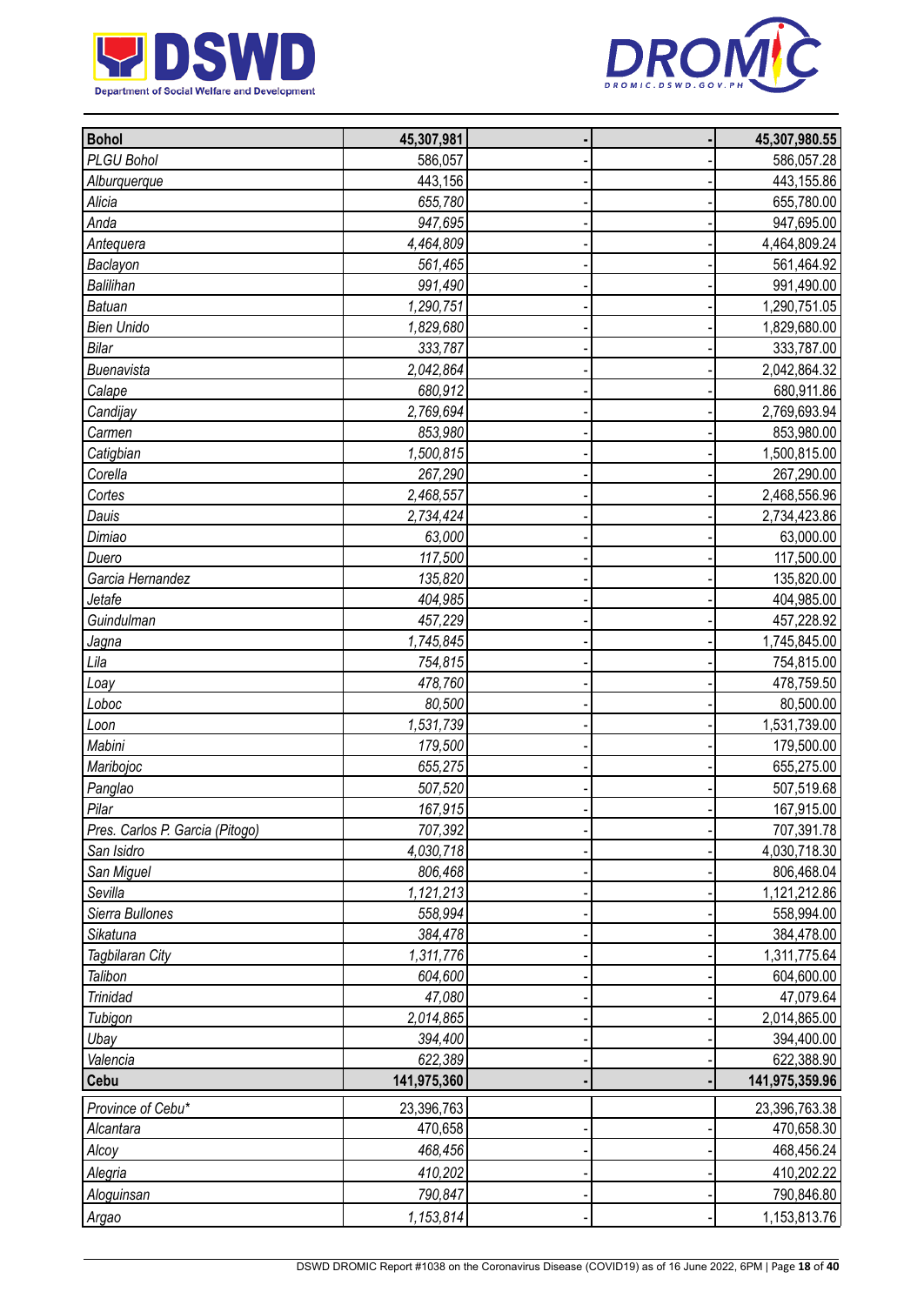



| Asturias              | 629,502    |  | 629,501.80    |
|-----------------------|------------|--|---------------|
| Badian                | 819,187    |  | 819,186.62    |
| Balamban              | 1,055,199  |  | 1,055,199.10  |
| Bantayan              | 5,030,943  |  | 5,030,942.84  |
| Barili                | 579,712    |  | 579,712.40    |
| City of Bogo          | 456,597    |  | 456,596.62    |
|                       |            |  |               |
| Boljoon               | 533,826    |  | 533,826.44    |
| Borbon                | 2,773,645  |  | 2,773,644.96  |
| City of Carcar        | 1,895,771  |  | 1,895,771.10  |
| Carmen                | 4,751,020  |  | 4,751,020.36  |
| Catmon                | 2,615,468  |  | 2,615,467.72  |
| Cebu City             | 14,493,313 |  | 14,493,312.88 |
| Compostela            | 417,976    |  | 417,975.94    |
| Consolacion           | 2,594,175  |  | 2,594,174.86  |
| Cordoba               | 2,665,920  |  | 2,665,920.38  |
| Daanbantayan          | 6,646,481  |  | 6,646,480.90  |
| Dalaguete             | 972,633    |  | 972,633.22    |
| Danao City            | 1,653,395  |  | 1,653,394.68  |
| Dumanjug              | 1,559,950  |  | 1,559,950.18  |
| Ginatilan             | 2,401,921  |  | 2,401,920.76  |
| Lapu-Lapu City (Opon) | 980,250    |  | 980,250.00    |
| Liloan                | 2,740,462  |  | 2,740,462.04  |
| Madridejos            | 3,957,939  |  | 3,957,939.14  |
| Malabuyoc             | 630,946    |  | 630,945.54    |
| Mandaue City          | 626,289    |  | 626,289.46    |
| Medellin              | 2,664,128  |  | 2,664,127.62  |
| Minglanilla           | 1,586,629  |  | 1,586,628.60  |
| Moalboal              | 824,888    |  | 824,887.68    |
| City of Naga          | 1,262,857  |  | 1,262,857.09  |
| Oslob                 | 809,811    |  | 809,810.78    |
| Pilar                 | 275,804    |  | 275,804.04    |
| Pinamungahan          | 1,087,726  |  | 1,087,725.62  |
| Poro                  | 3,720,514  |  | 3,720,513.84  |
| Ronda                 | 377,306    |  | 377,305.56    |
| Samboan               | 4,373,251  |  | 4,373,251.04  |
| San Fernando          | 4,041,326  |  | 4,041,325.62  |
| San Francisco         | 3,710,998  |  | 3,710,998.32  |
| San Remigio           | 1,414,580  |  | 1,414,580.18  |
| Santa Fe              | 1,190,912  |  | 1,190,912.17  |
| Santander             | 2,742,902  |  | 2,742,902.46  |
| Sibonga               | 1,149,002  |  | 1,149,002.14  |
| Sogod                 | 4,733,003  |  | 4,733,002.82  |
| Tabogon               | 6,238,422  |  | 6,238,421.72  |
| Tabuelan              | 1,332,376  |  | 1,332,376.22  |
| City of Talisay       | 2,933,165  |  | 2,933,165.40  |
| <b>Toledo City</b>    | 1,228,217  |  | 1,228,217.24  |
| Tuburan               | 2,082,057  |  | 2,082,056.78  |
| Tudela                | 2,022,226  |  | 2,022,226.38  |
| Siquijor              | 7,944,128  |  | 7,944,128.30  |
| Enrique Villanueva    | 944,880    |  | 944,880.00    |
| Larena                | 1,821,593  |  | 1,821,593.48  |
| Maria                 | 1,519,715  |  | 1,519,714.82  |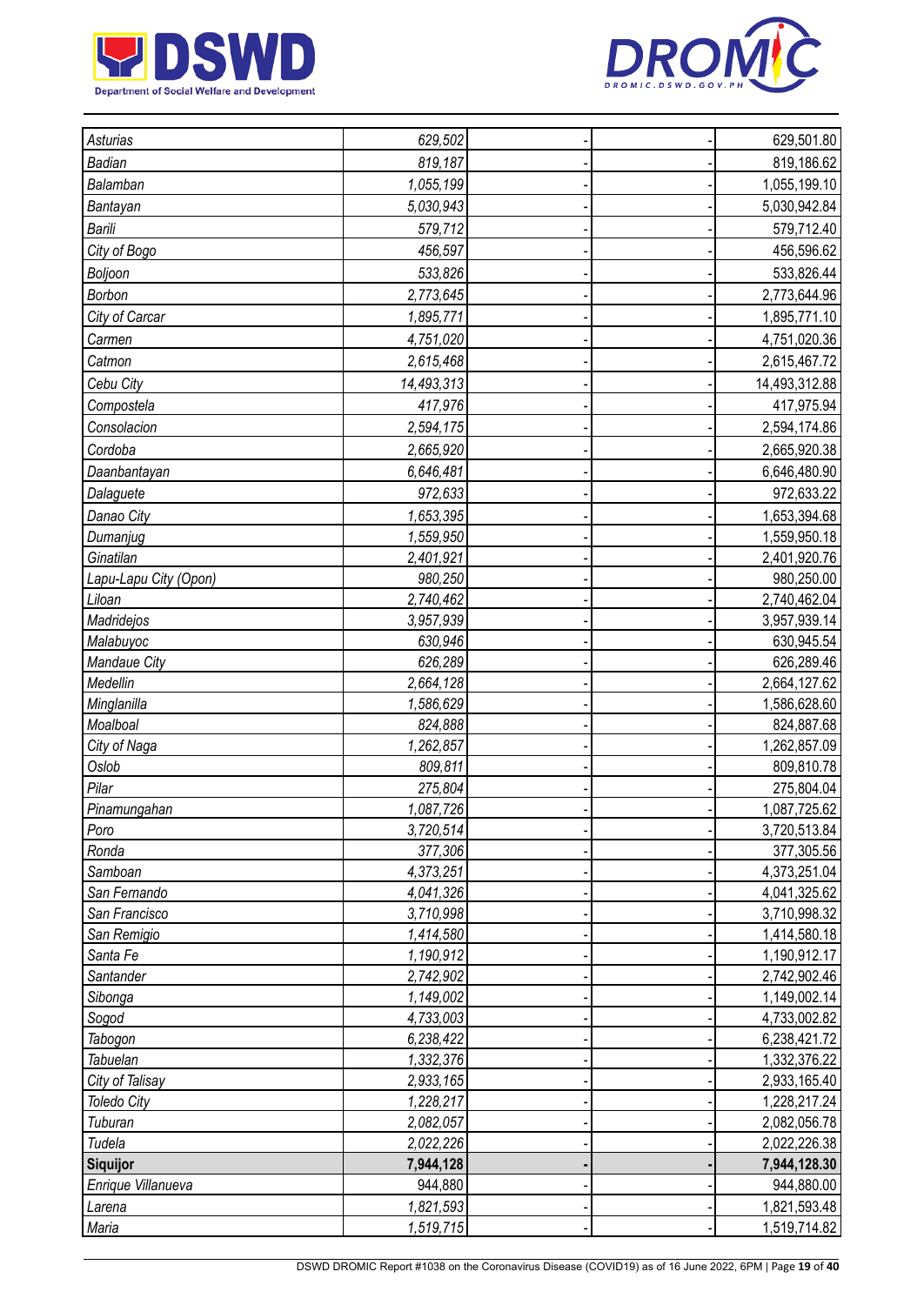



| Siquijor                                          | 3,657,940        |            |              | 3,657,940.00           |
|---------------------------------------------------|------------------|------------|--------------|------------------------|
| <b>Negros Oriental</b>                            | 34,045,690       |            |              | 34,045,690.02          |
| <b>PLGU Negros Oriental</b>                       | 3,510,848        |            |              | 3,510,847.71           |
| Ayungon                                           | 1,196,940        |            |              | 1,196,940.00           |
| <b>Bais City</b>                                  | 460,728          |            |              | 460,728.00             |
| Basay                                             | 2,624,790        |            |              | 2,624,790.00           |
| Bindoy (Payabon)                                  | 3,610,058        |            |              | 3,610,057.64           |
| Canlaon City                                      | 3,089,469        |            |              | 3,089,469.32           |
| Dumaguete City                                    | 364,437          |            |              | 364,437.20             |
| City of Guihulngan                                | 4,849,807        |            |              | 4,849,807.18           |
| La Libertad                                       | 179,972          |            |              | 179,972.10             |
| Mabinay                                           | 4,328,246        |            |              | 4,328,246.48           |
| Manjuyod                                          | 1,537,041        |            |              | 1,537,040.85           |
| Santa Catalina                                    | 1,202,500        |            |              | 1,202,500.00           |
| <b>Siaton</b>                                     | 210,262          |            |              | 210,262.46             |
| City of Tanjay                                    | 3,030,987        |            |              | 3,030,987.48           |
| Tayasan                                           | 726,144          |            |              | 726,143.60             |
| Vallehermoso                                      | 2,792,860        |            |              | 2,792,860.00           |
| Zamboanguita                                      | 330,600          |            |              | 330,600.00             |
| <b>REGION VIII</b>                                | 22,915,642       | 711,956.00 | 1,922,270.00 | 25,549,867.69          |
| <b>Biliran</b>                                    | 1,451,907        |            |              | 1,451,907.06           |
| Kawayan                                           | 308,408          |            |              | 308,408.31             |
| <b>Biliran</b>                                    | 270,491          |            |              | 270,491.10             |
| Caibiran                                          | 544              |            |              | 543.93                 |
|                                                   |                  |            |              |                        |
| Culaba                                            | 56,569           |            |              | 56,568.72              |
| Maripipi                                          | 815,895          |            |              | 815,895.00             |
| <b>Eastern Samar</b><br>Province of Eastern Samar | 4,080,521        |            | 12,900.00    | 4,093,420.53           |
|                                                   | 100,351          |            |              | 100,351.17             |
| City of Borongan                                  | 471              |            |              | 470.70                 |
| Dolores                                           | 471              |            |              | 470.70                 |
| Jipapad                                           |                  |            | 12,900.00    | 12,900.00              |
| Giporlos                                          | 1,019,869        |            |              | 1,019,868.75           |
| Guiuan                                            | 1,195,139        |            |              | 1,195,138.90           |
| Mercedes                                          | 997,700          |            |              | 997,699.56             |
| Salcedo                                           | 766,521          |            |              | 766,520.75             |
| Leyte                                             | 6,892,375        | 711,956.00 | 148,370.00   | 7,752,701.25           |
| Province of Leyte                                 | 340,210          |            |              | 340,209.90             |
| Tacloban City                                     | 2,803,807        | 711,956.00 |              | 3,515,763.34           |
| Tolosa                                            | 1,896,140        |            |              | 1,896,139.98           |
| <b>Burauen</b>                                    | 307,840          |            |              | 307,840.32             |
| Dagami                                            |                  |            |              |                        |
|                                                   | 95,228           |            |              | 95,227.86              |
| Jaro                                              | 1,632            |            |              | 1,631.79               |
| Julita                                            | 188,280          |            |              | 188,280.00             |
| La Paz                                            | 95,228           |            |              | 95,227.86              |
| Mayorga                                           | 2,176            |            |              | 2,175.72               |
| Tunga                                             |                  |            | 45,380.00    | 45,380.00              |
| Calubian                                          | 1,088            |            |              | 1,087.86               |
| Leyte                                             | 435,144          |            |              | 435,144.00             |
| Albuera                                           | 1,088            |            | 40,000.00    | 41,087.86              |
| Matag-ob<br>Ormoc City                            | 122,384<br>1,088 |            |              | 122,384.25<br>1,087.86 |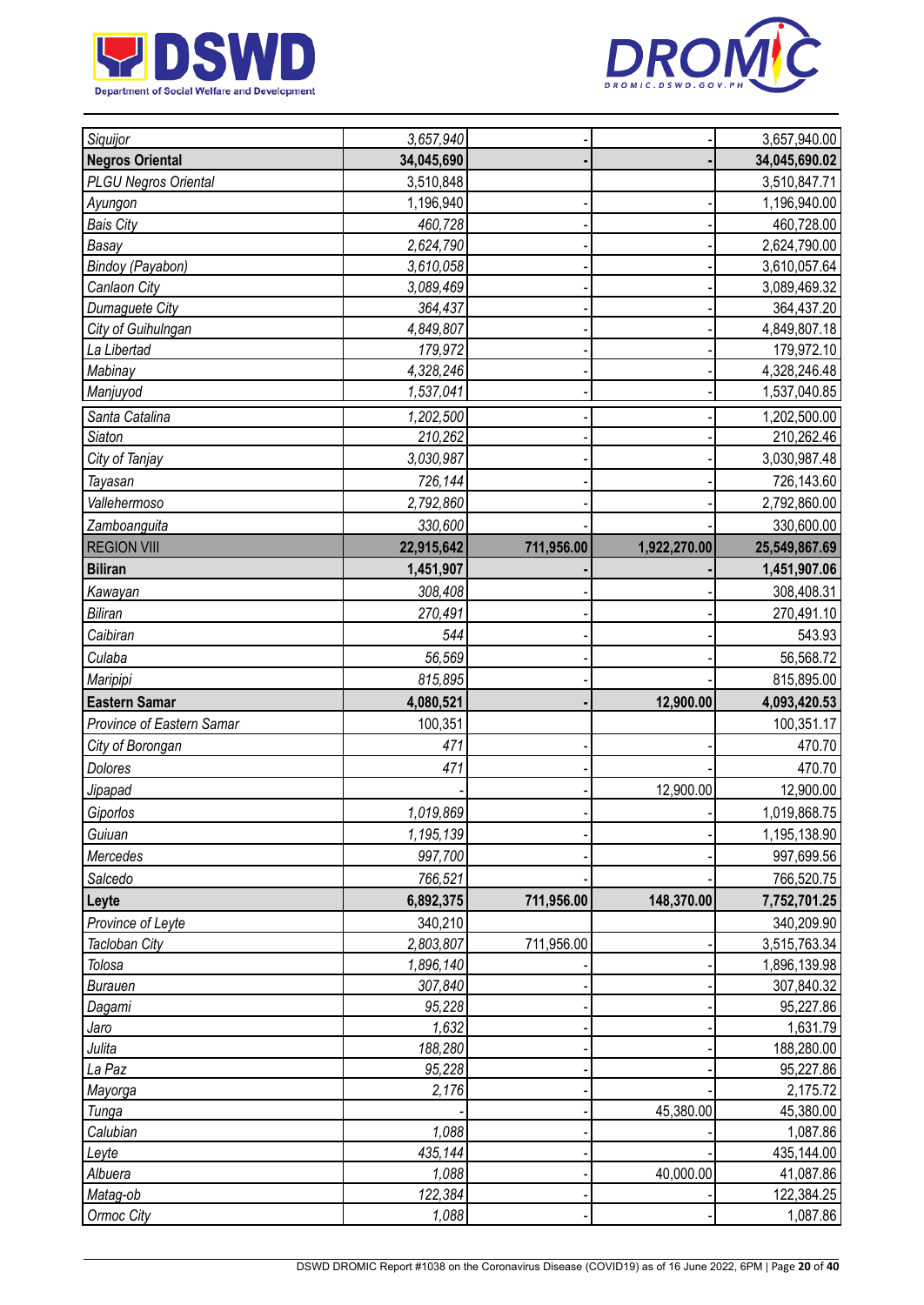



| Palompon                   | 1,632      |              | 1,631.79        |
|----------------------------|------------|--------------|-----------------|
| Abuyog                     | 598,867    |              | 598,866.93      |
| Bato                       | 544        |              | 543.93          |
| Hindang                    |            | 43,300.00    | 43,300.00       |
| Inopacan                   |            | 19,690.00    | 19,690.00       |
| <b>Northern Samar</b>      | 2,419,751  | 15,000.00    | 2,434,750.54    |
| Province of Northern Samar | 44,208     |              | 44,207.68       |
| Allen                      | 141,210    |              | 141,210.00      |
| Bobon                      | 70,605     | 15,000.00    | 85,605.00       |
| Catarman                   | 1,360,913  |              | 1,360,912.86    |
| Lavezares                  | 607,212    |              | 607,212.00      |
| Lope de Vega               | 54,393     |              | 54,393.00       |
| Victoria                   | 94,140     |              | 94,140.00       |
| Catubig                    | 47,070     |              | 47,070.00       |
| <b>Western Samar</b>       | 7,070,605  | 1,108,500.00 | 8,179,104.82    |
| Province of Western Samar  | 45,256     |              | 45,256.41       |
| Calbayog City              | 1,359,825  |              | 1,359,825.00    |
| Gandara                    | 544        |              | 543.93          |
| Matuguinao                 | 208,869    |              | 208,869.12      |
| Santa Margarita            |            | 1,108,500.00 | 1,108,500.00    |
| Tagapul-an                 | 89,205     |              | 89,204.52       |
| <b>Tarangnan</b>           | 3,386,204  |              | 3,386,203.80    |
| Basey                      | 313,957    |              | 313,956.90      |
| City of Catbalogan         | 218,660    |              | 218,659.86      |
| San Jose de Buan           | 300,793    |              | 300,793.29      |
| Santa Rita                 | 1,088      |              | 1,087.86        |
| Villareal                  | 1,146,204  |              | 1,146,204.13    |
| <b>Southern Leyte</b>      | 1,000,483  | 637,500.00   | 1,637,983.49    |
| Province of Southern Leyte | 31,768     |              | 31,767.56       |
| City of Maasin             | 187,112    |              | 187,111.92      |
| Macrohon                   | 532,000    |              | 532,000.00      |
| Padre Burgos               |            | 550,000.00   | 550,000.00      |
| Tomas Oppus                | 2,176      |              | 2,175.72        |
| Libagon                    | 110,902    |              | 110,901.86      |
| Liloan                     |            | 87,500.00    | 87,500.00       |
| Sogod                      | 136,526    |              | 136,526.43      |
| <b>REGION IX</b>           | 57,129,139 |              | 57, 129, 138.64 |
| Zamboanga del Norte        | 15,207,869 |              | 15,207,868.50   |
| Bacungan (Leon T. Postigo) | 154,440    |              | 154,440.00      |
| Baliguian                  | 266,240    |              | 266,240.00      |
| Dapitan City               | 1,816,193  |              | 1,816,192.50    |
| Dipolog City               | 1,363,960  |              | 1,363,960.00    |
| Godod                      | 102,960    |              | 102,960.00      |
| Gutalac                    | 313,560    |              | 313,560.00      |
| Jose Dalman (Ponot)        | 161,200    |              | 161,200.00      |
| Kalawit                    | 96,480     |              | 96,480.00       |
| Katipunan                  | 574,132    |              | 574,132.00      |
| La Libertad                | 115,725    |              | 115,724.50      |
| Labason                    | 763,360    |              | 763,360.00      |
| Liloy                      | 1,779,094  |              | 1,779,094.18    |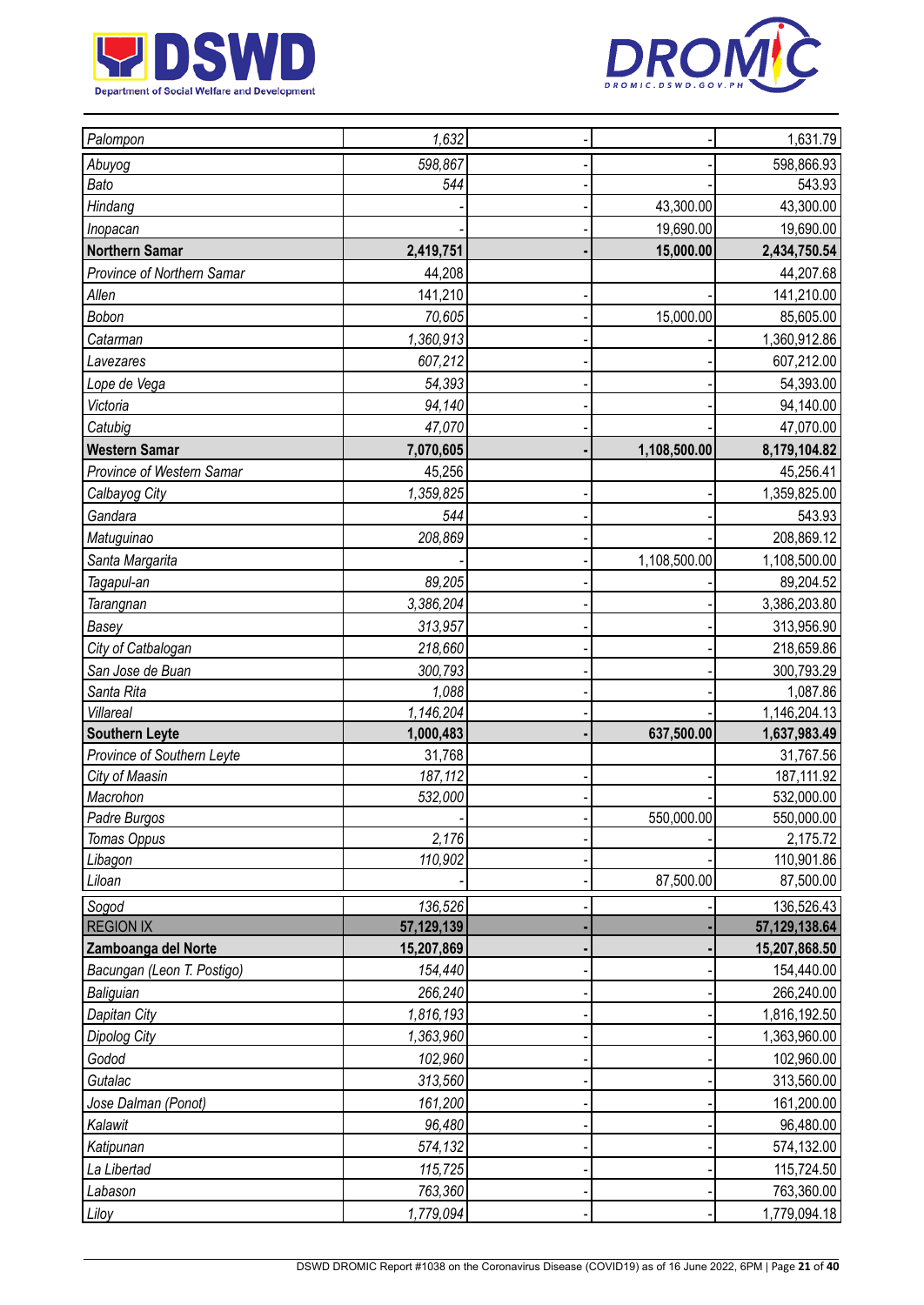



| Manukan                      | 378,040    |  | 378,040.00    |
|------------------------------|------------|--|---------------|
| Mutia                        | 241,800    |  | 241,800.00    |
| PINAN (NEW PINAN)            | 605,397    |  | 605,397.30    |
| Polanco                      | 657,840    |  | 657,839.97    |
| Pres. Manuel A. Roxas        | 410,280    |  | 410,280.00    |
| Rizal                        | 146,120    |  | 146,120.00    |
| Salug                        | 271,774    |  | 271,773.50    |
| SERGIO OSMENA SR.            | 314,600    |  | 314,600.00    |
| Siayan                       | 411,840    |  | 411,840.00    |
| Sibuco                       | 407,680    |  | 407,680.00    |
| Sibutad                      | 283,452    |  | 283,452.00    |
| Sindangan                    | 1,771,585  |  | 1,771,585.00  |
| Siocon                       | 1,313,245  |  | 1,313,245.00  |
| Sirawai                      | 251,250    |  | 251,250.05    |
| Tampilisan                   | 235,623    |  | 235,622.50    |
| Zamboanga del Sur            | 22,534,461 |  | 22,534,461.15 |
| Aurora                       | 507,000    |  | 507,000.00    |
| Bayog                        | 232,200    |  | 232,200.00    |
| Dimataling                   | 208,080    |  | 208,080.00    |
| Dinas                        | 245,520    |  | 245,520.00    |
| Dumalinao                    | 319,800    |  | 319,800.00    |
| Dumingag                     | 474,240    |  | 474,240.00    |
| Guipos                       | 206,960    |  | 206,960.00    |
| Josefina                     | 118,040    |  | 118,040.00    |
| Kumalarang                   | 196,920    |  | 196,920.00    |
| Labangan                     | 417,560    |  | 417,560.00    |
| Lakewood                     | 257,162    |  | 257,162.37    |
| Lapuyan                      | 188,640    |  | 188,640.00    |
| Mahayag                      | 204,880    |  | 204,880.00    |
| Margosatubig                 | 589,974    |  | 589,974.00    |
| Midsalip                     | 320,320    |  | 320,320.00    |
| Molave                       | 683,427    |  | 683,427.00    |
| Pagadian City                | 1,837,329  |  | 1,837,328.91  |
| Pitogo                       | 187,200    |  | 187,200.00    |
| Ramon Magsaysay (Liargo)     | 265,720    |  | 265,720.00    |
| San Miguel                   | 132,840    |  | 132,840.00    |
| San Pablo                    | 261,040    |  | 261,040.00    |
| Sominot (Don Mariano Marcos) | 185,120    |  | 185,120.00    |
| Tabina                       | 173,520    |  | 173,520.00    |
| <b>Tambulig</b>              | 361,400    |  | 361,400.00    |
| Tigbao                       | 145,080    |  | 145,080.00    |
| Tukuran                      | 520,000    |  | 520,000.00    |
| Vincenzo A. Sagun            | 164,160    |  | 164,160.00    |
| Zamboanga City               | 13,130,329 |  | 13,130,328.87 |
| Zamboanga Sibugay            | 18,539,377 |  | 18,539,377.35 |
| Alicia                       | 220,680    |  | 220,680.00    |
| Buug                         | 224,280    |  | 224,280.00    |
| Diplahan                     | 1,639,470  |  | 1,639,470.00  |
| Imelda                       | 1,277,435  |  | 1,277,435.14  |
| Ipil                         | 3,551,283  |  | 3,551,283.10  |
| Kabasalan                    | 3,476,596  |  | 3,476,596.06  |
| Mabuhay                      | 1,028,742  |  | 1,028,742.00  |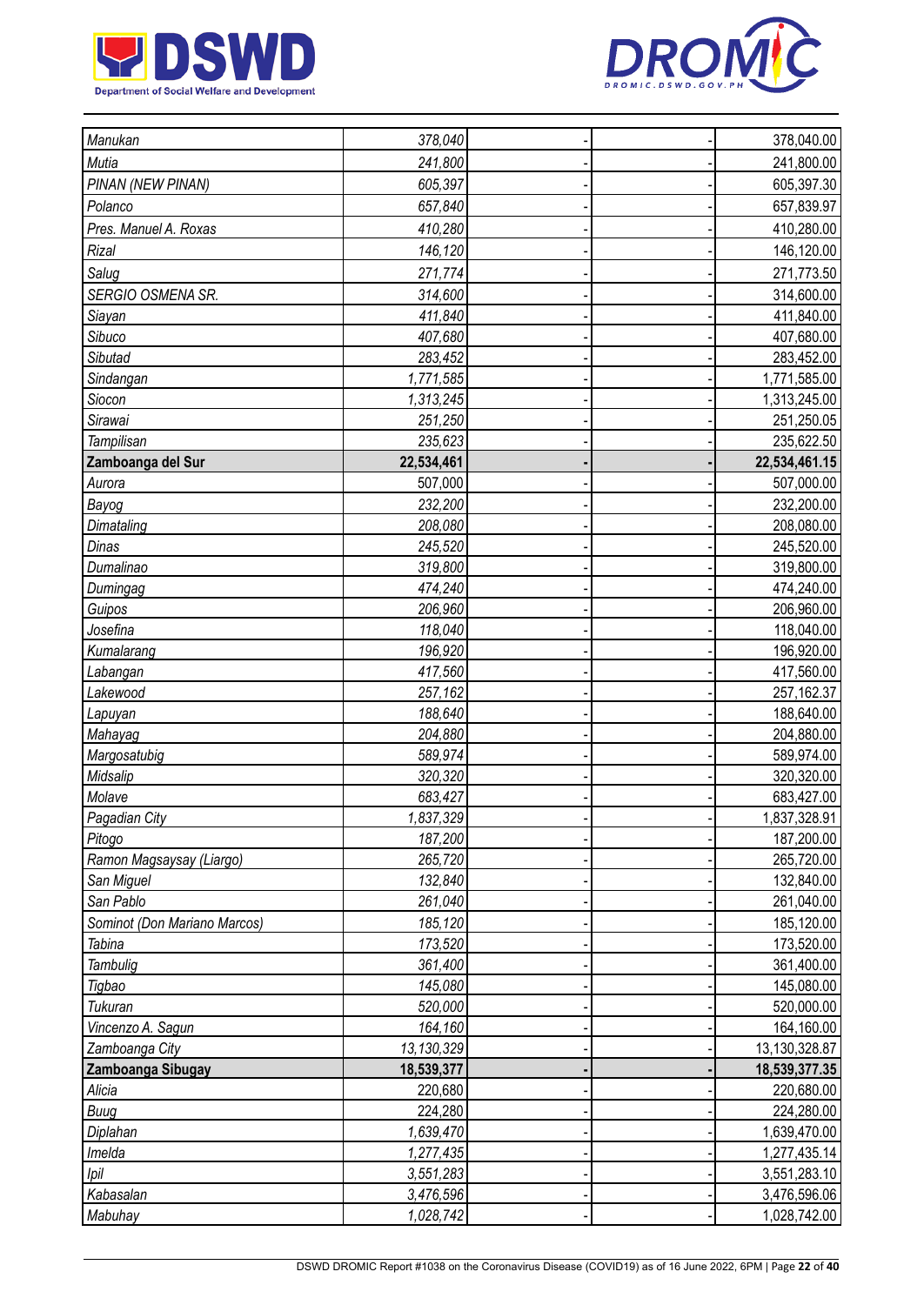



| <b>Malangas</b>               | 750,480     |  | 750,480.00     |
|-------------------------------|-------------|--|----------------|
| Naga                          | 1,351,243   |  | 1,351,242.58   |
| Olutanga                      | 205,920     |  | 205,920.00     |
| Payao                         | 794,689     |  | 794,689.00     |
| Roseller Lim                  | 267,120     |  | 267,120.00     |
| Siay                          | 2,187,599   |  | 2,187,599.47   |
| Talusan                       | 183,600     |  | 183,600.00     |
| Titay                         | 303,840     |  | 303,840.00     |
| Tungawan                      | 1,076,400   |  | 1,076,400.00   |
| <b>Basilan (Isabela City)</b> | 847,432     |  | 847,431.64     |
| City of Isabela               | 847,432     |  | 847,431.64     |
| <b>REGION X</b>               | 233,041,755 |  | 233,041,755.40 |
| <b>Bukidnon</b>               | 33,595,483  |  | 33,595,483.09  |
| Baungon                       | 585,599     |  | 585,598.88     |
| Libona                        | 1,349,879   |  | 1,349,879.31   |
| Malitbog                      | 723,570     |  | 723,570.00     |
| Manolo Fortich                | 579,732     |  | 579,731.62     |
| Sumilao                       | 266,886     |  | 266,885.90     |
| Talakag                       | 931,898     |  | 931,897.79     |
| Cabanglasan                   | 1,266,508   |  | 1,266,508.38   |
| Impasug-ong                   | 3,185,991   |  | 3,185,991.30   |
| Lantapan                      | 184,395     |  | 184,395.00     |
| City of Malaybalay            | 8,241,554   |  | 8,241,553.64   |
| San Fernando                  | 2,834,551   |  | 2,834,551.18   |
| Damulog                       | 1,781,976   |  | 1,781,976.00   |
| Dangcagan                     | 1,038,093   |  | 1,038,093.48   |
| Don Carlos                    | 1,122,709   |  | 1,122,708.97   |
| Kadingilan                    | 1,580,035   |  | 1,580,035.00   |
| Kibawe                        | 1,022,465   |  | 1,022,465.00   |
| Kitaotao                      | 729,300     |  | 729,300.00     |
| Maramag                       | 1,925,482   |  | 1,925,481.66   |
| Kalilangan                    | 1,447,608   |  | 1,447,608.03   |
| Pangantucan                   | 157,630     |  | 157,630.27     |
| City of Valencia              | 1,941,802   |  | 1,941,801.68   |
| Camiguin                      | 8,175,307   |  | 8,175,306.74   |
| Mahinog                       | 184,395     |  | 184,395.00     |
| Mambajao                      | 6,122,245   |  | 6,122,244.70   |
| Catarman                      | 1,150,967   |  | 1,150,967.04   |
| Guinsiliban                   | 533,305     |  | 533,305.00     |
| Sagay                         | 184,395     |  | 184,395.00     |
| Lanao del Norte               | 60,179,945  |  | 60,179,944.90  |
| <b>Iligan City</b>            | 24,454,777  |  | 24,454,776.73  |
| Bacolod                       | 1,897,877   |  | 1,897,876.60   |
| Baloi                         | 188,570     |  | 188,570.00     |
| Baroy                         | 2,426,975   |  | 2,426,974.76   |
| Kauswagan                     | 2,001,520   |  | 2,001,519.69   |
| Kolambugan                    | 1,049,545   |  | 1,049,545.00   |
| Linamon                       | 188,570     |  | 188,570.00     |
| Maigo                         | 365,780     |  | 365,780.00     |
| Matungao                      | 238,833     |  | 238,833.02     |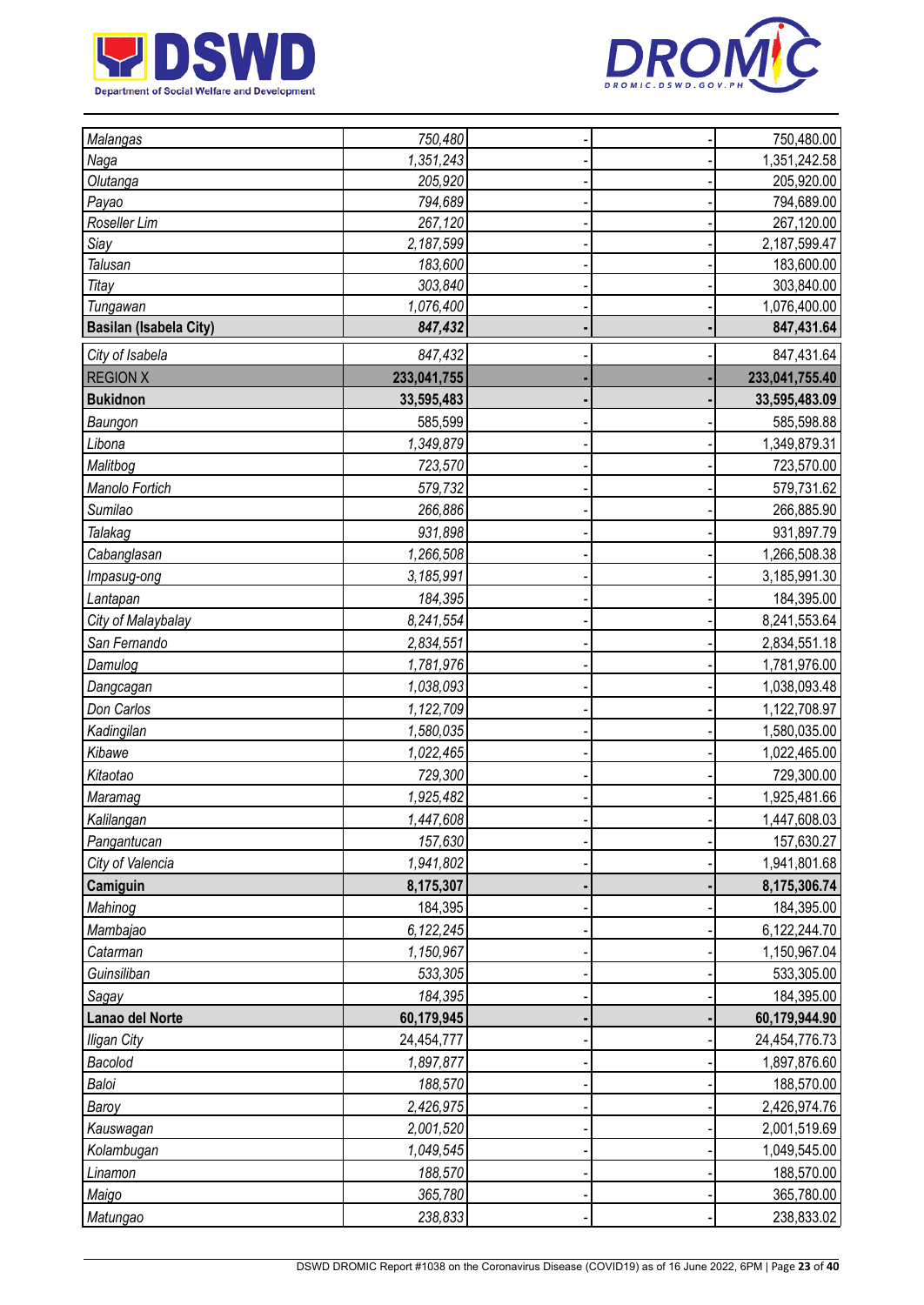



| Tagoloan                                          | 201,465     |  | 201,465.00     |
|---------------------------------------------------|-------------|--|----------------|
| Tubod                                             | 4,618,702   |  | 4,618,702.00   |
| Kapatagan                                         | 2,839,899   |  | 2,839,899.33   |
| Lala                                              | 13,921,112  |  | 13,921,111.79  |
| Magsaysay                                         | 1,462,824   |  | 1,462,824.00   |
| Munai                                             | 188,570     |  | 188,570.00     |
| Nunungan                                          | 201,465     |  | 201,465.00     |
| Pantao Ragat                                      | 188,570     |  | 188,570.00     |
| Poona Piagapo                                     | 188,570     |  | 188,570.00     |
| Salvador                                          | 276,930     |  | 276,930.00     |
| Sapad                                             | 3,012,972   |  | 3,012,972.30   |
| Sultan Naga Dimaporo (Karomatan)                  | 77,850      |  | 77,849.68      |
| <b>Tangcal</b>                                    | 188,570     |  | 188,570.00     |
| <b>Misamis Occidental</b>                         | 14,998,643  |  | 14,998,643.19  |
| <b>PLGU Misamis Occidental</b>                    | 1,098,855   |  | 1,098,854.85   |
| Aloran                                            | 235,350     |  | 235,350.00     |
| Baliangao                                         | 188,570     |  | 188,570.00     |
| Calamba                                           | 188,570     |  | 188,570.00     |
| Concepcion                                        | 188,570     |  | 188,570.00     |
| Jimenez                                           | 235,350     |  | 235,350.00     |
| Lopez Jaena                                       | 188,570     |  | 188,570.00     |
| Oroquieta City                                    | 3,148,896   |  | 3,148,896.38   |
| Panaon                                            | 300,913     |  | 300,913.00     |
| Plaridel                                          | 188,570     |  | 188,570.00     |
| Sapang Dalaga                                     | 188,570     |  | 188,570.00     |
| Bonifacio                                         | 432,807     |  | 432,807.00     |
| Clarin                                            | 283,241     |  | 283,240.64     |
| Don Victoriano Chiongbian (Don Mariano<br>Marcos) | 188,570     |  | 188,570.00     |
| <b>Ozamis City</b>                                | 3,280,000   |  | 3,280,000.00   |
| Sinacaban                                         | 188,570     |  | 188,570.00     |
| Tangub City                                       | 4,286,101   |  | 4,286,101.32   |
| Tudela                                            | 188,570     |  | 188,570.00     |
| <b>Misamis Oriental</b>                           | 116,092,377 |  | 116,092,377.48 |
| Cagayan De Oro City                               | 63,557,542  |  | 63,557,541.83  |
| Balingasag                                        | 268,780     |  | 268,780.00     |
| Balingoan                                         | 263,935     |  | 263,934.56     |
| Binuangan                                         | 1,195,314   |  | 1,195,314.34   |
| Gingoog City                                      | 22,344,737  |  | 22,344,736.55  |
| Kinoguitan                                        | 814,868     |  | 814,868.13     |
| Lagonglong                                        | 1,276,916   |  | 1,276,916.13   |
| Magsaysay (Linugos)                               | 2,649,476   |  | 2,649,476.32   |
| Medina                                            | 811,813     |  | 811,813.48     |
| Salay                                             | 1,580,992   |  | 1,580,992.32   |
| Sugbongcogon                                      | 850,300     |  | 850,299.60     |
| Alubijid                                          | 667,206     |  | 667,205.81     |
| Claveria                                          | 615,923     |  | 615,922.50     |
| City of El Salvador                               | 3,165,857   |  | 3,165,857.00   |
| Gitagum                                           | 339,023     |  | 339,022.68     |
|                                                   |             |  |                |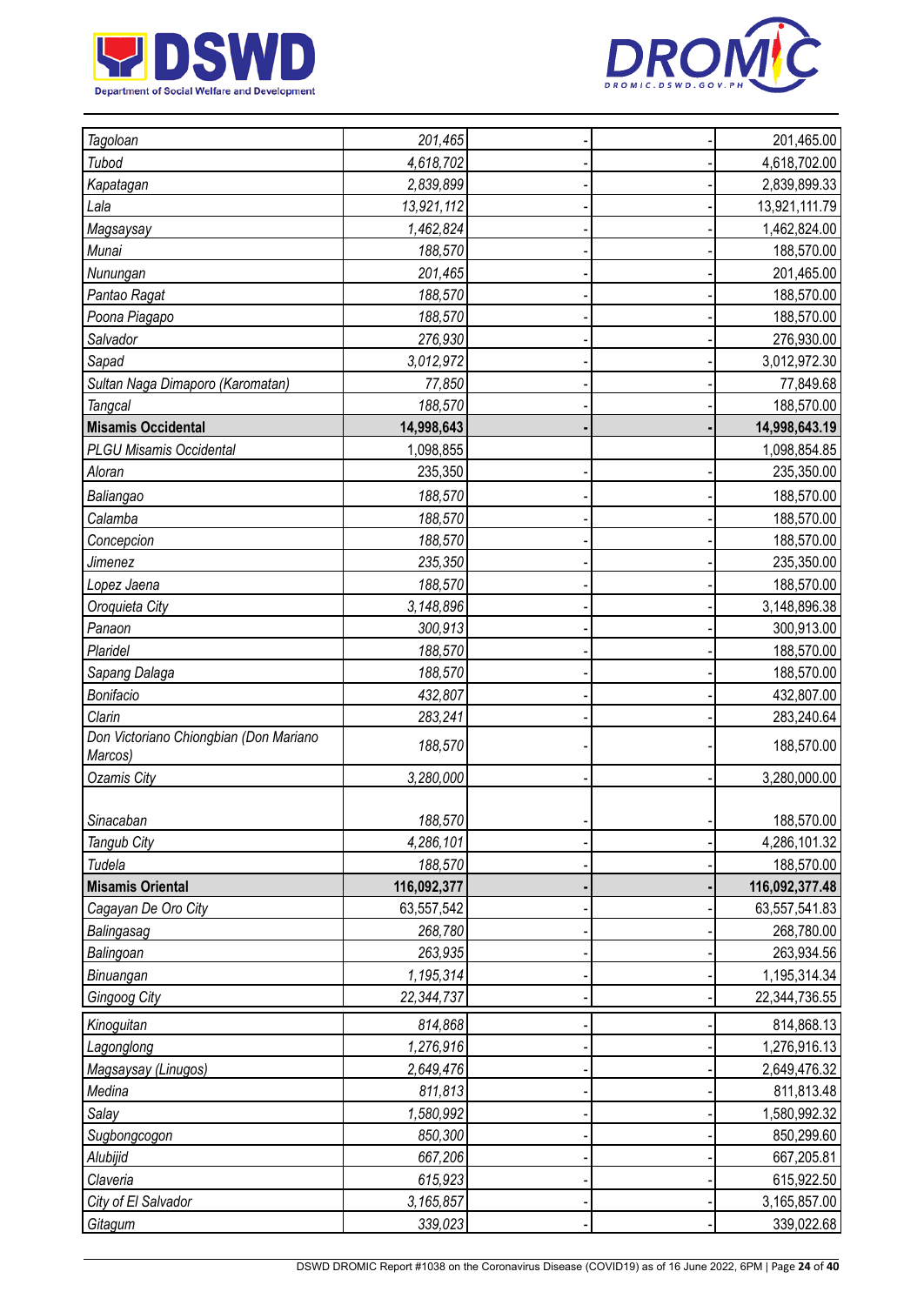



| Initao                      | 8,962,645   |  | 8,962,645.00   |
|-----------------------------|-------------|--|----------------|
| Jasaan                      | 2,114,124   |  | 2,114,123.51   |
| Laguindingan                | 235,350     |  | 235,350.00     |
| Libertad                    | 361,980     |  | 361,980.00     |
| Lugait                      | 365,780     |  | 365,780.00     |
| Naawan                      | 577,944     |  | 577,944.06     |
| Opol                        | 2,137,912   |  | 2,137,912.32   |
| Tagoloan                    | 567,597     |  | 567,596.78     |
| Villanueva                  | 291,000     |  | 291,000.00     |
| <b>REGION XI</b>            | 120,076,610 |  | 120,076,610.39 |
| Davao de Oro                | 11,786,369  |  | 11,786,369.16  |
| Compostela                  | 549,630     |  | 549,630.00     |
| Laak (San Vicente)          | 1,256,097   |  | 1,256,096.53   |
| Mabini (Doña Alicia)        | 3,145,489   |  | 3,145,489.15   |
| Maco                        | 593,967     |  | 593,966.82     |
| Maragusan (San Mariano)     | 746,365     |  | 746,364.71     |
| Mawab                       | 624,170     |  | 624,170.00     |
| Monkayo                     | 1,148,284   |  | 1,148,283.89   |
| Montevista                  | 1,033,459   |  | 1,033,458.80   |
| Nabunturan                  | 1,554,191   |  | 1,554,191.32   |
| New Bataan                  | 579,493     |  | 579,492.94     |
| Pantukan                    | 555,225     |  | 555,225.00     |
| Davao del Norte             | 17,936,653  |  | 17,936,653.00  |
| Asuncion (Saug)             | 1,546,090   |  | 1,546,090.42   |
| Braulio E. Dujali           | 925,524     |  | 925,523.95     |
| Carmen                      | 520,830     |  | 520,830.18     |
| Island Garden City of Samal | 1,177,967   |  | 1,177,966.54   |
| Kapalong                    | 2,871,384   |  | 2,871,384.32   |
| New Corella                 | 1,147,381   |  | 1,147,380.82   |
| City of Panabo              | 3,146,505   |  | 3,146,505.15   |
| San Isidro                  | 1,074,827   |  | 1,074,826.65   |
| Santo Tomas                 | 2,807,578   |  | 2,807,577.68   |
| City of Tagum               | 1,353,960   |  | 1,353,960.09   |
| Talaingod                   | 1,364,607   |  | 1,364,607.20   |
| Davao del Sur               | 44,150,025  |  | 44,150,025.04  |
| Bansalan                    | 1,362,195   |  | 1,362,194.99   |
| Davao City                  | 31,384,821  |  | 31,384,820.59  |
| City of Digos               | 3,209,246   |  | 3,209,245.86   |
| Hagonoy                     | 1,360,266   |  | 1,360,265.90   |
| Kiblawan                    | 1,241,295   |  | 1,241,295.00   |
| Magsaysay                   | 932,396     |  | 932,396.30     |
| Malalag                     | 3,143,629   |  | 3,143,629.18   |
| Matanao                     | 860,326     |  | 860,326.07     |
| Padada                      | 655,851     |  | 655,851.15     |
| <b>Davao Oriental</b>       | 35,231,714  |  | 35,231,714.25  |
| PLGU Davao Oriental         | 6,442,704   |  | 6,442,703.84   |
| Baganga                     | 2,522,673   |  | 2,522,673.41   |
| Banaybanay                  | 3,331,350   |  | 3,331,350.00   |
| Cateel                      | 54,672      |  | 54,672.00      |
| Governor Generoso           | 2,278,000   |  | 2,278,000.00   |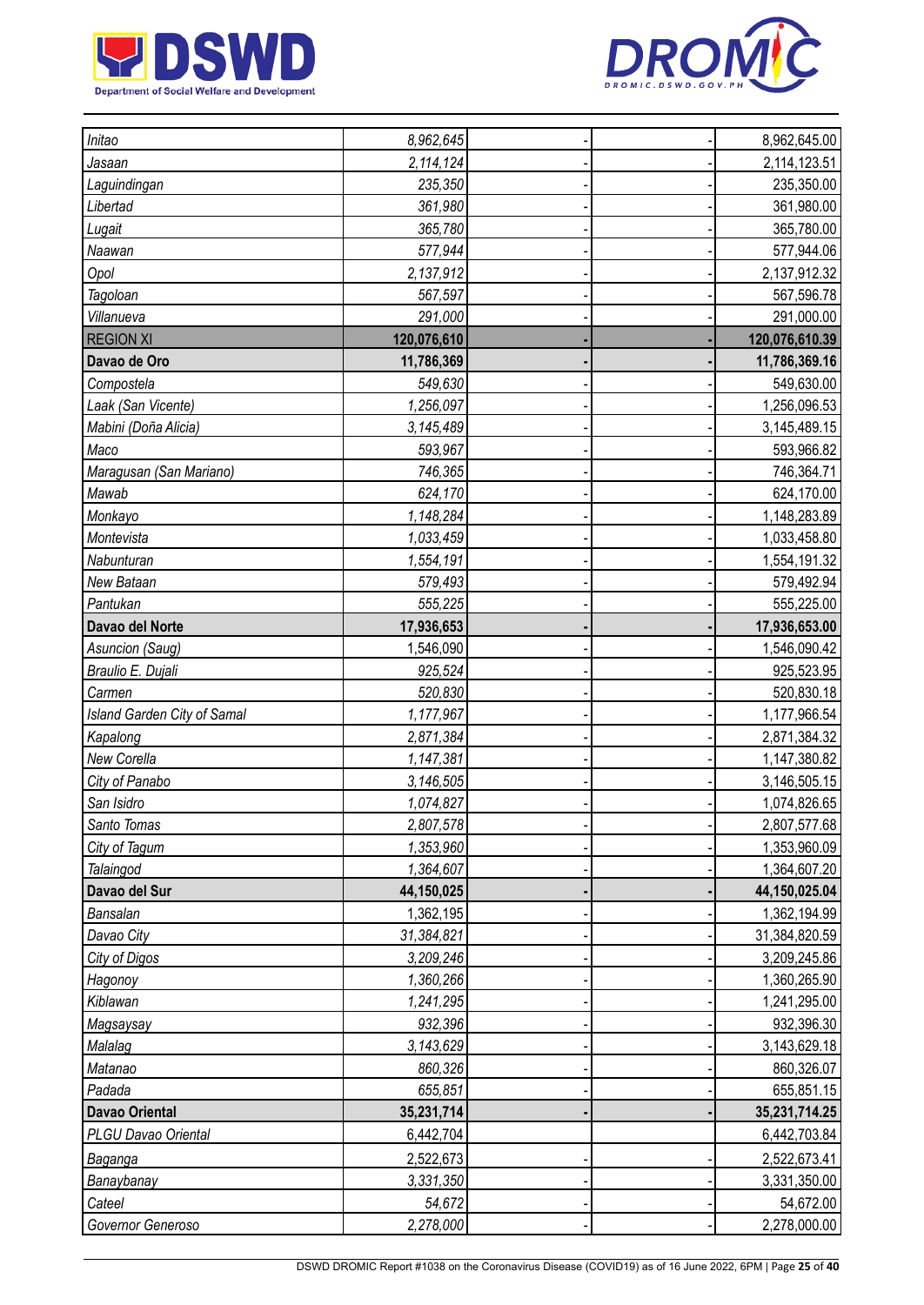



| Lupon                                  | 870,605    |  | 870,605.00    |
|----------------------------------------|------------|--|---------------|
| City of Mati                           | 9,834,610  |  | 9,834,610.00  |
| San Isidro                             | 1,457,920  |  | 1,457,920.00  |
| Tarragona                              | 8,439,180  |  | 8,439,180.00  |
| Davao Occidental                       | 10,971,849 |  | 10,971,848.94 |
| Malita                                 | 2,491,606  |  | 2,491,606.38  |
| Santa Maria                            | 6,259,343  |  | 6,259,342.56  |
| Sarangani                              | 2,220,900  |  | 2,220,900.00  |
| <b>REGION XII</b>                      | 49,188,581 |  | 49,188,581.00 |
| <b>North Cotabato</b>                  | 13,663,119 |  | 13,663,119.00 |
| Alamada                                | 1,018,391  |  | 1,018,391.00  |
| Aleosan                                | 550,000    |  | 550,000.00    |
| Antipas                                | 550,000    |  | 550,000.00    |
| Arakan                                 | 545,600    |  | 545,600.00    |
| Banisilan                              | 550,000    |  | 550,000.00    |
| Kabacan                                | 550,000    |  | 550,000.00    |
| Carmen                                 | 550,000    |  | 550,000.00    |
| City of Kidapawan                      | 1,341,226  |  | 1,341,226.00  |
| Libungan                               | 550,000    |  | 550,000.00    |
| Magpet                                 | 545,600    |  | 545,600.00    |
| Makilala                               | 545,600    |  | 545,600.00    |
| Matalam                                | 550,000    |  | 550,000.00    |
| Midsayap                               | 1,145,237  |  | 1,145,237.00  |
| <b>M'lang</b>                          | 2,202,900  |  | 2,202,900.00  |
| Pigkawayan                             | 550,000    |  | 550,000.00    |
| Pikit                                  | 550,000    |  | 550,000.00    |
| <b>President Roxas</b>                 | 818,565    |  | 818,565.00    |
| Tulunan                                | 550,000    |  | 550,000.00    |
| Sarangani                              | 8,238,450  |  | 8,238,450.00  |
| PLGU Sarangani                         | 1,925,000  |  | 1,925,000.00  |
| Kiamba                                 | 602,800    |  | 602,800.00    |
| Maasim                                 | 602,800    |  | 602,800.00    |
| Maitum                                 | 602,800    |  | 602,800.00    |
| Alabel                                 | 1,184,150  |  | 1,184,150.00  |
| Glan                                   | 1,565,300  |  | 1,565,300.00  |
| Malapatan                              | 1,152,800  |  | 1,152,800.00  |
| Malungon                               | 602,800    |  | 602,800.00    |
| <b>South Cotabato</b>                  | 16,930,277 |  | 16,930,277.00 |
| PLGU South Cotabato                    | 1,600,000  |  | 1,600,000.00  |
| Banga                                  | 1,489,950  |  | 1,489,950.00  |
| <b>General Santos City (Dadiangas)</b> | 1,031,800  |  | 1,031,800.00  |
| City of Koronadal                      | 2,524,344  |  | 2,524,344.00  |
| Lake Sebu                              | 944,350    |  | 944,350.00    |
| Norala                                 | 1,038,950  |  | 1,038,950.00  |
| Polomolok                              | 807,300    |  | 807,300.00    |
| Santo Niño                             | 804,650    |  | 804,650.00    |
| Surallah                               | 2,352,280  |  | 2,352,280.00  |
| Tampakan                               | 939,950    |  | 939,950.00    |
| Tantangan                              | 1,212,563  |  | 1,212,563.00  |
| T'boli                                 | 669,350    |  | 669,350.00    |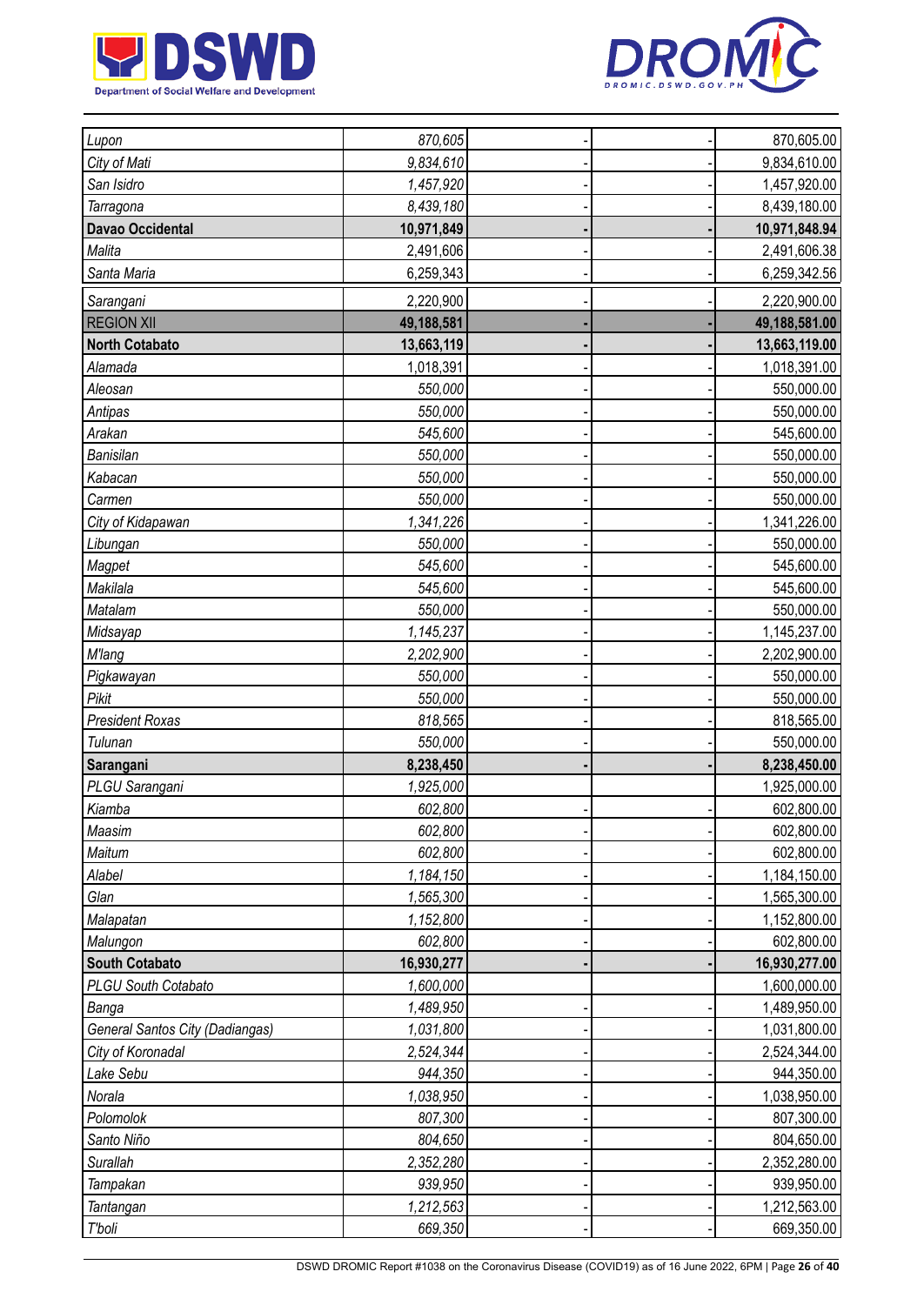



| Tupi                       | 1,514,790  |              | 1,514,790.00  |
|----------------------------|------------|--------------|---------------|
| <b>Sultan Kudarat</b>      | 9,331,235  |              | 9,331,235.00  |
| Columbio                   | 614,900    |              | 614,900.00    |
| <b>Isulan</b>              | 614,900    |              | 614,900.00    |
| Lambayong (Mariano Marcos) | 614,900    |              | 614,900.00    |
| Lutayan                    | 614,900    |              | 614,900.00    |
| President Quirino          | 614,900    |              | 614,900.00    |
| City of Tacurong           | 885,500    |              | 885,500.00    |
| Bagumbayan                 | 781,550    |              | 781,550.00    |
| Esperanza                  | 614,900    |              | 614,900.00    |
| Kalamansig                 | 2,107,835  |              | 2,107,835.00  |
| Lebak                      | 614,900    |              | 614,900.00    |
| Palimbang                  | 637,150    |              | 637,150.00    |
| Sen. Ninoy Aquino          | 614,900    |              | 614,900.00    |
| <b>Cotabato City</b>       | 1,025,500  |              | 1,025,500.00  |
| <b>CARAGA</b>              | 79,537,771 | 2,965,600.00 | 82,503,370.89 |
| <b>Agusan del Norte</b>    | 20,639,294 |              | 20,639,293.51 |
| Buenavista                 | 182,476    |              | 182,476.25    |
| <b>Butuan City</b>         | 8,459,956  |              | 8,459,956.13  |
| City of Cabadbaran         | 761,424    |              | 761,423.63    |
| Carmen                     | 49,766     |              | 49,766.25     |
| <b>Jabonga</b>             | 2,098,801  |              | 2,098,800.75  |
| Kitcharao                  | 1,125,473  |              | 1,125,472.50  |
| Las Nieves                 | 1,941,885  |              | 1,941,885.00  |
| Nasipit                    | 4,472,541  |              | 4,472,540.56  |
| Remedios T. Romualdez      | 448,072    |              | 448,072.44    |
| Tubay                      | 1,098,900  |              | 1,098,900.00  |
| Agusan del Sur             | 15,617,741 |              | 15,617,740.85 |
| City of Bayugan            | 4,707,181  |              | 4,707,181.01  |
| <b>Bunawan</b>             | 1,801,383  |              | 1,801,382.97  |
| Esperanza                  | 597,195    |              | 597,195.00    |
| La Paz                     | 2,222,520  |              | 2,222,520.25  |
| Loreto                     | 82,944     |              | 82,943.75     |
| Prosperidad                | 1,736,611  |              | 1,736,611.11  |
| San Francisco              | 928,991    |              | 928,991.10    |
| San Luis                   | 392,918    |              | 392,918.31    |
| Santa Josefa               | 2,442,435  |              | 2,442,434.85  |
| Sibagat                    | 248,831    |              | 248,831.25    |
| Talacogon                  | 248,831    |              | 248,831.25    |
| Veruela                    | 207,900    |              | 207,900.00    |
| Surigao del Norte          | 21,500,705 | 915,600.00   | 22,416,305.34 |
| Alegria                    | 243,855    |              | 243,854.63    |
| Bacuag                     | 1,524,144  |              | 1,524,143.75  |
| <b>Burgos</b>              | 522,435    |              | 522,435.00    |
| Claver                     | 1,581,299  |              | 1,581,299.38  |
| Dapa                       | 1,025,940  |              | 1,025,940.00  |
| Del Carmen                 | 1,098,900  |              | 1,098,900.00  |
| General Luna               | 1,025,940  |              | 1,025,940.00  |
| Gigaquit                   | 522,546    |              | 522,545.63    |
| Mainit                     | 1,640,265  |              | 1,640,265.00  |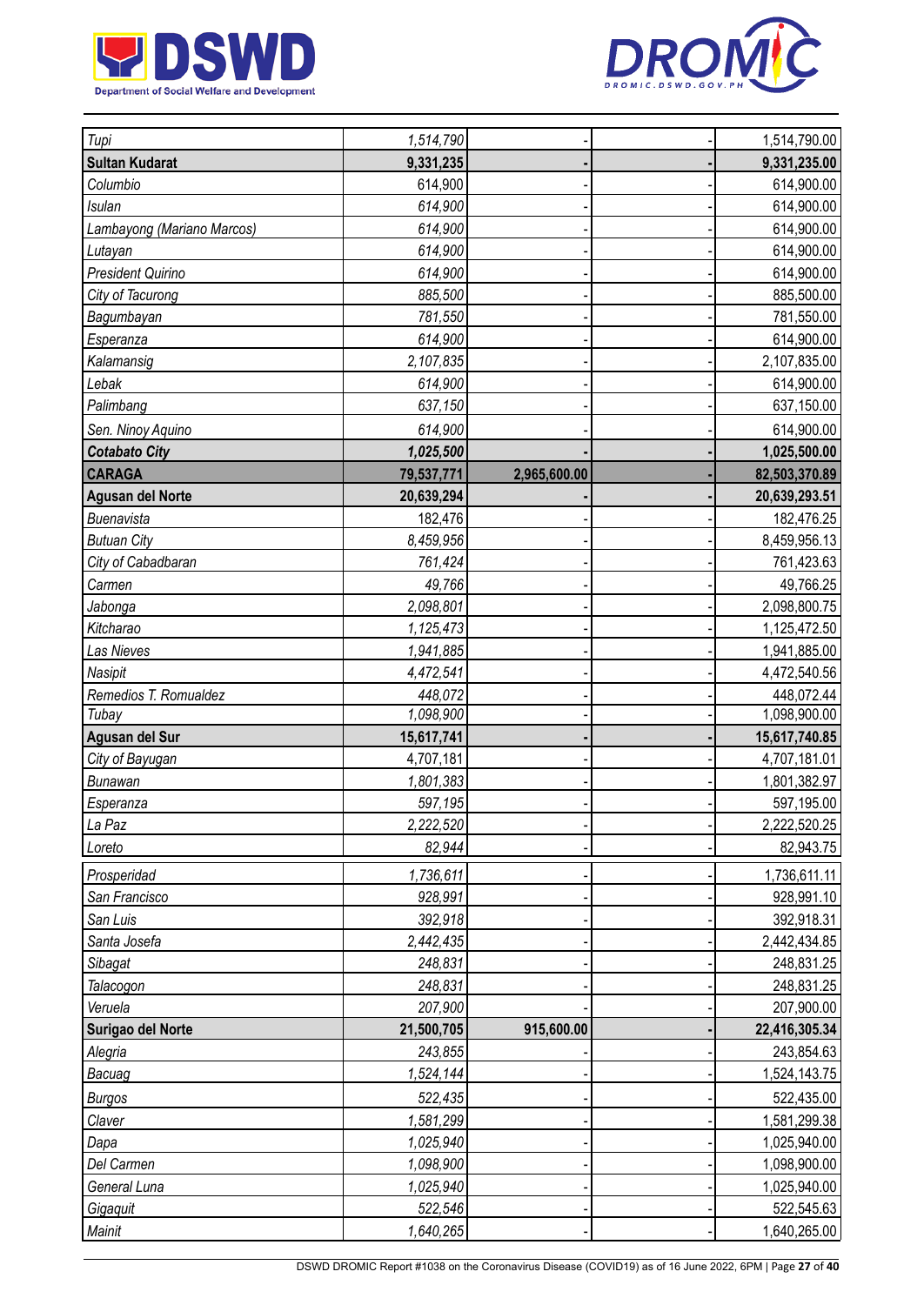



| Malimono                 | 3,791,049            |              |              | 3,791,048.60               |
|--------------------------|----------------------|--------------|--------------|----------------------------|
| Pilar                    | 641,025              |              |              | 641,025.00                 |
| San Benito               | 641,025              |              |              | 641,025.00                 |
| San Francisco (Anao-aon) | 215,654              |              |              | 215,653.75                 |
| San Isidro               | 1,025,940            |              |              | 1,025,940.00               |
| Santa Monica (Sapao)     | 806,226              |              |              | 806,226.30                 |
| Sison                    | 1,230,199            |              |              | 1,230,198.75               |
| Socorro                  | 2,295,632            |              |              | 2,295,631.56               |
| Surigao City             | 293,655              |              |              | 293,655.49                 |
| Tagana-an                |                      | 915,600.00   |              | 915,600.00                 |
| Tubod                    | 1,374,978            |              |              | 1,374,977.50               |
| Surigao del Sur          | 21,780,031           | 2,050,000.00 |              | 23,830,031.19              |
| City of Bislig           | 1,705,013            |              |              | 1,705,012.91               |
| Cagwait                  | 1,098,900            |              |              | 1,098,900.00               |
| Cantilan                 | 5,665,465            |              |              | 5,665,464.80               |
| Carmen                   | 253,673              |              |              | 253,673.19                 |
| Carrascal                | 567,570              |              |              | 567,569.75                 |
| Cortes                   | 1,616,970            |              |              | 1,616,970.28               |
| Lanuza                   | 157,593              |              |              | 157,593.13                 |
| Lianga                   | 712,366              |              |              | 712,365.50                 |
| Lingig                   | 132,710              |              |              | 132,710.00                 |
| Madrid                   | 729,988              |              |              | 729,988.13                 |
| Marihatag                | 2,294,150            |              |              | 2,294,150.33               |
| San Agustin              | 1,426,568            |              |              | 1,426,567.56               |
| San Miguel               | 2,156,594            | 2,050,000.00 |              | 4,206,593.75               |
| <b>Tagbina</b>           | 66,355               |              |              | 66,355.00                  |
| Tago                     | 1,882,395            |              |              | 1,882,395.00               |
| City of Tandag           | 1,313,722            |              |              | 1,313,721.86               |
| CAR                      | 213,136,964          | 366,417.00   | 8,996,447.40 | 222,499,828.29             |
| Abra                     | 46,047,281           | 31,955.00    | 39,000.00    | 46,118,236.41              |
| Bangued                  | 9,204,824            |              |              | 9,204,823.98               |
| <b>Boliney</b>           | 1,146,678            |              |              | 1,146,678.24               |
| <b>Bucay</b>             | 801,970              |              |              | 801,970.20                 |
| <b>Bucloc</b>            | 448,386              |              |              | 448,385.56                 |
| Daguioman                | 1,285,764            |              |              | 1,285,764.26               |
| Danglas                  |                      |              |              |                            |
|                          | 1,467,375            |              |              | 1,467,375.16               |
| Dolores                  | 2,886,683            |              |              | 2,886,682.68               |
| La Paz                   | 2,070,207            |              |              | 2,070,206.50               |
| Lacub                    | 349,087              |              |              | 349,086.88                 |
| Lagangilang              | 3,214,110            |              |              | 3,214,109.88               |
| Lagayan                  | 1,979,978            |              | 39,000.00    | 2,018,977.84               |
| Langiden                 | 409,882              |              |              | 409,881.72                 |
| Licuan-Baay (Licuan)     | 1,242,395            |              |              | 1,242,395.12               |
| Luba                     | 551,082              |              |              | 551,081.82                 |
| Malibcong                | 1,828,865            |              |              | 1,828,865.28               |
| Manabo                   | 1,439,286            |              |              | 1,439,285.56               |
| Penarrubia               | 1,319,167            |              |              | 1,319,167.42               |
| Pidigan<br>Pilar         | 889,875<br>1,317,926 |              |              | 889,874.88<br>1,317,925.94 |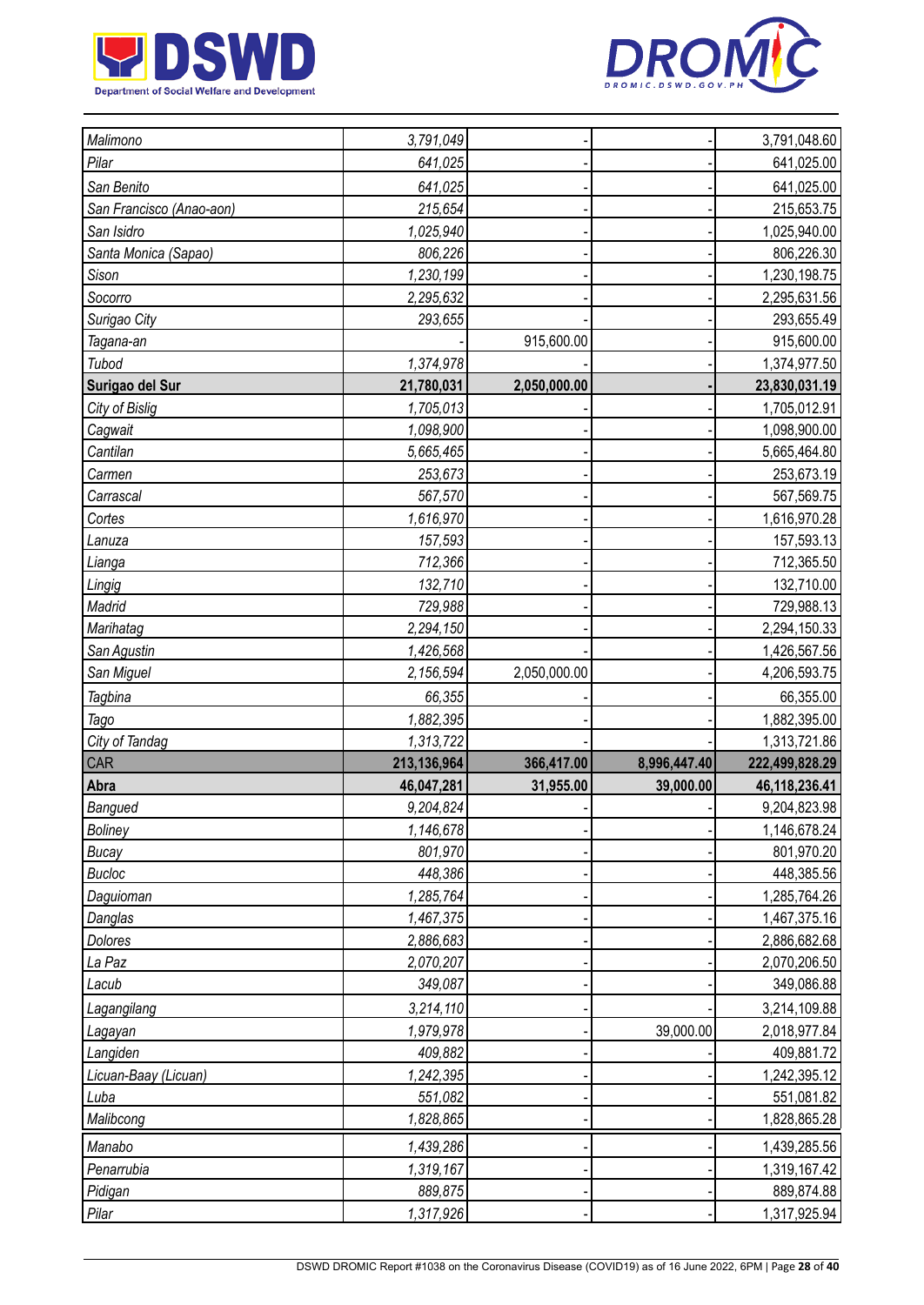



| Sallapadan            | 1,494,026  |            |              | 1,494,025.68  |
|-----------------------|------------|------------|--------------|---------------|
| San Isidro            | 74,388     |            |              | 74,388.00     |
| San Juan              | 2,386,451  | 11,955.00  |              | 2,398,405.94  |
| San Quintin           | 932,966    | 20,000.00  |              | 952,966.31    |
| Tayum                 | 849,058    |            |              | 849,058.10    |
| Tineg                 | 1,090,479  |            |              | 1,090,478.82  |
| Tubo                  | 1,505,989  |            |              | 1,505,988.96  |
| Villaviciosa          | 3,860,386  |            |              | 3,860,385.68  |
| Apayao                | 23,603,078 |            |              | 23,603,078.21 |
| Calanasan (Bayag)     | 1,140,226  |            |              | 1,140,225.86  |
| Conner                | 2,915,730  |            |              | 2,915,730.04  |
| Flora                 | 1,386,365  |            |              | 1,386,365.13  |
| Kabugao               | 1,974,051  |            |              | 1,974,051.41  |
| Luna                  | 7,114,698  |            |              | 7,114,698.13  |
| Pudtol                | 5,337,098  |            |              | 5,337,098.15  |
| Santa Marcela         | 3,734,909  |            |              | 3,734,909.49  |
| <b>Benguet</b>        | 63,949,495 | 334,462.00 | 8,957,447.40 | 73,241,404.56 |
| Atok                  | 864,045    |            |              | 864,044.94    |
| <b>Baguio City</b>    | 27,936,333 |            | 8,746,800.40 | 36,683,133.82 |
| Bakun                 | 1,980,657  |            |              | 1,980,657.10  |
| <b>Bokod</b>          | 1,035,834  |            |              | 1,035,834.00  |
| <b>Buguias</b>        | 2,794,011  | 20,000.00  | 76,000.00    | 2,890,010.52  |
| Itogon                | 6,266,215  | 239,607.00 | 134,647.00   | 6,640,468.68  |
| Kabayan               | 1,043,641  | 33,855.00  |              | 1,077,496.30  |
| Kapangan              | 1,465,108  |            |              | 1,465,108.46  |
| Kibungan              | 572,470    |            |              | 572,470.12    |
| La Trinidad           | 8,856,170  |            |              | 8,856,169.84  |
| Mankayan              | 3,809,277  |            |              | 3,809,277.18  |
| Sablan                | 1,233,879  |            |              | 1,233,879.08  |
| Tuba                  | 5,141,636  | 41,000.00  |              | 5,182,635.78  |
| Tublay                | 950,219    |            |              | 950,218.74    |
| <b>Ifugao</b>         | 19,841,168 |            |              | 19,841,168.46 |
| Aguinaldo             | 1,172,326  |            |              | 1,172,326.46  |
| Alfonso Lista (Potia) | 752,371    |            |              | 752,371.21    |
| Asipulo               | 623,184    |            |              | 623,184.18    |
| Banaue                | 2,821,395  |            |              | 2,821,395.24  |
| Hingyon               | 1,204,817  |            |              | 1,204,816.88  |
| Hungduan              | 1,409,131  |            |              | 1,409,131.32  |
| Kiangan               | 2,379,218  |            |              | 2,379,217.53  |
| Lagawe                | 4,717,702  |            |              | 4,717,701.51  |
| Lamut                 | 3,417,628  |            |              | 3,417,628.24  |
| Mayoyao               | 280,734    |            |              | 280,733.76    |
| <b>Tinoc</b>          | 1,062,662  |            |              | 1,062,662.13  |
| Kalinga               | 34,903,968 |            |              | 34,903,967.78 |
| Balbalan              | 4,170,774  |            |              | 4,170,773.60  |
| Lubuagan              | 2,555,301  |            |              | 2,555,300.81  |
| Pasil                 | 3,295,884  |            |              | 3,295,883.91  |
| Pinukpuk              | 3,322,432  |            |              | 3,322,432.40  |
| Tanudan               | 1,479,732  |            |              | 1,479,732.08  |
| Tinglayan             | 1,947,401  |            |              | 1,947,400.54  |
|                       |            |            |              |               |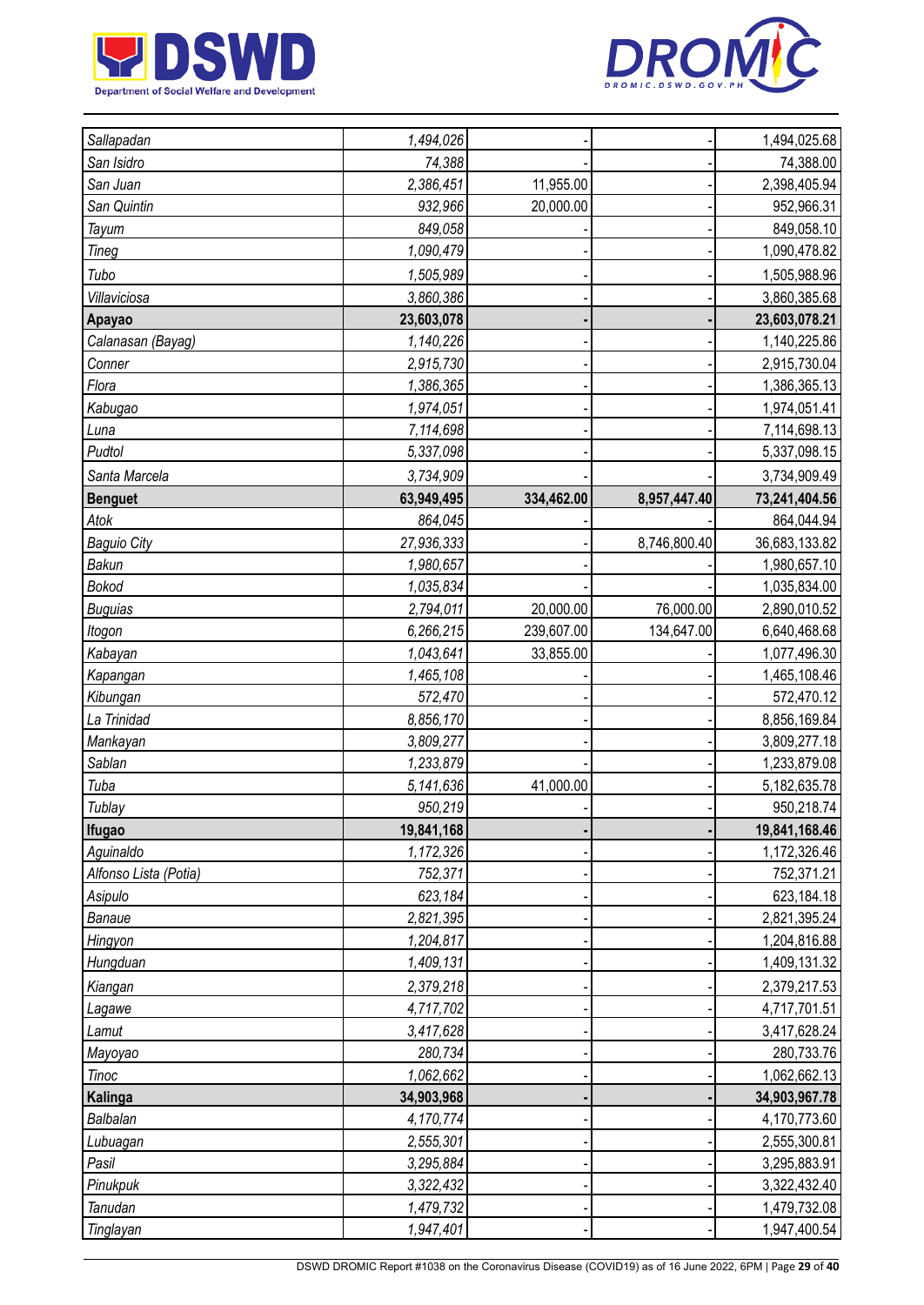



| Rizal (Liwan)                 | 4,073,910  |  | 4,073,910.12  |
|-------------------------------|------------|--|---------------|
| City of Tabuk                 | 14,058,534 |  | 14,058,534.32 |
| <b>Mountain Province</b>      | 24,791,973 |  | 24,791,972.87 |
| <b>Barlig</b>                 | 1,163,903  |  | 1,163,902.96  |
| <b>Bontoc</b>                 | 5,384,267  |  | 5,384,267.04  |
| Natonin                       | 1,168,244  |  | 1,168,244.00  |
| Paracelis                     | 1,574,484  |  | 1,574,483.95  |
| Sadanga                       | 482,286    |  | 482,286.00    |
| Bauko                         | 3,031,691  |  | 3,031,691.31  |
| Besao                         | 2,434,291  |  | 2,434,291.29  |
| Sabangan                      | 2,681,633  |  | 2,681,632.54  |
| Sagada                        | 3,754,336  |  | 3,754,335.57  |
| Tadian                        | 3,116,838  |  | 3,116,838.21  |
| <b>BARMM</b>                  | 4,942,209  |  | 4,942,208.94  |
| <b>Basilan</b>                | 1,679,181  |  | 1,679,180.94  |
| City of Lamitan               | 428,751    |  | 428,750.84    |
| Lantawan                      | 412,012    |  | 412,012.22    |
| Maluso                        | 169,123    |  | 169,122.92    |
| Tipo-Tipo                     | 224,898    |  | 224,897.50    |
| Ungkaya Pukan                 | 444,397    |  | 444,397.46    |
| Lanao del Sur                 | 222,000    |  | 222,000.00    |
| Marawi City                   | 222,000    |  | 222,000.00    |
| Sulu                          | 10,920     |  | 10,920.00     |
| Indanan                       | 546        |  | 546.00        |
| Jolo                          | 4,368      |  | 4,368.00      |
| Maimbung                      | 546        |  | 546.00        |
| Panglima Estino (New Panamao) | 546        |  | 546.00        |
| Parang                        | 546        |  | 546.00        |
| Talipao                       | 1,092      |  | 1,092.00      |
| Tongkil                       | 3,276      |  | 3,276.00      |
| Tawi-tawi                     | 3,030,108  |  | 3,030,108.00  |
| Bongao                        | 820,638    |  | 820,638.00    |
| Panglima Sugala (Balimbing)   | 2,209,470  |  | 2,209,470.00  |

Note: Reflected cost of assistance under DSWD are FNIs provided and does not include other DSWD social services and Social Amelioration Program (SAP) for target beneficiaries. Also, assistance provided by LGUs is excluded in the breakdown.

*Source: DSWD-Field Offices (FOs)*

# **Status of Prepositioned Resources: Stockpile and Standby Funds**

The DSWD Central Office (CO), FOs, and National Resource Operations Center (NROC) have stockpiles and standby funds amounting to **₱1,618,322,720.73** with breakdown as follows (see Table 2):

#### **a. Standby Funds**

A total of **₱617,744,799.38 standby funds** in the CO and FOs. Of the said amount, **₱541,647,400.24** is the available **Quick Response Fund (QRF)** in the CO.

### **b. Stockpiles**

A total of **543,457 family food packs (FFPs)** amounting to **₱341,128,841.30, other food**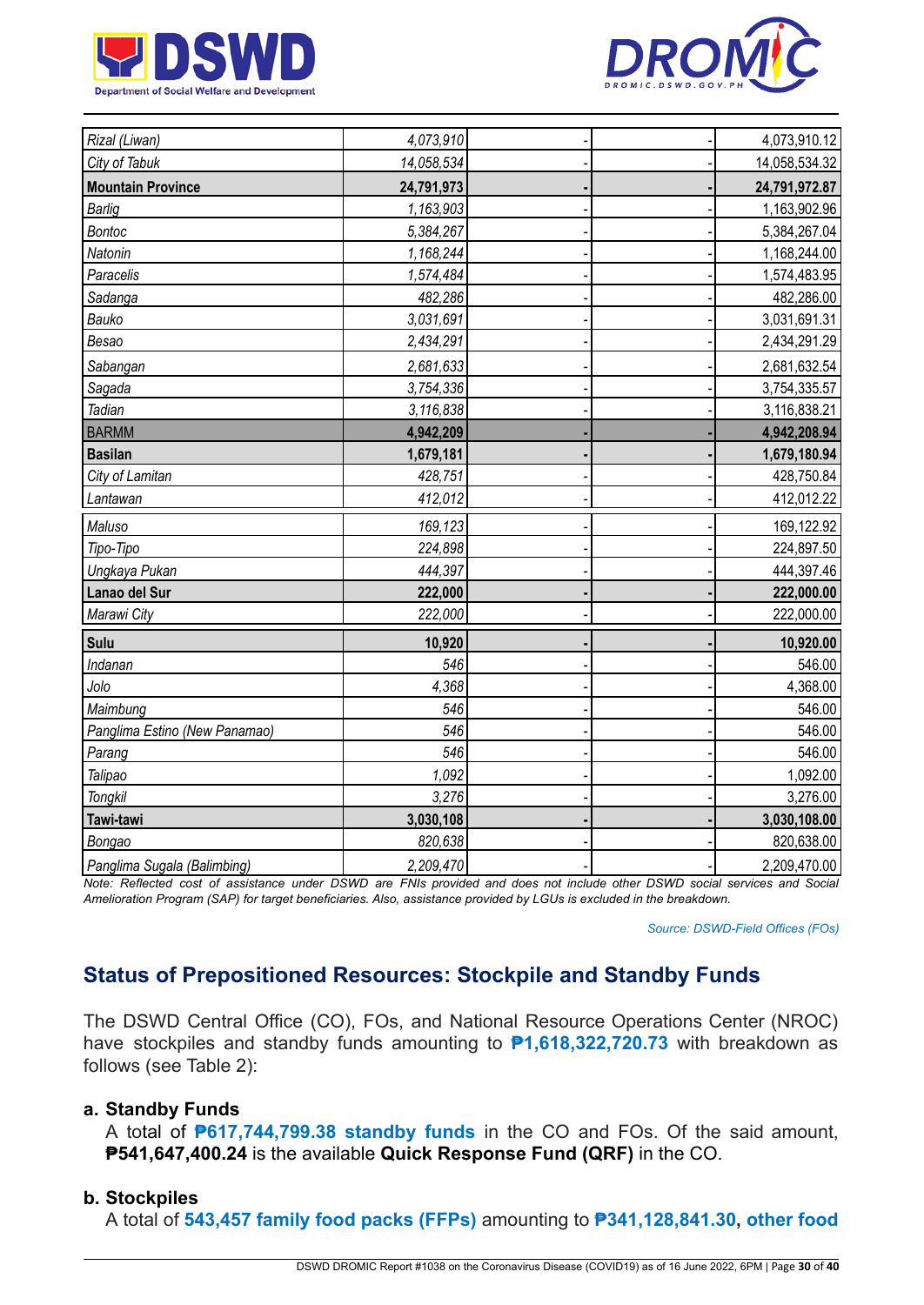



### **items** amounting to **₱198,274,240.37**, and **non-food items (FNIs)** amounting to **₱461,174,839.68** are available.

#### *Table 2. Available Stockpiles and Standby Funds*

| <b>OFFICE</b>           | <b>STANDBY</b><br><b>FUNDS</b> | <b>FAMILY FOOD PACKS</b> |                   | <b>OTHER FOOD</b><br><b>ITEMS</b> | <b>NON-FOOD</b><br><b>RELIEF ITEMS</b> | <b>TOTAL STANDBY</b><br><b>FUNDS&amp;</b><br><b>STOCKPILE</b> |
|-------------------------|--------------------------------|--------------------------|-------------------|-----------------------------------|----------------------------------------|---------------------------------------------------------------|
|                         |                                | <b>QUANTITY</b>          | <b>TOTAL COST</b> | <b>TOTAL COST</b>                 | <b>TOTAL COST</b>                      |                                                               |
| <b>TOTAL</b>            | 617,744,799.38                 | 543,457                  | 341,128,841.30    | 198,274,240.37                    | 461,174,839.68                         | 1,618,322,720.73                                              |
| DSWD-CO                 | 541,647,400.24                 |                          |                   |                                   |                                        | 541,647,400.24                                                |
| NRLMB-NROC              |                                | 108,564                  | 70,502,520.00     | 44,306,498.19                     | 82,846,766.79                          | 197,655,784.98                                                |
| NRLMB-VDRC              |                                | 48,029                   | 30,361,910.00     | 49,509,625.80                     | 72,010.00                              | 79,943,545.80                                                 |
| DSWD-FO I               | 3,506,000.00                   | 18,532                   | 10,625,590.00     | 11, 191, 335. 75                  | 17,528,840.15                          | 42,851,765.90                                                 |
| <b>DSWD-FOII</b>        | 5,456,943.16                   | 35,122                   | 21,321,981.00     | 1,341,199.28                      | 26,996,594.40                          | 55, 116, 717.84                                               |
| <b>DSWD-FO III</b>      | 5,955,038.04                   | 7,155                    | 3,482,983.33      | 7,748,207.44                      | 1,910,265.70                           | 19,096,494.51                                                 |
| DSWD-FO<br>CALABARZON   | 5,000,000.47                   | 8,104                    | 5,175,040.70      | 3,748,221.60                      | 63,953,235.16                          | 77,876,497.93                                                 |
| <b>DSWD-FO MIMAROPA</b> | 5,000,000.00                   | 28,084                   | 19,910,487.87     | 9,984,849.00                      | 18,525,527.34                          | 53,420,864.21                                                 |
| DSWD-FOV                | 767,910.00                     | 25,497                   | 12,242,283.43     | 5,569,121.47                      | 38,628,005.90                          | 57,207,320.80                                                 |
| <b>DSWD-FO VI</b>       | 5,000,000.00                   | 17,692                   | 8,776,798.00      | 3,527,978.62                      | 29,062,435.64                          | 46,367,212.26                                                 |
| <b>DSWD-FO VII</b>      | 5,000,000.00                   | 28,112                   | 16,023,840.00     | 11,557,438.13                     | 3,712,382.61                           | 36,293,660.74                                                 |
| <b>DSWD-FO VIII</b>     | 5,000,000.00                   | 20,914                   | 13,221,659.97     | 5,013,538.50                      | 28,663,113.37                          | 51,898,311.84                                                 |
| <b>DSWD-FOIX</b>        | 5,000,000.00                   | 10,123                   | 5,532,118.27      | 3,711,387.04                      | 13,783,910.52                          | 28,027,415.83                                                 |
| <b>DSWD-FOX</b>         | 6,193,317.50                   | 20,771                   | 14,941,422.00     | 19,437,377.83                     | 27,658,293.79                          | 68,230,411.12                                                 |
| <b>DSWD-FO XI</b>       | 5,090,000.00                   | 22,484                   | 14,021,395.40     | 7,254,257.00                      | 25,798,288.30                          | 52,163,940.70                                                 |
| <b>DSWD-FO XII</b>      | 5,000,969.85                   | 40,228                   | 24,030,250.00     | 7,638,855.00                      | 32,435,145.29                          | 69,105,220.14                                                 |
| DSWD-FO CARAGA          | 4,126,401.00                   | 75,208                   | 52, 177, 385. 92  | 334,307.51                        | 14,104,418.60                          | 70,742,513.03                                                 |
| <b>DSWD-FO NCR</b>      | 5,000,000.00                   | 3,331                    | 2,030,199.28      | 2,668,732.70                      | 1,396,020.96                           | 11,094,952.94                                                 |
| <b>DSWD-FO CAR</b>      | 5,000,819.12                   | 25,507                   | 16,750,976.13     | 3,731,309.51                      | 34,099,585.16                          | 59,582,689.92                                                 |

Note: The Inventory Summary is as of 16 June 2022, 4PM. Replenishment of standby funds for DSWD FO V is currently being *processed.*

*Sources: DRMB and NRLMB*

# **Situational Reports**

#### **DSWD-DRMB**

| The Disaster Response Management Bureau (DRMB) is on <b>BLUE</b> alert status<br>$\bullet$<br>for COVID-19 response operations.<br>DSWD-DRMB Disaster Operations Support Division (DOSD) continuously                                                                                                                                                                                                                                                                                                                                                                                                                                                                                                                                                   | <b>DATE</b> |
|---------------------------------------------------------------------------------------------------------------------------------------------------------------------------------------------------------------------------------------------------------------------------------------------------------------------------------------------------------------------------------------------------------------------------------------------------------------------------------------------------------------------------------------------------------------------------------------------------------------------------------------------------------------------------------------------------------------------------------------------------------|-------------|
| $\bullet$<br>facilitates the downloading of funds to DSWD-FOs.<br>The DRMB Operations Center (OpCen) is in 24/7 virtual operation to closely<br>$\bullet$<br>monitor and coordinate with the National Resource and Logistics Management<br>Bureau (NRLMB) and DSWD Field Offices for significant updates on COVID-19<br>16 June 2022<br>response operations.<br>DSWD-DRMB Preparedness for Response Division (PRD) in coordination with<br>$\bullet$<br>other DRMB divisions and concerned offices is continuously monitoring and<br>updating the status of the standby funds.<br>DSWD-DRMB DOSD, in coordination with other DRMB divisions and concerned<br>$\bullet$<br>offices, is continuously facilitating the replenishment of the standby funds. |             |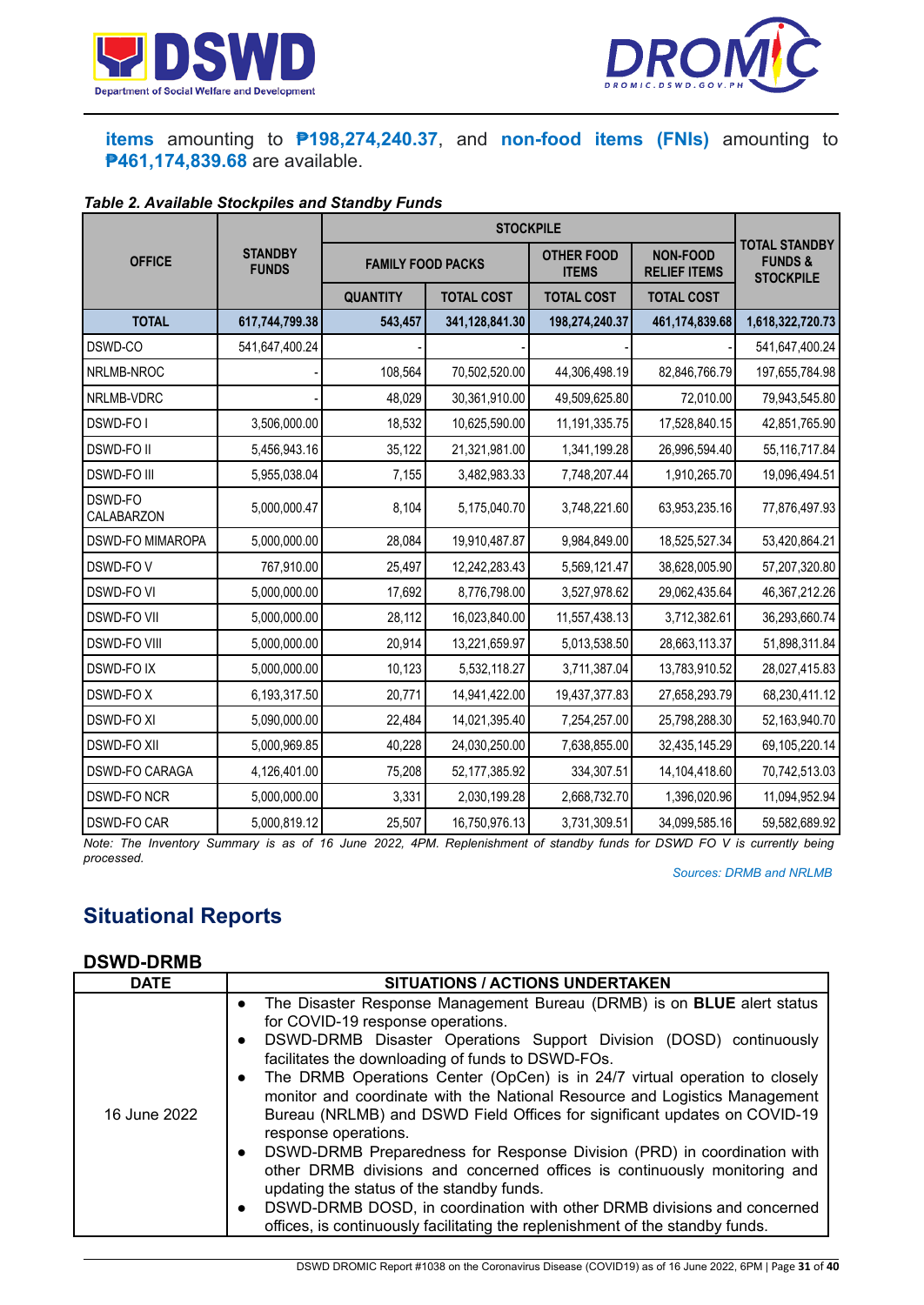



### **DSWD-NRLMB**

| <b>DATE</b>  | <b>SITUATIONS / ACTIONS UNDERTAKEN</b>                                                                                                                     |
|--------------|------------------------------------------------------------------------------------------------------------------------------------------------------------|
| 16 June 2022 | DSWD-NRLMB is continuously repacking goods for possible augmentation.<br>DSWD-NRLMB provides logistical augmentation to FOs on delivering FFPs to<br>LGUs. |

## **DSWD-FO NCR**

| <b>DATE</b> |                                                                                                                                                                                                                                                |                                                                                                                                                                                                                                                                                                                                                                                                                                                                                                                                                                                                                                                                                                                         |                     | <b>SITUATIONS / ACTIONS UNDERTAKEN</b>                                                 |                                  |                |  |
|-------------|------------------------------------------------------------------------------------------------------------------------------------------------------------------------------------------------------------------------------------------------|-------------------------------------------------------------------------------------------------------------------------------------------------------------------------------------------------------------------------------------------------------------------------------------------------------------------------------------------------------------------------------------------------------------------------------------------------------------------------------------------------------------------------------------------------------------------------------------------------------------------------------------------------------------------------------------------------------------------------|---------------------|----------------------------------------------------------------------------------------|----------------------------------|----------------|--|
|             | The Asian Development Bank (ADB) donated \$5,000,000.00 or approximately<br>$\bullet$<br>P250,000,000.00 worth of goods for augmentation to LGUs in Metro Manila. The<br>DSWD-NRLMB, Philippine Army, and the DSWD-FO NCR are working together |                                                                                                                                                                                                                                                                                                                                                                                                                                                                                                                                                                                                                                                                                                                         |                     |                                                                                        |                                  |                |  |
|             |                                                                                                                                                                                                                                                |                                                                                                                                                                                                                                                                                                                                                                                                                                                                                                                                                                                                                                                                                                                         |                     | in facilitating the delivery of said goods in the form of bags of rice (50kg per bag). |                                  |                |  |
|             | As of reporting time, the following were delivered:                                                                                                                                                                                            |                                                                                                                                                                                                                                                                                                                                                                                                                                                                                                                                                                                                                                                                                                                         |                     |                                                                                        |                                  |                |  |
|             | LGU                                                                                                                                                                                                                                            | No. of<br><b>Bags</b>                                                                                                                                                                                                                                                                                                                                                                                                                                                                                                                                                                                                                                                                                                   | <b>Cost Per Bag</b> | No. of Relief<br>Goods                                                                 | <b>Cost Per</b><br><b>Relief</b> | <b>Total</b>   |  |
|             | Caloocan                                                                                                                                                                                                                                       | 500                                                                                                                                                                                                                                                                                                                                                                                                                                                                                                                                                                                                                                                                                                                     | 1,700.00            | 16,500                                                                                 | 2,500.00                         | 42,100,000.00  |  |
|             | Las Piñas                                                                                                                                                                                                                                      |                                                                                                                                                                                                                                                                                                                                                                                                                                                                                                                                                                                                                                                                                                                         |                     | 5,850                                                                                  | 2,500.00                         | 14,625,000.00  |  |
|             | Malabon                                                                                                                                                                                                                                        |                                                                                                                                                                                                                                                                                                                                                                                                                                                                                                                                                                                                                                                                                                                         |                     | 14,603                                                                                 | 2,500.00                         | 36,507,500.00  |  |
|             | Makati                                                                                                                                                                                                                                         |                                                                                                                                                                                                                                                                                                                                                                                                                                                                                                                                                                                                                                                                                                                         |                     | 2,500                                                                                  | 2,500.00                         | 6,250,000.00   |  |
|             | Mandaluyong                                                                                                                                                                                                                                    |                                                                                                                                                                                                                                                                                                                                                                                                                                                                                                                                                                                                                                                                                                                         |                     | 11,357                                                                                 | 2,500.00                         | 28,392,500.00  |  |
|             | Manila                                                                                                                                                                                                                                         | 500                                                                                                                                                                                                                                                                                                                                                                                                                                                                                                                                                                                                                                                                                                                     | 1,700.00            | 14,637                                                                                 | 2,500.00                         | 37,442,500.00  |  |
|             | <b>Navotas</b>                                                                                                                                                                                                                                 |                                                                                                                                                                                                                                                                                                                                                                                                                                                                                                                                                                                                                                                                                                                         |                     | 4,766                                                                                  | 2,500.00                         | 11,915,000.00  |  |
|             | Pasay                                                                                                                                                                                                                                          | 500                                                                                                                                                                                                                                                                                                                                                                                                                                                                                                                                                                                                                                                                                                                     | 1,700.00            | 7,949                                                                                  | 2,500.00                         | 20,722,500.00  |  |
| 18 May 2022 | Pateros                                                                                                                                                                                                                                        |                                                                                                                                                                                                                                                                                                                                                                                                                                                                                                                                                                                                                                                                                                                         |                     | 2,600                                                                                  | 2,500.00                         | 6,500,000.00   |  |
|             | Quezon                                                                                                                                                                                                                                         | 500                                                                                                                                                                                                                                                                                                                                                                                                                                                                                                                                                                                                                                                                                                                     | 1,700.00            | 23,200                                                                                 | 2,500.00                         | 58,850,000.00  |  |
|             | San Juan                                                                                                                                                                                                                                       |                                                                                                                                                                                                                                                                                                                                                                                                                                                                                                                                                                                                                                                                                                                         |                     | 3,000                                                                                  | 2,500.00                         | 7,500,000.00   |  |
|             | Taguig                                                                                                                                                                                                                                         |                                                                                                                                                                                                                                                                                                                                                                                                                                                                                                                                                                                                                                                                                                                         |                     | 10,194                                                                                 | 2,500.00                         | 25,485,000.00  |  |
|             | Valenzuela                                                                                                                                                                                                                                     |                                                                                                                                                                                                                                                                                                                                                                                                                                                                                                                                                                                                                                                                                                                         |                     | 27,648                                                                                 | 2,500.00                         | 69,120,000.00  |  |
|             | <b>TOTAL</b>                                                                                                                                                                                                                                   | 2,000                                                                                                                                                                                                                                                                                                                                                                                                                                                                                                                                                                                                                                                                                                                   |                     | 144,804                                                                                |                                  | 365,410,000.00 |  |
|             | $\bullet$<br>$\bullet$<br>$\bullet$                                                                                                                                                                                                            | DSWD-FO NCR is continuously coordinating with the Joint Task Force-National<br>Capital Region (JTR-NCR) for possible provision of trucks/vehicles for hauling<br>and transport of goods. In the meantime, some of the LGUs have committed to<br>provide their own trucks/vehicles for the same purpose.<br>DSWD-FO NCR is continuously coordinating with the Philippine National Police<br>(PNP) for their assistance to ensure the safety and security during the hauling,<br>transport, and unloading of goods.<br>DSWD Field Office NCR facilitates the provision of family food packs (FFPs) as<br>augmentation to the individuals affected by the lockdown of Hospicio de San<br>Jose due to rising COVID-19 cases |                     |                                                                                        |                                  |                |  |

### **DSWD-FO CAR**

| <b>DATE</b> | <b>SITUATIONS / ACTIONS UNDERTAKEN</b>                                                                                                                                                                                                                                                                                                                                                                                                                                                                                                                                                                                                                                                                                                                                                                      |  |  |  |  |
|-------------|-------------------------------------------------------------------------------------------------------------------------------------------------------------------------------------------------------------------------------------------------------------------------------------------------------------------------------------------------------------------------------------------------------------------------------------------------------------------------------------------------------------------------------------------------------------------------------------------------------------------------------------------------------------------------------------------------------------------------------------------------------------------------------------------------------------|--|--|--|--|
| 25 May 2022 | Provision of assistance to the affected population due to granular lockdown as<br>$\bullet$<br>imposed by different LGUs.<br>On-going prepositioning of Food and Non-food Items to the provinces.<br>$\bullet$<br>DSWD-FOCAR is continuously processing the documents and releasing<br>$\bullet$<br>assistance for LSIs and Returning Overseas Filipinos (ROFs).<br>A total of 11,846 FFPs amounting to $\mathbf{P}6,080,067.66$ and 117 Hygiene Kits<br>$\bullet$<br>amounting to ₱172,399.50 were provided to the Locally Stranded Individuals<br>(LSIs) in CAR.<br>DSWD-FO CAR is in close coordination with DRMB and NRLMB for disaster<br>$\bullet$<br>operation concerns such as technical assistance, guidance, and facilitation of<br>logistical needs.<br><b>Social Amelioration Program (SAP)</b> |  |  |  |  |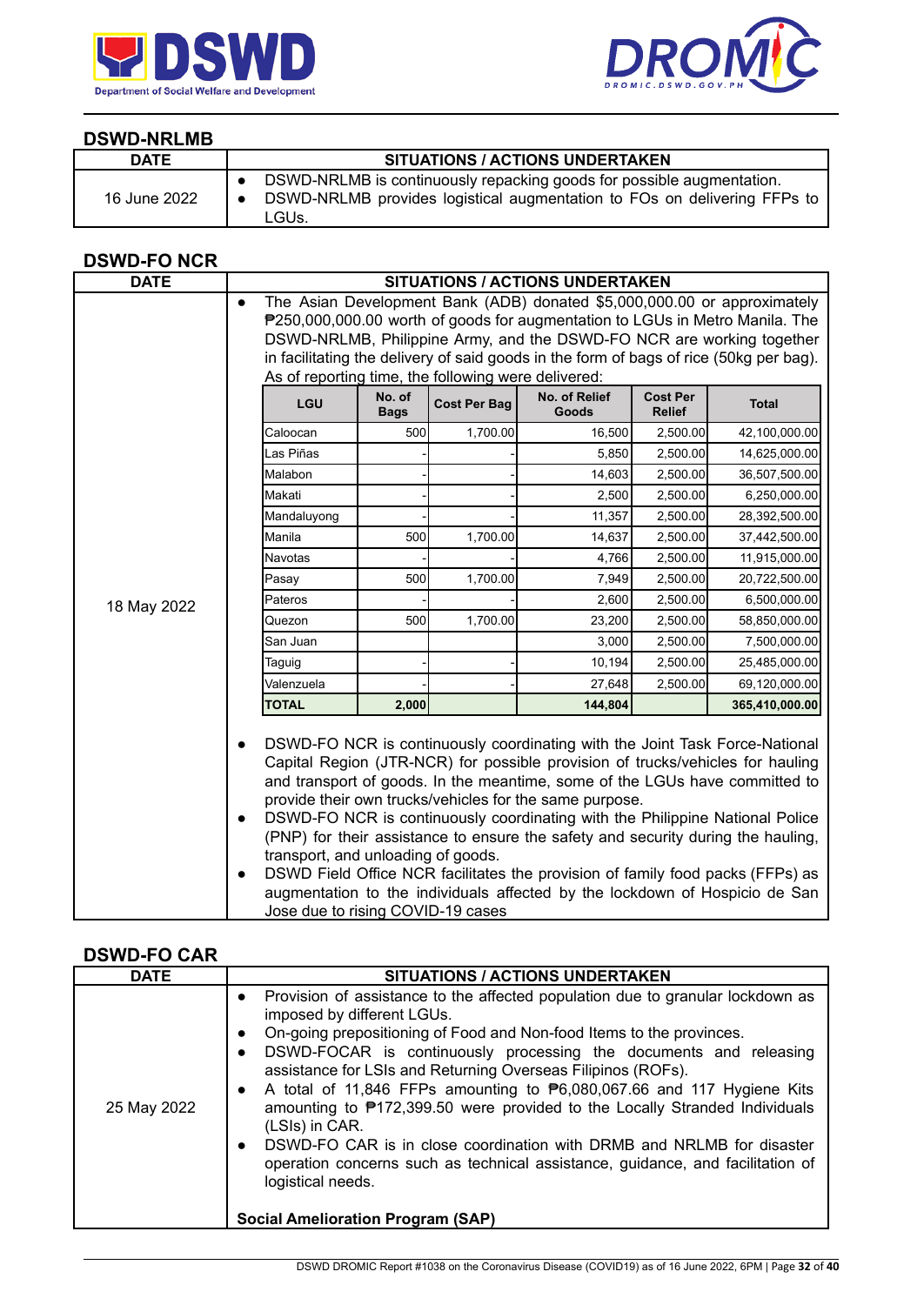



| <b>BENEFICIARY</b>     | <b>NO. OF BENEFICIARIES</b>                                               | <b>TOTAL AMOUNT PAID (PhP)</b> |  |  |  |  |  |
|------------------------|---------------------------------------------------------------------------|--------------------------------|--|--|--|--|--|
| <b>IFIRST TRANCHE</b>  |                                                                           |                                |  |  |  |  |  |
| Non-4Ps                | 345.309                                                                   | 1,895,361,350.00               |  |  |  |  |  |
| 4Ps                    | 73.009                                                                    | 302,987,350.00                 |  |  |  |  |  |
| <b>ISECOND TRANCHE</b> |                                                                           |                                |  |  |  |  |  |
| Non-4Ps                | 96.944                                                                    | 533,192,000.00                 |  |  |  |  |  |
| 4Ps                    | 13.597                                                                    | 56,427,550.00                  |  |  |  |  |  |
|                        | DSWD-FO CAR responds to grievances relative to SAP and relief assistance. |                                |  |  |  |  |  |

#### **DSWD-FO I**

| <b>DATE</b>  | <b>SITUATIONS / ACTIONS UNDERTAKEN</b>                                                                                                                                                                                                                                                                                                                                                                                                                                                                                                                                                                                                                                                                                                                                                                                                                                                                                                                                                                                                                                                                                                                                                                                                                                                                                                                                                                 |  |  |  |
|--------------|--------------------------------------------------------------------------------------------------------------------------------------------------------------------------------------------------------------------------------------------------------------------------------------------------------------------------------------------------------------------------------------------------------------------------------------------------------------------------------------------------------------------------------------------------------------------------------------------------------------------------------------------------------------------------------------------------------------------------------------------------------------------------------------------------------------------------------------------------------------------------------------------------------------------------------------------------------------------------------------------------------------------------------------------------------------------------------------------------------------------------------------------------------------------------------------------------------------------------------------------------------------------------------------------------------------------------------------------------------------------------------------------------------|--|--|--|
|              | A total of 37 personnel are on duty/deployed region-wide to conduct response<br>$\bullet$<br>operations and to monitor and execute SAP implementation in the Region.<br>DSWD-FO I staff are continuously rendering duty as RIMT members at OCD RO<br>$\bullet$<br>1, City of San Fernando, La Union. Monitoring and updating of the status of<br>regional treatment and facilities, maps, COVID-19 daily monitoring report, LSIs<br>and ROFs, and conduct of contact tracing and major border checkpoints in the<br>Region are continually being conducted. Likewise, close coordination with the<br>provincial IMTs, among RIMT and other RDRRMC1 members is also maintained<br>for smooth operation against COVID-19 pandemic.<br>The Regional Resource Operation Section (RROS) of DSWD-FO I ensures the<br>$\bullet$<br>availability of FFPs and NFIs.                                                                                                                                                                                                                                                                                                                                                                                                                                                                                                                                             |  |  |  |
| 15 June 2022 | <b>Social Amelioration Program (SAP)</b><br>A total of P4,269,230,500.00 was paid to 776,211 beneficiaries in 125<br>cities/municipalities during the first tranche implementation in the Region.<br>A total amount of <b>P513,724,350.00</b> were paid through direct payout and cash<br>$\bullet$<br>cards to 123,789 4Ps beneficiaries while a total amount of P2,259,823,500.00<br>were paid through financial service providers (FSPs) to 410,877 non-4Ps<br>beneficiaries in Pangasinan for the second tranche implementation.<br>A total amount of P262,333,500.00 was paid to 47,697 waitlisted beneficiaries<br>$\bullet$<br>in the Region.<br>A total amount of <b>P15,130,500.00</b> was paid to <b>1,887 TNVS/PUV drivers</b> in the<br>Region.<br>A total of 12,121 Non-Pantawid Pamilya beneficiaries in Pangasinan were<br>$\bullet$<br>paid amounting to <b>P70,020,500.00</b> for the reprocessed refund from the Financial<br>Service Providers (FSPs) of Bayanihan SAP 2.<br>Payout for the SAP waitlisted and second tranche in the Region is still ongoing.<br>$\bullet$<br>Onsite validation during actual payout is also being conducted to ensure<br>eligibility of the beneficiaries.<br>DSWD-FO I staff noted all the observations, issues, queries, and concerns<br>$\bullet$<br>Implementation and provided appropriate actions and<br>relative to SAP<br>recommendations. |  |  |  |

#### **DSWD-FO II**

| <b>DATE</b>   | <b>SITUATIONS / ACTIONS UNDERTAKEN</b>                                                                                                                                                                                                                                                                                                                                                                                                                                                                                                                                                                                                                                                                                       |
|---------------|------------------------------------------------------------------------------------------------------------------------------------------------------------------------------------------------------------------------------------------------------------------------------------------------------------------------------------------------------------------------------------------------------------------------------------------------------------------------------------------------------------------------------------------------------------------------------------------------------------------------------------------------------------------------------------------------------------------------------|
| 09 March 2022 | DSWD-FO II continuously provides augmentation support through Assistance to<br>$\bullet$<br>Individuals in Crisis Situation (AICS). A total of 1,185 clients were served and<br>provided with assistance amounting to $P3,565,900.00$ through medical<br>assistance, burial assistance, food assistance, and other AICS services.<br>DSWD-FO II facilitated the LAG Payout and at present, an aggregate amount<br>$\bullet$<br>of <b>P82,767,590</b> from the DSWD LAG Funds and <b>P65,622,550</b> from the For<br>Later Release (FLR) Fund of Office of the President was disbursed to 9,045<br>beneficiaries.<br>DSWD-FO II ensures provision of augmentation support to LGUs, stakeholders<br>$\bullet$<br>and partners. |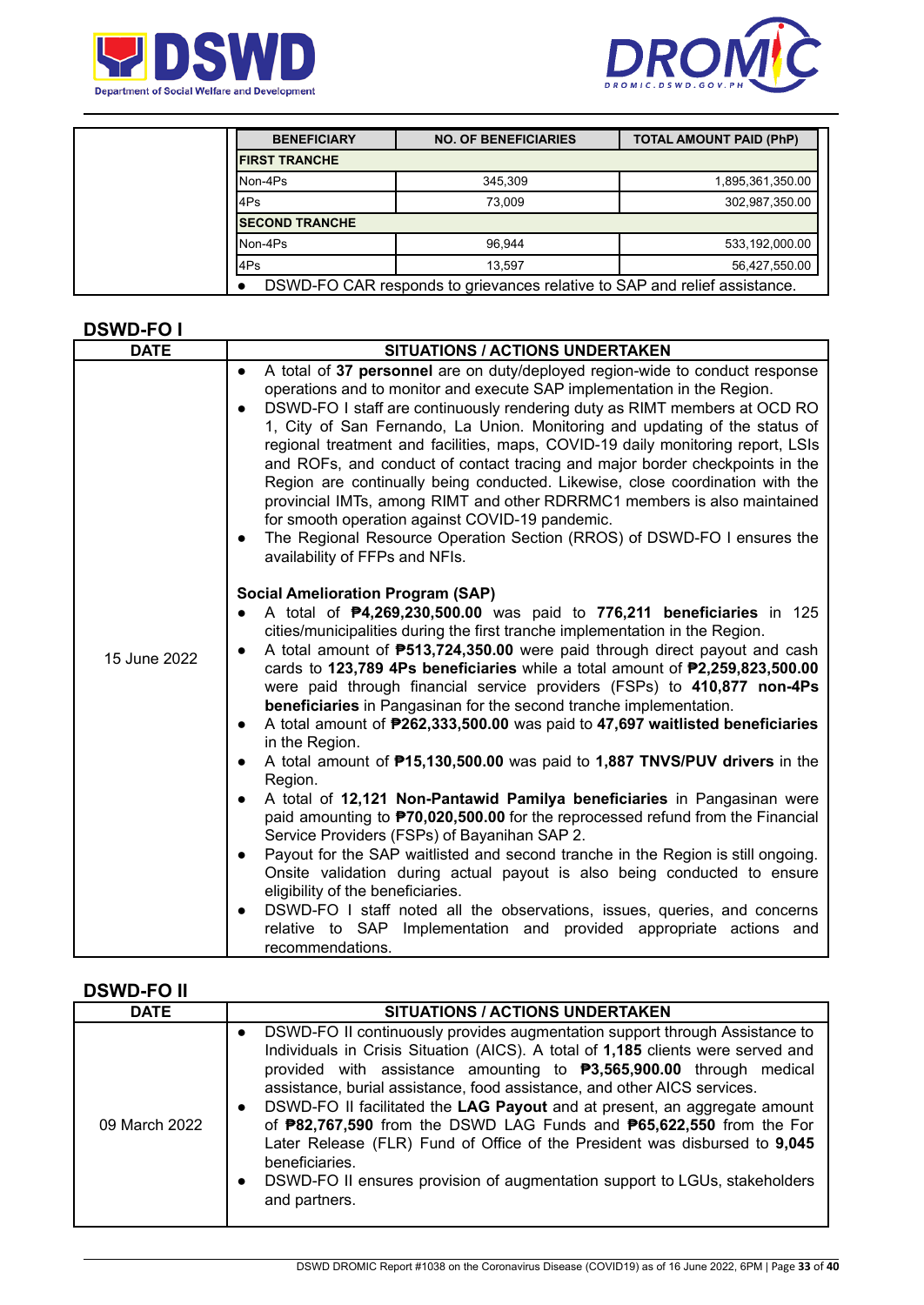



| <b>Social Amelioration Program (SAP)</b>                                                 |
|------------------------------------------------------------------------------------------|
| • The implementation of SAP-Waitlisted under Bayanihan 1 has already                     |
| concluded. DSWD-FO II was able to disburse an aggregate amount of                        |
| ₱275,924,000.00 to 50,168 beneficiaries for the B1 waitlisted/left-out                   |
| (combination of STARPAY service provider and SDO).                                       |
| DSWD-FO II conducted a payout to 19,554 beneficiaries of Bayanihan 2 with a<br>$\bullet$ |
| total amount of <b>P104,720,000.00.</b>                                                  |

#### **DSWD-FO III**

| <b>SITUATIONS / ACTIONS UNDERTAKEN</b>                                                                                                                                                                                                                                                                                                                                                                                                                                                                                                                                                                                                                                                                                                                                                                                                           |           |                  |                         |  |  |  |
|--------------------------------------------------------------------------------------------------------------------------------------------------------------------------------------------------------------------------------------------------------------------------------------------------------------------------------------------------------------------------------------------------------------------------------------------------------------------------------------------------------------------------------------------------------------------------------------------------------------------------------------------------------------------------------------------------------------------------------------------------------------------------------------------------------------------------------------------------|-----------|------------------|-------------------------|--|--|--|
| Provision of 132,890 Family Food Packs to 109 LGUs, 1 NGA and 5 NGOs in<br>$\bullet$<br>the Region III amounting to $P61,741,894.33$<br>Provision of Non-Food Items to 7 LGUs and 2 NGA amounting to<br>$\bullet$<br>₱10,515,470.00.<br>DSWD-FO III has served 51,885 walk-in clients requesting assistance through<br>$\bullet$<br>AICS from March 16, 2020 to April 22, 2021 amounting to <b>P247, 733, 949.40.</b><br>A total of 103,361 beneficiaries received Social Pension assistance amounting<br>$\bullet$<br>to <b>P592,914,000.00</b> as of 16 April 2021.<br>DSWD-FO III is continuously repacking FFPs.<br>$\bullet$<br>DSWD-FO III regularly monitors the status of affected families and assistance<br>$\bullet$<br>provided by LGUs and other stakeholders due to COVID-19 pandemic.<br><b>Social Amelioration Program (SAP)</b> |           |                  |                         |  |  |  |
| NO. OF<br><b>TOTAL AMOUNT PAID</b><br><b>BENEFICIARY</b><br><b>REMARKS</b><br><b>BENEFICIARIES</b><br>(PhP)                                                                                                                                                                                                                                                                                                                                                                                                                                                                                                                                                                                                                                                                                                                                      |           |                  |                         |  |  |  |
| <b>FIRST TRANCHE</b><br>12 May 2021                                                                                                                                                                                                                                                                                                                                                                                                                                                                                                                                                                                                                                                                                                                                                                                                              |           |                  |                         |  |  |  |
| Non-4Ps                                                                                                                                                                                                                                                                                                                                                                                                                                                                                                                                                                                                                                                                                                                                                                                                                                          | 1,504,018 | 9,776,117,000.00 | As of 28 May 2020       |  |  |  |
| 4Ps                                                                                                                                                                                                                                                                                                                                                                                                                                                                                                                                                                                                                                                                                                                                                                                                                                              | 294,208   | 1,515,171,200.00 | As of 10 September 2020 |  |  |  |
| Waitlisted<br>481,698<br>3,131,037,000.00<br>As of 15 November 2020                                                                                                                                                                                                                                                                                                                                                                                                                                                                                                                                                                                                                                                                                                                                                                              |           |                  |                         |  |  |  |
| <b>SECOND TRANCHE</b>                                                                                                                                                                                                                                                                                                                                                                                                                                                                                                                                                                                                                                                                                                                                                                                                                            |           |                  |                         |  |  |  |
| Non-4Ps                                                                                                                                                                                                                                                                                                                                                                                                                                                                                                                                                                                                                                                                                                                                                                                                                                          | 1,302,266 | 8,464,729,000.00 | As of 15 November 2020  |  |  |  |
| 4Ps                                                                                                                                                                                                                                                                                                                                                                                                                                                                                                                                                                                                                                                                                                                                                                                                                                              | 282,718   | 1,455,997,700.00 | As of 26 November 2020  |  |  |  |
| Waitlisted                                                                                                                                                                                                                                                                                                                                                                                                                                                                                                                                                                                                                                                                                                                                                                                                                                       | 453,484   | 2,947,646,000.00 | As of 19 October 2020   |  |  |  |
| <b>OTHERS</b>                                                                                                                                                                                                                                                                                                                                                                                                                                                                                                                                                                                                                                                                                                                                                                                                                                    |           |                  |                         |  |  |  |
| <b>ESP-SAP LTFRB</b>                                                                                                                                                                                                                                                                                                                                                                                                                                                                                                                                                                                                                                                                                                                                                                                                                             | 13,703    | 89,069,500.00    | As of 19 October 2020   |  |  |  |
|                                                                                                                                                                                                                                                                                                                                                                                                                                                                                                                                                                                                                                                                                                                                                                                                                                                  |           |                  |                         |  |  |  |

# **DSWD-FO CALABARZON**

| <b>DATE</b>      | <b>SITUATIONS / ACTIONS UNDERTAKEN</b>                                                                                                                                                                                                                                                                                                                                                                                                                                                                                                                                                                                                                                                                                                                                                                                                              |
|------------------|-----------------------------------------------------------------------------------------------------------------------------------------------------------------------------------------------------------------------------------------------------------------------------------------------------------------------------------------------------------------------------------------------------------------------------------------------------------------------------------------------------------------------------------------------------------------------------------------------------------------------------------------------------------------------------------------------------------------------------------------------------------------------------------------------------------------------------------------------------|
| 24 February 2022 | DSWD-FO CALABARZON remains on heightened alert to collect information<br>$\bullet$<br>from the LGUs and LSWDOs in connection with their humanitarian response<br>efforts for COVID-19 pandemic.<br>DSWD-FO CALABARZON attended the 40th Regional Task Force (RTF) against<br>$\bullet$<br>COVID-19 Inter Cluster meeting on 24 February 2022. The meeting served as a<br>venue to discuss the enhanced PDITR strategies for the Omicron variant and the<br>current response interventions of the LGUs to the ongoing surge of COVID-19<br>cases in the region. The Department of Health also provided information on the<br>status of health facilities in the Region.<br>The OIC - Assistant Regional Director for Operation (ARDO) coordinated with<br>$\bullet$<br>the Regional Director of the Office of Civil Defense (OCD) IV-A and requested |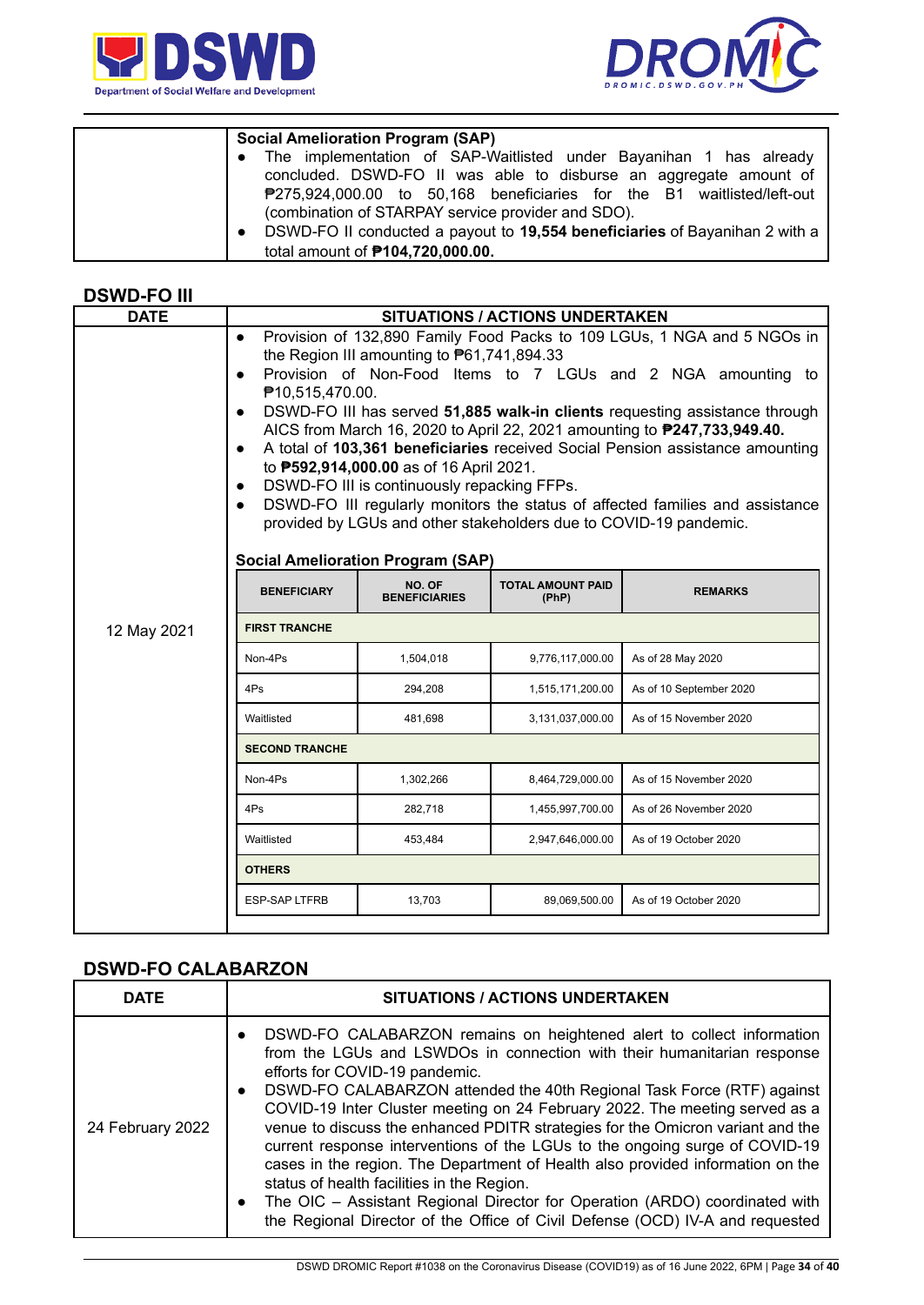



| their assistance to fast-track the vaccination of the grantees of Pantawid<br>Pamilyang Pilipino Program (4Ps) in the region.<br>DSWD-FO CALABARZON DRMD assisted the Pantawid Pamilyang Pilipino<br>$\bullet$<br>Program Management Office (PPPPMO) in the development of a strategic plan<br>for the vaccination of 4Ps families in LGUs with low vaccination rate.<br>DSWD-FO CALABARZON EOC is currently assessing the request of 7 LGUs for<br>$\bullet$<br>augmentation of Family Food Packs (FFPs).<br>The Crisis Intervention Section has provided a total amount of grants worth<br>$\bullet$<br>P217,679,878.58 to 80,200 clients as of 08 January 2021.<br>The Sustainable Livelihood Program (SLP) has provided <b>P23,869,000.00</b> to<br>$\bullet$<br>1,538 beneficiaries for Microenterprise Development. SLP seeks to help<br>marginalized families affected by the community quarantine amid the<br>coronavirus disease (COVID-19) pandemic 08 January 2021. |
|--------------------------------------------------------------------------------------------------------------------------------------------------------------------------------------------------------------------------------------------------------------------------------------------------------------------------------------------------------------------------------------------------------------------------------------------------------------------------------------------------------------------------------------------------------------------------------------------------------------------------------------------------------------------------------------------------------------------------------------------------------------------------------------------------------------------------------------------------------------------------------------------------------------------------------------------------------------------------------|
| <b>Social Amelioration Program (SAP)</b>                                                                                                                                                                                                                                                                                                                                                                                                                                                                                                                                                                                                                                                                                                                                                                                                                                                                                                                                       |
| For the SAP - ESP Bayanihan 2 implementation, DSWD-FO CALABARZON<br>provided assistance amounting to $\overline{P}$ 11,202,250.00 for beneficiaries under<br>granular lockdown, while it has disbursed P866,807,500.00 for additional<br>families.                                                                                                                                                                                                                                                                                                                                                                                                                                                                                                                                                                                                                                                                                                                             |
| On client support, the FO received 115,368 complaints, referrals, and queries<br>$\bullet$<br>from various reporting sources. From this number, 115,238 or 99.89% was<br>addressed and responded.                                                                                                                                                                                                                                                                                                                                                                                                                                                                                                                                                                                                                                                                                                                                                                              |

#### **DSWD-FO MIMAROPA**

| <b>DATE</b>  | <b>SITUATIONS / ACTIONS UNDERTAKEN</b>                                                                                                                                                                                                                                                                                                                                                                                                                                                                                                                                                                                                                                                                                                                                                                                       |
|--------------|------------------------------------------------------------------------------------------------------------------------------------------------------------------------------------------------------------------------------------------------------------------------------------------------------------------------------------------------------------------------------------------------------------------------------------------------------------------------------------------------------------------------------------------------------------------------------------------------------------------------------------------------------------------------------------------------------------------------------------------------------------------------------------------------------------------------------|
| 15 June 2022 | DSWD-FO MIMAROPA provided 3,966 FFPs to 3,963 Locally Stranded<br>$\bullet$<br>Individuals (LSIs) amounting to <b>P2,412,200.00</b> through the Region/SWADTs<br>Crisis Intervention Units (CIU) as of 25 January 2022.<br>DSWD-FO MIMAROPA, through the NCIP, provided 1,779 hygiene kits to<br>$\bullet$<br>1,779 Indigenous Peoples in the region amounting to P3,020,475.15 as of 25<br>January 2022.<br>DSWD-FO MIMAROPA provided 1,858 NFIs to 516 LSIs in the region<br>$\bullet$<br>amounting to P1,667,391.15 as of 25 January 2022.<br>DSWD-FO MIMAROPA closely coordinates with NCIP and LGUs for any<br>$\bullet$<br>request for augmentation support, FFP allocation and distribution schedule.<br>Also, FO coordinates with other agencies for response operation concerns and<br>monitoring of the situation. |

#### **DSWD-FO V**

| <b>DATE</b> | SITUATIONS / ACTIONS UNDERTAKEN                                                                                                         |  |  |  |
|-------------|-----------------------------------------------------------------------------------------------------------------------------------------|--|--|--|
|             | DSWD-FO V is continuously providing FFPs to LGUs with request for<br>$\bullet$<br>augmentation.                                         |  |  |  |
|             | P/C/MAT members of the six (6) provinces are helping in the repacking of goods<br>$\bullet$<br>in their respective areas of assignment. |  |  |  |
|             | The Regional Resource Operation Section (RROS) of DSWD-FO V ensures the<br>$\bullet$<br>availability of FFPs and NFIs as need arises.   |  |  |  |
| 25 May 2022 | <b>Social Amelioration Program (SAP)</b>                                                                                                |  |  |  |
|             | DSWD-FO V was able to pay 772,287 non-4Ps beneficiaries amounting to<br>$\bullet$                                                       |  |  |  |
|             | P3,861,435,000.00 and 357,374 or 4Ps beneficiaries amounting<br>to                                                                      |  |  |  |
|             | P1,227,049,700.00 as of 14 July 2020, 3PM.                                                                                              |  |  |  |
|             | Grievance teams for SAP are working both skeletal and work-from-home to<br>$\bullet$<br>handle grievances through different platforms.  |  |  |  |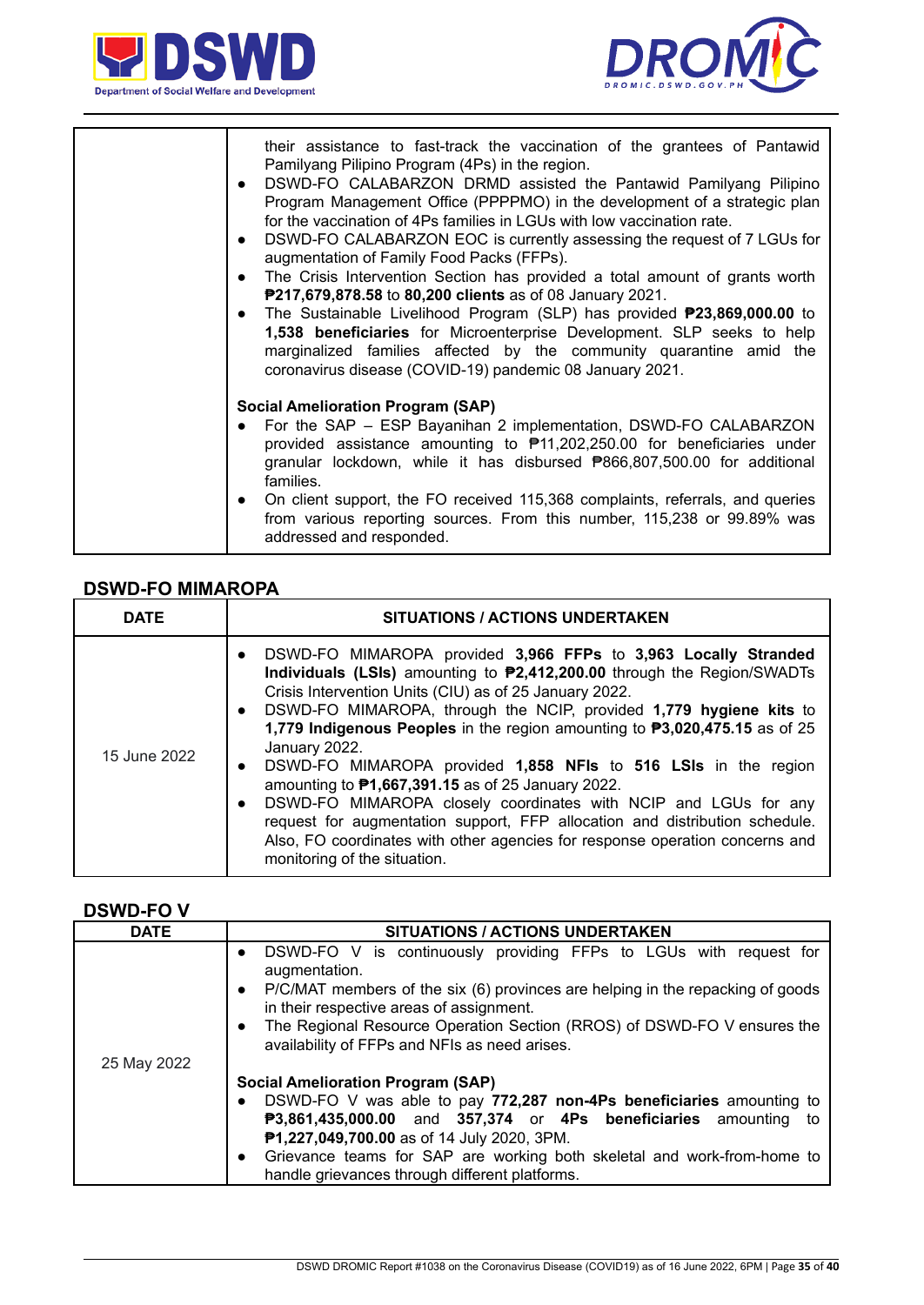



# **DSWD-FO VI**

| <b>DATE</b>   | <b>SITUATIONS / ACTIONS UNDERTAKEN</b>                                                                                                                                                                                                                                                                                                                                                                                          |
|---------------|---------------------------------------------------------------------------------------------------------------------------------------------------------------------------------------------------------------------------------------------------------------------------------------------------------------------------------------------------------------------------------------------------------------------------------|
|               | DSWD-FO VI provided <b>P1,847,588,831.94</b> worth of AICS to<br>525,099<br>$\bullet$<br>beneficiaries intended for medical, burial, educational, and other financial<br>assistance from March 9, 2020 - December 24, 2021.<br>DSWD-FO VI was able to release 836 FFPs to Aklan province, 500 FFPs to<br>$\bullet$<br>Antique province, 200 FFPs to Negros Occiental from the period of January 6,<br>2022 to February 2, 2022. |
| 01 April 2022 | <b>Social Amelioration Program (SAP)</b><br>To date, a total of $P1,496,509,500.00$ was provided to 321,830 4Ps<br>$\bullet$<br><b>beneficiaries</b> and $\overline{P}6,788,214,000.00$ was provided to 1,131,369 non-4Ps<br><b>beneficiaries</b> for the first tranche.<br>DSWD-FO VI has served 103,608 4Ps beneficiaries amounting to<br>$\bullet$<br>P481,777,200.00 and 437,403 non-4Ps beneficiaries amounting<br>to      |
|               | P2,624,418,000.00 for the second tranche, and 190,738 left-out/waitlisted<br>beneficiaries amounting to $P1,144,428,000.00$ .<br>The Operation Center Hotline catered and resolved a total of 9,156 calls from 15<br>$\bullet$<br>April to 26 August, 2020.                                                                                                                                                                     |

#### **DSWD-FO VII**

| <b>DATE</b>      |                                          | <b>SITUATIONS / ACTIONS UNDERTAKEN</b>                                         |                                       |                                    |                                                                                |                             |
|------------------|------------------------------------------|--------------------------------------------------------------------------------|---------------------------------------|------------------------------------|--------------------------------------------------------------------------------|-----------------------------|
|                  | $\bullet$                                |                                                                                |                                       |                                    | DSWD-FO VII continues to ship food packs to augment to DSWD-FO VI families     |                             |
|                  |                                          |                                                                                |                                       |                                    | affected by the lockdown. Since July, a total of 125,000 FFPs worth            |                             |
|                  |                                          | P60,029,115.00 have already been sent and augmented.                           |                                       |                                    |                                                                                |                             |
|                  | $\bullet$                                | DSWD-FO VII is continuously conducting payouts for the 2nd half in Cebu, Bohol |                                       |                                    |                                                                                |                             |
|                  |                                          |                                                                                |                                       |                                    | and Negros Oriental. As of 16 December 2020, a total of 275,644 beneficiaries  |                             |
|                  |                                          |                                                                                |                                       |                                    | received cash assistance amounting to <b>P863,180,000.00</b> from the Social   |                             |
|                  |                                          | <b>Pension Program.</b>                                                        |                                       |                                    |                                                                                |                             |
|                  | $\bullet$                                |                                                                                |                                       |                                    | DSWD-FO VII provided cash assistance to 28,412 indigent individuals            |                             |
|                  |                                          |                                                                                |                                       |                                    | including displaced drivers, LSIs and repatriated OFWs amounting to a total of |                             |
|                  |                                          |                                                                                |                                       |                                    | P46,100,000.00 as of 6 January 2021. Additional 1,597 individuals were         |                             |
|                  |                                          | provided with assistance amounting to ₱3,700,000.00.                           |                                       |                                    |                                                                                |                             |
|                  | $\bullet$                                |                                                                                |                                       |                                    | As of 6 January 2021, a total of 21,234 beneficiaries from 130 cities/towns in |                             |
|                  |                                          |                                                                                |                                       |                                    | the Region received <b>P137,099,376.40</b> Seed Capital Fund (SCF) from the    |                             |
|                  |                                          |                                                                                | Sustainable Livelihood Program (SLP). |                                    |                                                                                |                             |
|                  | $\bullet$                                |                                                                                |                                       |                                    | As of 7 December 2020, a total of 6,420 beneficiaries were provided through    |                             |
|                  |                                          | the Livelihood Assistance Grant (LAG) 2 in Region VII.                         |                                       |                                    |                                                                                |                             |
|                  | $\bullet$                                |                                                                                |                                       |                                    | As of 06 August 2020, 524 LSIs at various seaports in Bohol, Cebu and Negros   |                             |
| 04 November 2021 |                                          |                                                                                |                                       |                                    | Oriental and 7,088 LSIs from Cebu airport were assisted. A total amount of     |                             |
|                  |                                          | P93,140.00 cash aid was provided to the LSIs.                                  |                                       |                                    |                                                                                |                             |
|                  |                                          |                                                                                |                                       |                                    |                                                                                |                             |
|                  | <b>Social Amelioration Program (SAP)</b> |                                                                                |                                       |                                    |                                                                                |                             |
|                  |                                          | SAP <sub>1</sub>                                                               |                                       |                                    | The Social Amelioration Program is over with the expiry of Bayanihan 1.        |                             |
|                  |                                          |                                                                                |                                       | <b>ACTUAL</b>                      |                                                                                |                             |
|                  |                                          | <b>CATEGORY</b>                                                                | <b>TARGET</b>                         | <b>BENES PAID</b>                  | %                                                                              | <b>AMOUNT</b>               |
|                  |                                          | 4Ps                                                                            | 288,679                               | 286,421                            | 99.21                                                                          | 1,331,857,650               |
|                  |                                          | Cash card                                                                      | 282,150                               | 282,150                            | 100                                                                            | 1,311,997,500               |
|                  |                                          | Non-Cash card<br>Non-4Ps                                                       | 6,529<br>1,058,075                    | 4,271<br>1,025,662                 | 65.42<br>96.93                                                                 | 19,860,150<br>4,653,564,000 |
|                  |                                          | Bohol                                                                          | 181,710                               | 177,431                            | 97.64                                                                          | 832,680,000                 |
|                  |                                          | Cebu                                                                           | 598,218                               | 584,382                            | 97.68                                                                          | 2,661,666,000               |
|                  |                                          | Negros Oriental                                                                | 250,021                               | 243,944                            | 97.56                                                                          | 1,054,632,000               |
|                  |                                          | Siquijor                                                                       | 28,126                                | 19,905                             | 70.76                                                                          | 104,586,000                 |
|                  |                                          | <b>GRAND TOTAL</b>                                                             | 1,346,754                             | 1,312,083                          | 98.07                                                                          | 5,985,421,650               |
|                  |                                          | SAP <sub>2</sub>                                                               |                                       |                                    |                                                                                |                             |
|                  |                                          | <b>CATEGORY</b>                                                                | <b>CLEANLIST</b>                      | <b>ACTUAL</b><br><b>BENES PAID</b> | %                                                                              | <b>AMOUNT</b>               |
|                  |                                          | 4Ps (Cebu)                                                                     | 149,542                               | 149,431                            | 99.92                                                                          | 694,854,150                 |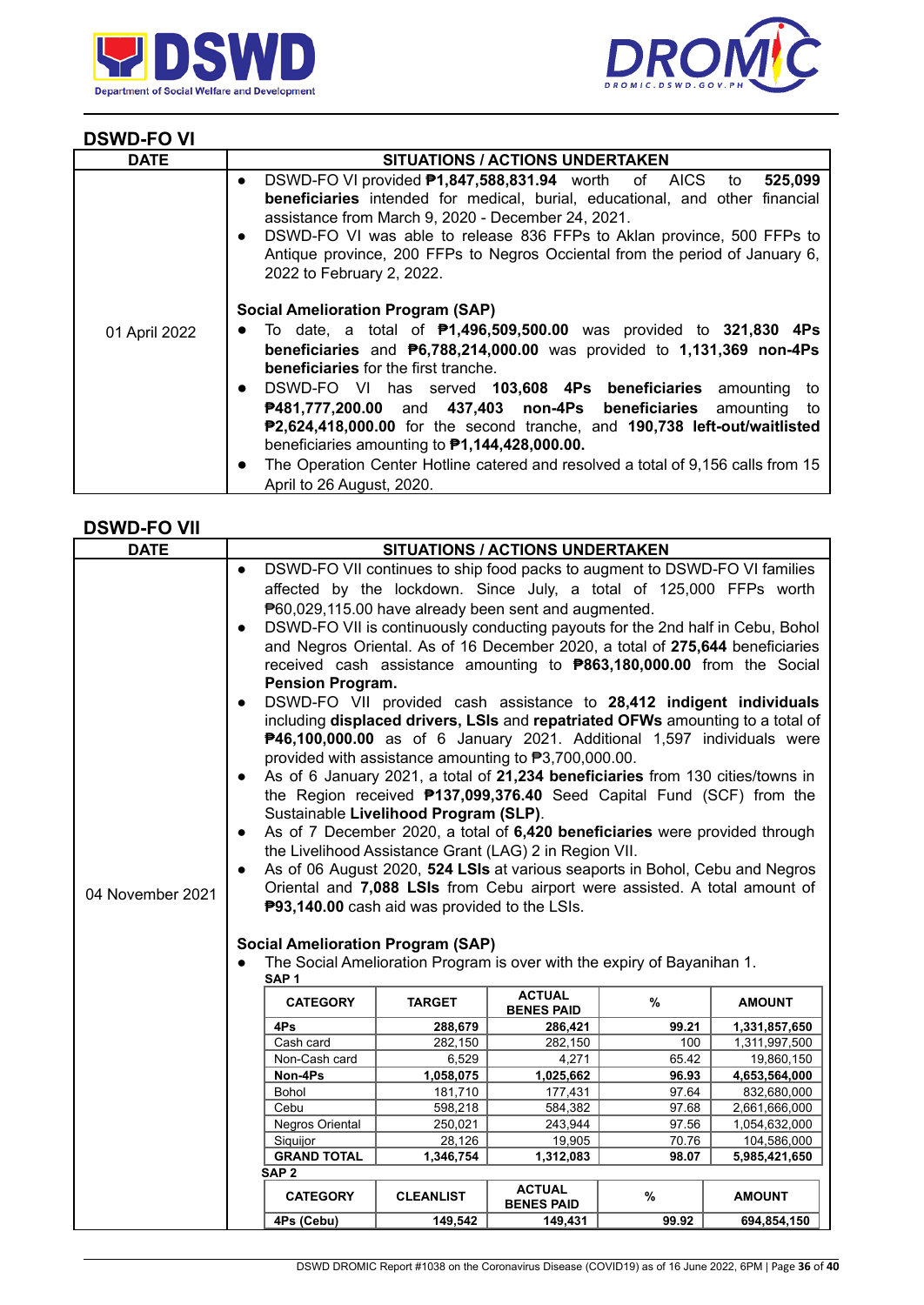



| Non-4Ps                   | 662,202 | 577,208 | 87.16 | 3,830,496,000 |
|---------------------------|---------|---------|-------|---------------|
| Waitlisted<br>$(Non-ECQ)$ | 24,453  | 20,971  | 85.76 | 251,652,000   |
| Waitlisted<br>(Cebu)      | 110.214 | 98,852  | 89.69 | 1,186,200,000 |
| ECQ (Cebu)                | 525,689 | 455,946 | 86.73 | 2,375,676,000 |
| <b>LTFRB Drivers</b>      | 1.846   | 1,439   | 77.95 | 16,968,000    |
| <b>GRAND TOTAL</b>        | 897.474 | 726,639 | 93.54 | 4,525,350,150 |

# **DSWD-FO VIII**

| <b>DATE</b>         | <b>SITUATIONS / ACTIONS UNDERTAKEN</b>                                                                                                                                                                                                                                                                                                                                                                                                                                                                                                                                                                                                                                                                                                                                                                                                                                                                                                                                                                                                                                                                                                                                                                                                                                                                                                                                                                                                                                                                                                                                                                                                                                                                                                                                                                                                                                                                                                                                                                                                                                                         |  |  |
|---------------------|------------------------------------------------------------------------------------------------------------------------------------------------------------------------------------------------------------------------------------------------------------------------------------------------------------------------------------------------------------------------------------------------------------------------------------------------------------------------------------------------------------------------------------------------------------------------------------------------------------------------------------------------------------------------------------------------------------------------------------------------------------------------------------------------------------------------------------------------------------------------------------------------------------------------------------------------------------------------------------------------------------------------------------------------------------------------------------------------------------------------------------------------------------------------------------------------------------------------------------------------------------------------------------------------------------------------------------------------------------------------------------------------------------------------------------------------------------------------------------------------------------------------------------------------------------------------------------------------------------------------------------------------------------------------------------------------------------------------------------------------------------------------------------------------------------------------------------------------------------------------------------------------------------------------------------------------------------------------------------------------------------------------------------------------------------------------------------------------|--|--|
| 31 December<br>2021 | DSWD-FO VIII released Information, Education and Communication (IEC)<br>$\bullet$<br>materials on preventive measures in social media platforms for the clients and<br>staff.<br>DSWD-FO VIII conducted orientation on the Preventive Preparedness<br>$\bullet$<br>Measures.<br>DSWD-FO VIII provided personal protective equipment (PPE), vitamins, flu<br>$\bullet$<br>vaccine and disinfectants to employees.<br>DSWD-FO VIII DRMD provided a total of <b>P13,310,675.54</b> worth of assistance to<br>$\bullet$<br>17 stranded sales representatives; eight (8) bus drivers (HTIs); and 25,480<br>families, of which 815 are LSIs.<br>DSWD-FO VIII through its Crisis Intervention Unit (CIU) provided assistance to<br>$\bullet$<br>15,481 walk-in clients amounting to P68,514,908.08 for Bayanihan 1 while<br>P41,110,648.05 were provided to 6,690 walk-in clients for Bayanihan 2.<br>The Social Pension Unit extended assistance to 41,345 senior citizens<br>amounting to P243,591,000.00; and 29,264 senior citizens amounting to<br><b>P173,937,000.00</b> for the year 2019 and 2020, respectively.<br>The Sustainable Livelihood Program (SLP) of DSWD-FO VIII was able to extend<br>$\bullet$<br>assistance to 170 beneficiaries amounting to P2,261,210.07.<br>DSWD-FO VIII extended 5,000 FFPs amounting to <sup>\$</sup> 16,338,025.41 as<br>$\bullet$<br>augmentation support to DSWD-FO VI.<br><b>Social Amelioration Program (SAP)</b><br>DSWD-FO VIII through the Emergency Subsidy Program was able to extend<br>$\bullet$<br>assistance to 31,620 beneficiaries amounting to P163,810,000.00.<br>DSWD-FO VIII DRMD recorded 550,250 non-4Ps beneficiaries who received<br>$\bullet$<br>SAP amounting to <b>P2,750,804,750.00.</b> There were also 68,280 out of 83,011<br>waitlisted beneficiaries who were served amounting to <b>P 436,300,000.</b><br>4Ps was able to extend assistance to their 258,936 cash card holder<br>$\bullet$<br>beneficiaries amounting to P945,116,400.00 and 21,153 non-cash card<br>holder beneficiaries amounting to P77,212,100.00. |  |  |

# **DSWD-FO IX**

| <b>DATE</b>     | <b>SITUATIONS / ACTIONS UNDERTAKEN</b>                                                                                                                                                                                                                                                                                                                                                                                                                                                                                                                                                                                                                                                                                                                                                           |
|-----------------|--------------------------------------------------------------------------------------------------------------------------------------------------------------------------------------------------------------------------------------------------------------------------------------------------------------------------------------------------------------------------------------------------------------------------------------------------------------------------------------------------------------------------------------------------------------------------------------------------------------------------------------------------------------------------------------------------------------------------------------------------------------------------------------------------|
| 03 January 2022 | DSWD-FO IX has continuously extended relief assistance to the families or<br>individuals affected by the COVID-Pandemic 19.<br>DSWD-FO IX through its Disaster Response Management Division extended<br>$\bullet$<br>additional 313 family food packs to the affected families in Lakewood,<br>Zamboanga del Sur and Siay, Zamboanga Sibugay last 09-11 June 2021.<br>DSWD-FO IX provided FNFIs to 6,930 Locally Stranded Individuals (LSIs)<br>$\bullet$<br>amounting to <b>P7,622,160.00</b> .<br>DSWD-FO IX provided assistance to 1,059 ROFs amounting to <b>₱2,041,415.00</b> .<br>$\bullet$<br>DSWD-FO IX, in coordination with NCIP distributed 2,283 hygiene kits<br>$\bullet$<br>amounting to <b>P4,107,527.94</b> to the Indigenous Cultural Community/Indigenous<br>People (ICC/IPs). |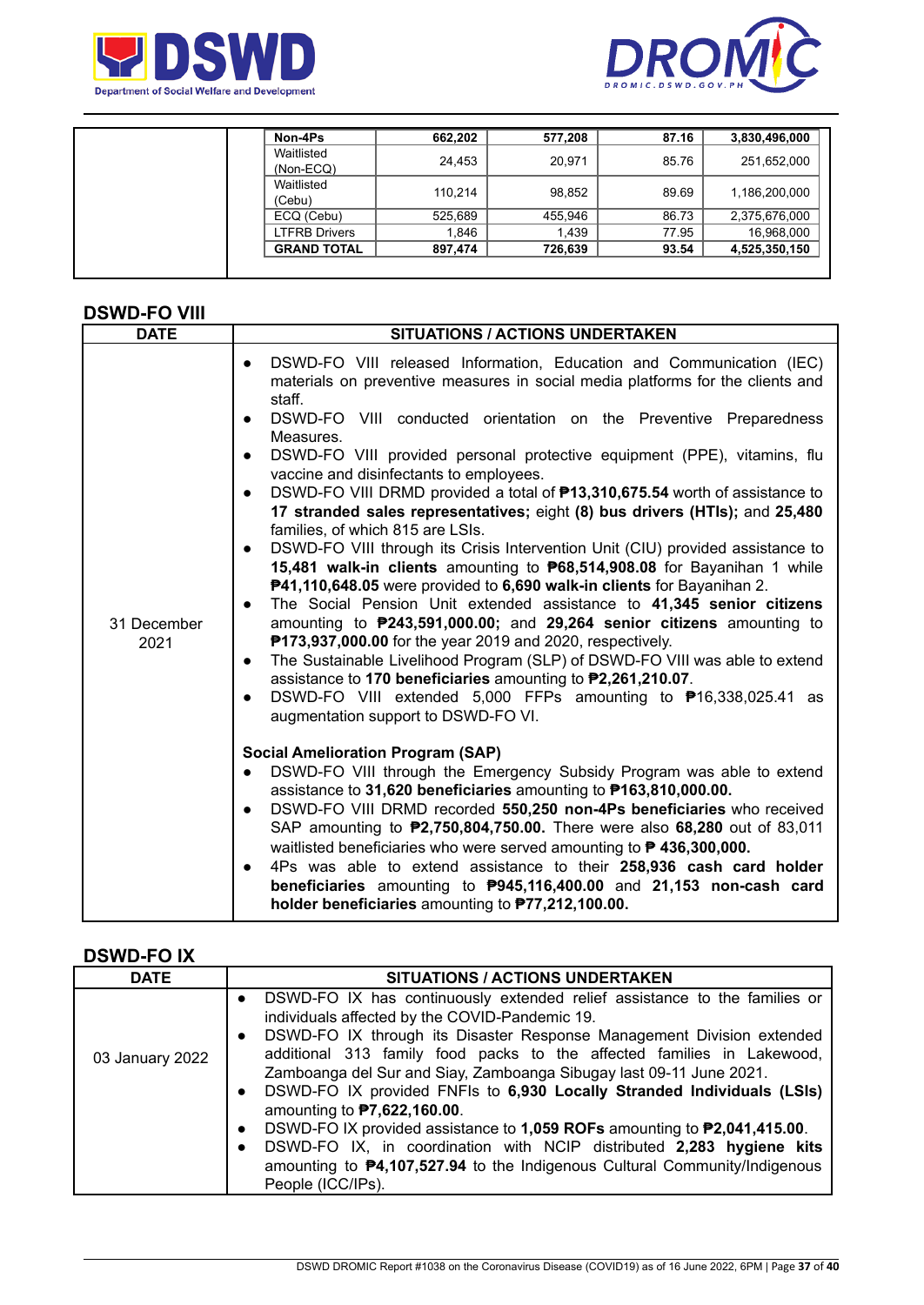



| $\bullet$<br>their safe arrival to their destination. | DSWD-FO IX is in continuous coordination with other government agencies and<br>concerned LGUs to ensure that proper health protocols are observed as well as |
|-------------------------------------------------------|--------------------------------------------------------------------------------------------------------------------------------------------------------------|
| <b>Social Amelioration Program (SAP)</b>              |                                                                                                                                                              |
| <b>Beneficiaries</b><br>received<br>400.158           | assistance<br>SAP<br>amounting<br>to                                                                                                                         |
| P2,000,790,000.00 as of 05 June 2020, 4PM.            |                                                                                                                                                              |
| $\bullet$                                             | DSWD-FO IX assists in the gathering of data on SAP/ESP beneficiaries served.                                                                                 |

#### **DSWD-FO X**

| <b>DATE</b>  | <b>SITUATIONS / ACTIONS UNDERTAKEN</b>                                                                                                                                                                                                                                                                                                                                                                                                                                                                                                                                                               |
|--------------|------------------------------------------------------------------------------------------------------------------------------------------------------------------------------------------------------------------------------------------------------------------------------------------------------------------------------------------------------------------------------------------------------------------------------------------------------------------------------------------------------------------------------------------------------------------------------------------------------|
| 16 June 2022 | DSWD-FO X provided food items amounting to $P222,000.00$ to Marawi City as<br>$\bullet$<br>augmentation support. (As per validation from the Resource and Logistics<br>Management Unit, the FFPs augmented to Region VII and Caraga Region which<br>was previously reflected in the DSWD-FO X's reports are not related to<br>COVID-19 response).<br>Procurement of additional supplies for production of FFPs is ongoing.<br>$\bullet$<br>DSWD-FO X staff in coordination with OCD and DOH were augmented to help<br>$\bullet$<br>facilitate the LSIs in the designated isolation area in the city. |
|              | <b>Social Amelioration Program (SAP)</b><br>DSWD-FO X has served 133,887 waitlisted beneficiaries amounting to<br>$\bullet$<br>₱803,322,000.00.<br>DSWD-FO X has served 53,138 beneficiaries for the Bayanihan 2 ESP<br>$\bullet$<br>Implementation amounting to <b>P318,057,500.00</b> as of 03 December 2021, 12NN.<br>Continuous coordination and monitoring with the LGUs regarding preparation for<br>$\bullet$<br>SAP waitlisted payout.                                                                                                                                                       |

### **DSWD-FO XI**

| <b>DATE</b>      |                                                                                                                                                                                                             |                                                                                                                                                                                                                                                                                                                                                                                                                                | <b>SITUATIONS / ACTIONS UNDERTAKEN</b> |                                                                                                                                                                                                                                                                                                                                                                                                                                                                                                                                                                                                                                                                                                                                                                                                                                                                                                                                                                                                                                           |
|------------------|-------------------------------------------------------------------------------------------------------------------------------------------------------------------------------------------------------------|--------------------------------------------------------------------------------------------------------------------------------------------------------------------------------------------------------------------------------------------------------------------------------------------------------------------------------------------------------------------------------------------------------------------------------|----------------------------------------|-------------------------------------------------------------------------------------------------------------------------------------------------------------------------------------------------------------------------------------------------------------------------------------------------------------------------------------------------------------------------------------------------------------------------------------------------------------------------------------------------------------------------------------------------------------------------------------------------------------------------------------------------------------------------------------------------------------------------------------------------------------------------------------------------------------------------------------------------------------------------------------------------------------------------------------------------------------------------------------------------------------------------------------------|
| 09 December 2021 | $\bullet$<br>$\bullet$<br>$\bullet$<br>$\bullet$<br>$\bullet$<br>$\bullet$<br>spread of COVID-19.<br>$\bullet$<br>$\bullet$<br>reports monitoring.<br><b>Social Amelioration Program (SAP)</b><br>$\bullet$ | the affected individuals and families due to COVID-19 pandemic.<br>the total amount extended is <b>P39,451,076.46</b> from September 1-20, 2021.<br>DSWD FO X in response to their request for resource augmentation.<br>declaration of ECQ in the region.<br>Gingoog, Misamis Oriental on 28 July 2021.<br>DSWD personnel who have exposure to individuals confirmed with COVID-19.<br>implementation as of January 28, 2021. |                                        | DSWD-FO XI through DRMD provided Family Food Packs and Non-food Items to<br>The Assistance to Individuals in Crisis Situation (AICS) has served 4,381 clients and<br>On 10 August 2021, an additional 2,000 FFPs worth P911,200.00 were delivered to<br>DSWD-FO XI delivered 10,000 FFPs amounting to <b>P4,556,000.00</b> as resource<br>augmentation to DSWD-FO X in City of Gingoog, Misamis Oriental on 19-21 July<br>2021 in response to the continuous effects of COVID-19 pandemic following the<br>Additional 5,000 FFPs amounting to <b>P2,278,000.00</b> were delivered to the City of<br>DSWD-FO XI provided family tents and modular tents to serve as an isolation facility<br>in response to the request of affected LGUs and partner agencies in curbing the<br>DSWD-FO XI utilized the upper portion of the warehouse as a quarantine facility for<br>DSWD-FO XI is in close coordination with the Office of Civil Defense (OCD) XI for<br>Physical accomplishment of the Social Amelioration Program 1st and 2nd tranche |
|                  | <b>REGION</b>                                                                                                                                                                                               | 1 <sup>st</sup> TRANCHE<br>(4Ps and Non<br>$4Ps$ )                                                                                                                                                                                                                                                                                                                                                                             | $2nd$ Tranche<br>(4Ps and Non<br>4Ps)  | Total # of beneficiaries<br><b>SERVED/PAID</b>                                                                                                                                                                                                                                                                                                                                                                                                                                                                                                                                                                                                                                                                                                                                                                                                                                                                                                                                                                                            |
|                  | <b>FOXI</b>                                                                                                                                                                                                 | 948,369                                                                                                                                                                                                                                                                                                                                                                                                                        | 436,808                                | 1,385,177                                                                                                                                                                                                                                                                                                                                                                                                                                                                                                                                                                                                                                                                                                                                                                                                                                                                                                                                                                                                                                 |
|                  |                                                                                                                                                                                                             |                                                                                                                                                                                                                                                                                                                                                                                                                                |                                        |                                                                                                                                                                                                                                                                                                                                                                                                                                                                                                                                                                                                                                                                                                                                                                                                                                                                                                                                                                                                                                           |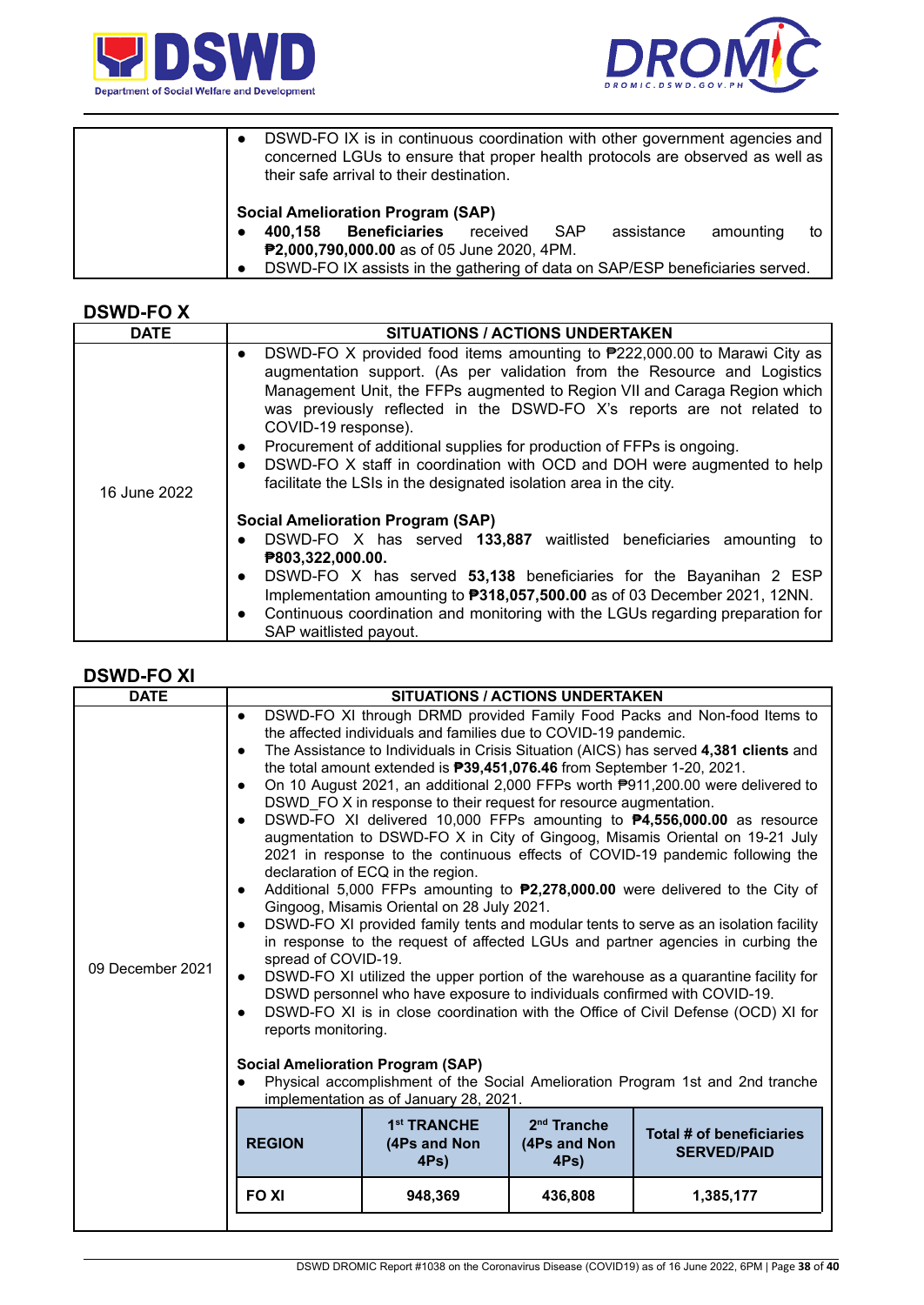



|                   | Accomplishment for Bayanihan 2 implementation as of January 28, 2021 |                                       |                     |
|-------------------|----------------------------------------------------------------------|---------------------------------------|---------------------|
| <b>REGIO</b><br>N | <b>PAID/SERVED</b><br><b>BENEFICIARIES</b>                           | <b>Obligations</b><br><b>Incurred</b> | <b>Disbursement</b> |
| <b>FOXI</b>       | 8.695                                                                | 52,170,000.00                         | 52,170,000.00       |

#### **DSWD-FO XII**

| <b>DATE</b>      | <b>SITUATIONS / ACTIONS UNDERTAKEN</b>                                                                                                                                                                                              |
|------------------|-------------------------------------------------------------------------------------------------------------------------------------------------------------------------------------------------------------------------------------|
| 09 November 2021 | DSWD-FO XII provided 300 FFPs to Surallah, South Cotabato<br>DSWD-FO XII provided 500 FFPs to M'lang, North Cotabato on 21 October 2021.<br>DSWD-FO XII provided 345 FFPs to President Roxas, North Cotabato on 21<br>October 2021. |

### **DSWD-FO CARAGA**

| <b>DATE</b>      | <b>SITUATIONS / ACTIONS UNDERTAKEN</b>                                                                                                                                                                                                                                                                                                                                                                                                                                                                                                                                                                                                                                                                                                                                                                                                                                                                                                                                                                                                                                                                                                                                                                                                                                                                                                                                                                                                                                  |
|------------------|-------------------------------------------------------------------------------------------------------------------------------------------------------------------------------------------------------------------------------------------------------------------------------------------------------------------------------------------------------------------------------------------------------------------------------------------------------------------------------------------------------------------------------------------------------------------------------------------------------------------------------------------------------------------------------------------------------------------------------------------------------------------------------------------------------------------------------------------------------------------------------------------------------------------------------------------------------------------------------------------------------------------------------------------------------------------------------------------------------------------------------------------------------------------------------------------------------------------------------------------------------------------------------------------------------------------------------------------------------------------------------------------------------------------------------------------------------------------------|
|                  | DSWD-FO Caraga provided 1,061 family food packs amounting to ₱503,975.00<br>$\bullet$<br>intended for the affected tricycle drivers due to COVID-19 pandemic in the<br>municipality of Nasipit, Agusan Del Norte.<br>DSWD-FO Caraga is continuously providing augmentation assistance to LGUs<br>$\bullet$<br>affected by the COVID-19 pandemic.<br>A total of P5,352,926.80 was provided to LSIs, ROFs, RIATFs and walk-in LSI<br>$\bullet$<br>clients. Assistance includes the provision of meals, food packs, cash assistance,<br>transportation assistance, and food assistance.<br>A total of 9,806 FFPs amounting to ₱3,386,698.86 and 19,010 (500mL) bottled water<br>$\bullet$<br>amounting to P150,559.20 were released for the provision of assistance to LSIs.<br>A total of 5,000 hygiene kits amounting to $\overline{P8,294,375.00}$ were already released to<br>$\bullet$<br>the NCIP which were distributed to their provincial offices.                                                                                                                                                                                                                                                                                                                                                                                                                                                                                                                |
| 23 November 2021 | <b>Social Amelioration Program (SAP)</b><br>Based on the DSWD FO Caraga SAP-AOC Terminal Report on the implementation of<br>SAP/ESP for 1 <sup>st</sup> Tranche, a total of 290,804 out of 305,096 non-4Ps beneficiaries<br>were served amounting to $\overline{P}1,454,020,000.00$ and 188,411 out of 190,133 4Ps<br>beneficiaries were served amounting to P687,700,150.00. A total of<br>$P2,141,720,150.00$ was disbursed, serving a total of 479,215 beneficiaries for the<br>SAP-ESP 1 <sup>st</sup> Tranche Implementation.<br>A total of 83,909 out of 83,909 non 4Ps beneficiaries were paid under the<br>$\bullet$<br>implementation of SAP-ESP for Waitlisted families, disbursing a total amount of<br><b>₱414,724,000.00.</b><br>For the implementation of SAP-ESP for Bayanihan 2, a total of 24,609 out of 29,058<br>$\bullet$<br>beneficiaries were served, amounting<br>to #117,886,500.00. From the total served beneficiaries for Bayanihan 2, 3,134 out<br>$\bullet$<br>of 3,172 4Ps beneficiaries were served amounting to ₱10,553,900.00 and 21,475 out<br>of 25,886 non-4Ps beneficiaries were served amounting to P107,352,600.00.<br>DSWD-FO Caraga also facilitated the transfer of funds last 17 December 2020 to<br>$\bullet$<br>Bislig City, Surigao Del Sur with the amount of ₱10,090,000.00 for 2,018<br>Non-Pantawid additional beneficiaries and <b>₱43,325,000.00</b> for 8,665 target<br>Non-Pantawid beneficiaries under lockdown. |

*\*\*\*\*\**

*The Disaster Response Operations Monitoring and Information Center (DROMIC) of the DSWD-DRMB is closely coordinating with the concerned DSWD-FOs for any significant updates and actions taken relative to COVID-19 Pandemic.*